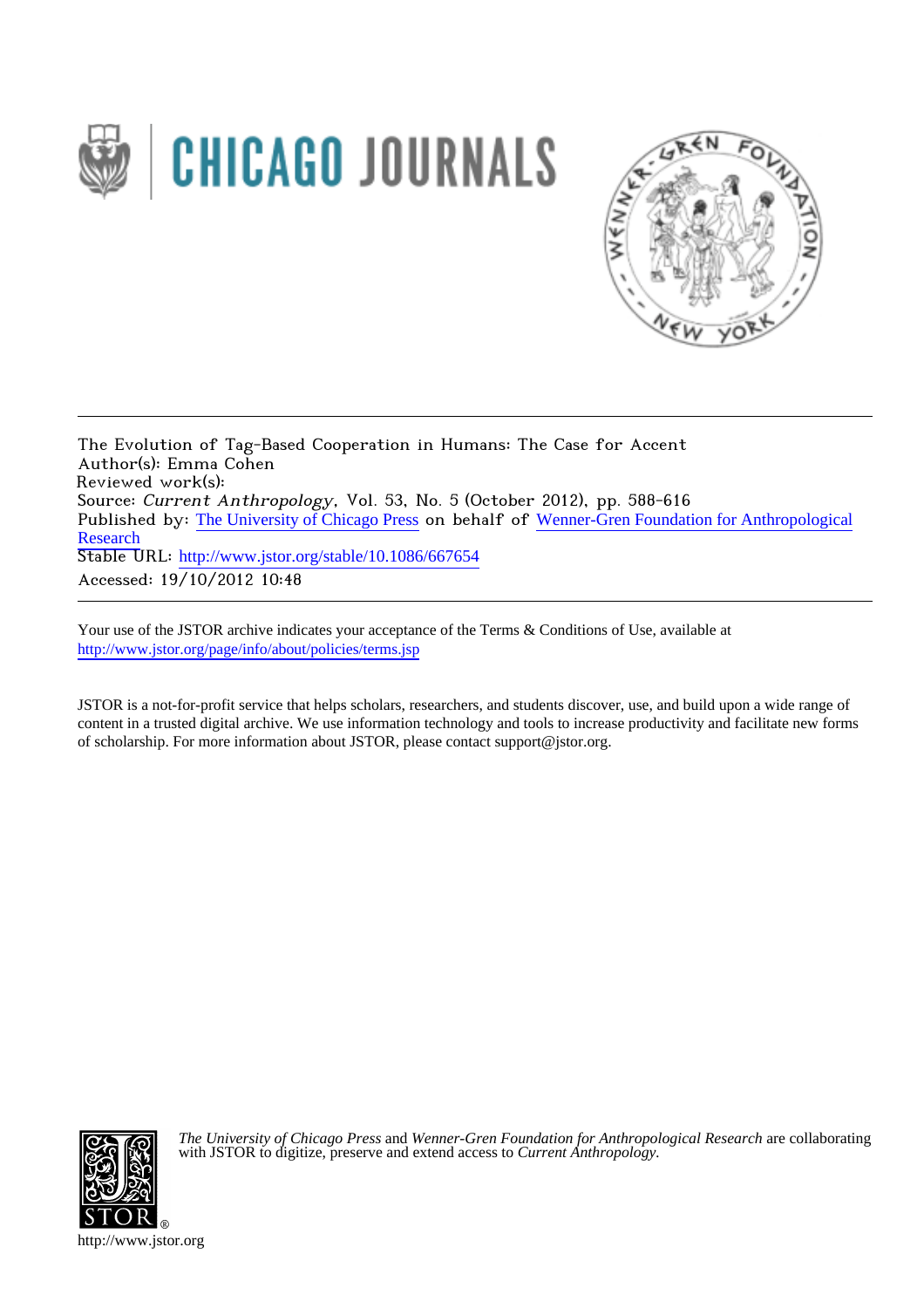# **The Evolution of Tag-Based Cooperation in Humans**

**The Case for Accent**

# **by Emma Cohen**

Recent game-theoretic simulation and analytical models have demonstrated that cooperative strategies mediated by indicators of cooperative potential, or "tags," can invade, spread, and resist invasion by noncooperators across a range of population-structure and cost-benefit scenarios. The plausibility of these models is potentially relevant for human evolutionary accounts insofar as humans possess some phenotypic trait that could serve as a reliable tag. Linguistic markers, such as accent and dialect, have frequently been either cursorily defended or promptly dismissed as satisfying the criteria of a reliable and evolutionarily viable tag. This paper integrates evidence from a range of disciplines to develop and assess the claim that speech accent mediated the evolution of tag-based cooperation in humans. Existing evidence warrants the preliminary conclusion that accent markers meet the demands of an evolutionarily viable tag and potentially afforded a cost-effective solution to the challenges of maintaining viable cooperative relationships in diffuse, regional social networks.

# Introduction

The scientific study of large-scale human sociality is located at the intersection of a range of disciplines, from population biology to sociocultural anthropology (e.g., Foley and Gamble 2009; Gardner and Grafen 2009; Johnson and Earle 2000; West, Griffin, and Gardner 2006*b*). Identifying the mechanisms regulating the costs and benefits of cooperation among individuals in structured populations is a central and recurrent problem across this broad disciplinary spectrum.

The problem of cooperation is ultimately a problem of assortment among individuals—cooperators (i.e., individuals who bestow benefits on others, potentially at a cost to self) must assort with the cooperation, not defection, of others if they are to reap benefits from their behavior (Eshel and Cavalli-Sforza 1982; Fletcher and Doebeli 2009; Hamilton 1975; Nowak, Tarnita, and Antal 2010). In recent years, considerable scholarly attention has focused on identifying mechanisms of assortment, producing increasingly sophisticated models of the evolution and maintenance of cooperation in terms of genetic, populational, environmental, and cultural mechanisms (see, e.g., Lehmann and Keller 2006 target article and commentaries).

Some recent approaches have breathed new life into an old idea, demonstrating via computer simulations that cooperative strategies based on discernible, phenotypic tags (e.g., cooperate only with those who share one's phenotypic trait "X") can emerge and be sustained under a wide variety of conditions (e.g., Antal et al. 2009; Axelrod, Hammond, and Grafen 2004; Hammond and Axelrod 2006*a*, 2006*b*; Ihara 2011; Riolo, Cohen, and Axelrod 2001; Shultz, Hartshorn, and Hammond 2008; Shultz, Hartshorn, and Kaznatcheev 2009; Spector and Klein 2006; Traulsen and Schuster 2003). This paper considers the relevance of these developments for our understanding of the evolution of human cooperation.

The logical possibility of tag-based strategies is only potentially interesting and relevant for an account of human cooperation to the extent that humans possess some phenotypic trait that could plausibly serve as a reliable tag. The evolutionary viability of tag-based cooperation—whether via genetic or cultural traits—has generally been promptly rejected in the case of humans. Cooperative strategies based on genetic tags, such as "greenbeards," require a tight genetic link between the phenotypic tag (the greenbeard) and the behavior (contingent cooperation). They are therefore highly vulnerable to exploitation and invasion by mutant defectors egoists who display the right tag but who do not cooperate (Dawkins 1976; Gardner and West 2010; Hamilton 1964). Although now documented in some cases in the biological world, it is generally agreed that the complexity of the greenbeard mechanism and its vulnerability to "falsebeard" invasion render such a genetically based guide to assortment extremely rare in nature (Gardner and West 2010). Alternative

**Emma Cohen** is a University Lecturer in the Institute of Cognitive and Evolutionary Anthropology of the University of Oxford (64 Banbury Road, Oxford OX2 6PN, United Kingdom [\[emma](mailto:emma_cohen@eva.mpg.de) [.cohen@anthro.ox.ac.uk\]](mailto:emma_cohen@eva.mpg.de)). This paper was submitted 4 XII 10 and accepted 1 I 12.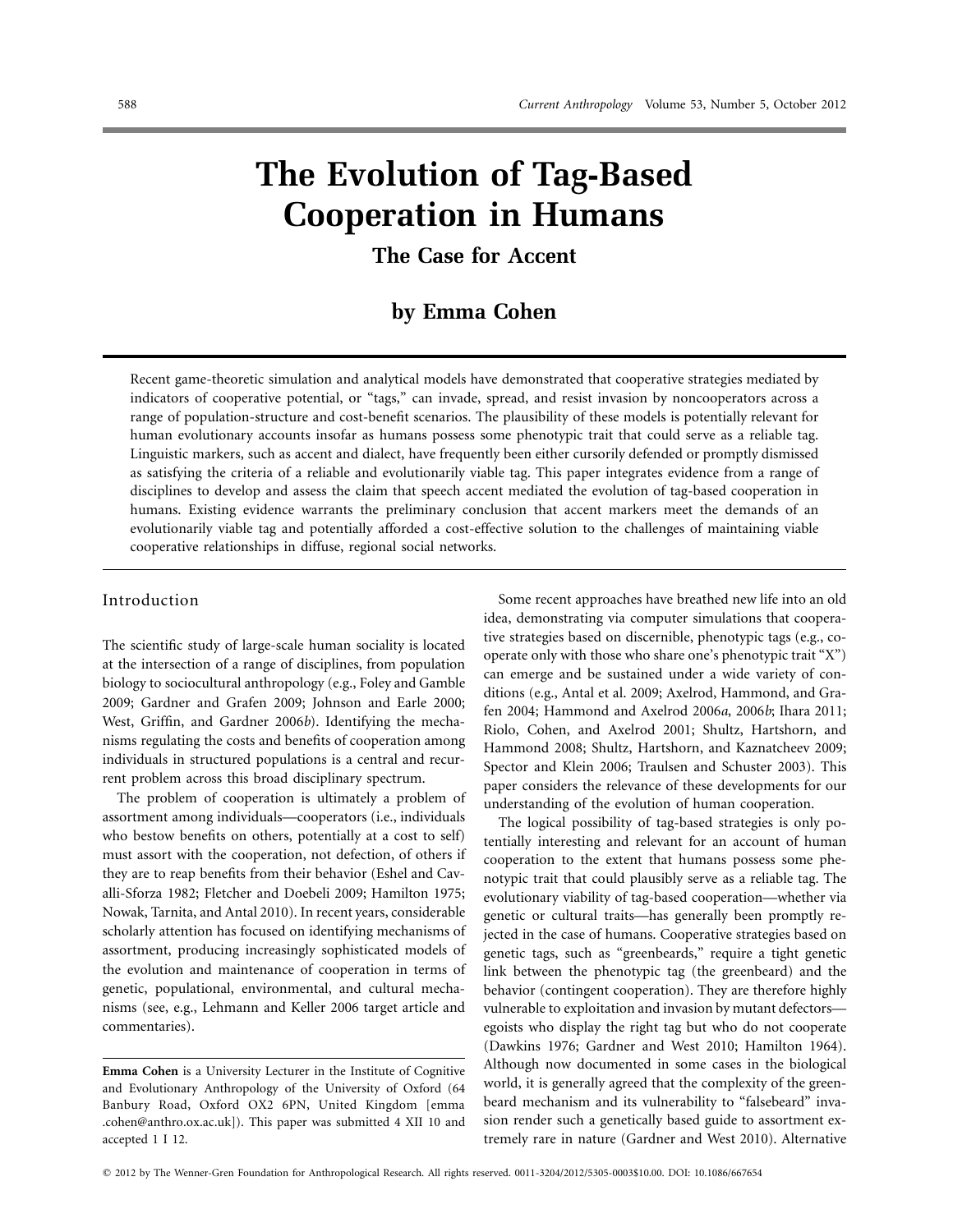mechanisms guiding the assortment of genealogical kin have received considerably more attention in the human cooperation literature. Such "armpit mechanisms" (Dawkins 1982), sustained through detection mechanisms or population viscosity, can help explain the evolution of cooperation among kin but are less relevant to explaining contingent cooperation among unrelated or distantly related individuals in high-dispersal scenarios.

In contrast to greenbeards, symbolic tags are abundant in culture in the form of flags, badges, cuisines, tattoos, and hairstyles, and these often serve to channel cooperation. It is generally assumed, however, that they, like the roguish greenbeard, are so vulnerable to imitation that none could plausibly form the evolutionary foundation of any fitness-bestowing tag-based cooperation strategy among strangers (Boyd and Richerson 2005; McElreath, Boyd, and Richerson 2003; Richerson and Boyd 2005). Copycat defectors, who bear the tag but not the behavioral strategy (i.e., are noncooperators), can easily take advantage of a conditional cooperator's unwitting bestowal of benefits, while avoiding any costs, thereby fracturing the assortment mechanism required for cooperation to evolve. The relative fitness of the cooperator is reduced and cooperation is selected against. Increasing the costs of copying the tag can potentially attenuate this threat, but such "costly signaling" is generally considered important only after the cooperative social group and the evolved social-cognitive mechanisms permitting it have already formed (e.g., as a boundary policing mechanism, or commitment signal; Sosis, Kress, and Boster 2007). By such accounts, group-level cultural institutions ultimately explain the emergence of cooperation and in-group preferences within large communities of unrelated individuals (e.g., Boyd and Richerson 1985; Richerson and Boyd 2005). Tag-based cooperation in humans is therefore rejected as a plausible explanation for the emergence of the large-scale cooperation among strangers that characterizes modern human sociality (Henrich 2004).

Nevertheless, some theorists disagree. They argue that not all cultural tags are created equally. Whereas school ties, club memberships, tribal customs, and religious creeds are potentially vulnerable to exploitation, some markers, such as language and accent, are hard to fake and hard to hide: "hiding one's native accent in a foreign language is nearly impossible" (Sigmund and Nowak 2001:403; see also Irwin 1987; Kinzler, Dupoux, and Spelke 2007; Kinzler et al. 2009; Nettle 1999*a*; Nettle and Dunbar 1997; Roberts 2008; Tooby and Cosmides 1989; Traulsen 2008). Furthermore, although faking a nonnative accent poses considerable challenges in adulthood, the child acquires a native accent for free via early developing vocal imitation and language acquisition mechanisms. The reliability and cost efficiency of speech accent therefore appear to permit, or at least do not preclude, an evolutionary account of human cooperation that is based on a culturally acquired tag.

The suggestion that linguistic cues to social identity may have been important in human social evolution is not new

(e.g., Baker 2002; Nettle and Dunbar 1997). But claims have remained unelaborated and underexplored in light of relevant theoretical and empirical developments across a range of disciplines. The minimal criteria that linguistic tags need to fulfill in order to sustain the assortment of cooperators have not been systematically identified nor evaluated against the relevant evidence. The purpose of this paper is to consider the plausibility of tag-based cooperation via linguistic cues as (part of) an explanation for the emergence and maintenance of human cooperation beyond the local group. Integrating disparate findings in anthropology, biology, linguistics, archaeology, and psychology, I assess the case for an integral role of linguistic assortative markers in the evolution of cooperation in sizable human groups.

The paper is divided into four sections. The first section reviews relevant literature on tag-based cooperation and outlines the requisite criteria of a reliable tag. The second section assesses whether linguistic cues, and particularly accent, meet these criteria and therefore may have served as an evolutionarily viable tag for the orientation of discriminatory cooperative strategies. The burden of theoretical plausibility, and the weight of current debate, rests largely on the issue of tag reliability. Accordingly, disproportionate space is dedicated to this section and to the discussion of empirical literature of relevance. The third section considers the historical conditions that may have permitted the emergence of language-based discrimination strategies in human social evolution. By way of conclusion, the final section summarizes a series of empirical questions and hypotheses arising from an accent-tag account.

# Tag-Based Cooperation

Cooperation is here defined as any behavior that provides a fitness benefit to another individual (i.e., that benefits the genetic contribution that the individual makes to future generations; Grafen 2006); any such behavior that incurs a cost to the cooperator is altruistic cooperation, or altruism (see West, Griffin, and Gardner 2006*b* for further discussion of these and related terms). The fundamental condition necessary for the evolution and maintenance of cooperation in any population is that the costs of cooperation are offset by the benefits received from others, such that cooperators reap a net fitness advantage (relative to noncooperators). More precisely, there must be assortment between carriers of the cooperative strategy (whether genetically or culturally inherited) and the benefits they receive via the cooperative behaviors of others (Fletcher and Doebeli 2009). This is explained by the following basic principles of selection: any trait (cooperative or not) that causes its carrier to end up worse off than those individuals with whom the carrier interacts can only evolve if the benefits received from others make up for this disadvantage; for the trait to increase in frequency, its carriers must, on average, accrue more direct fitness benefits than average population members. On this view, identifying the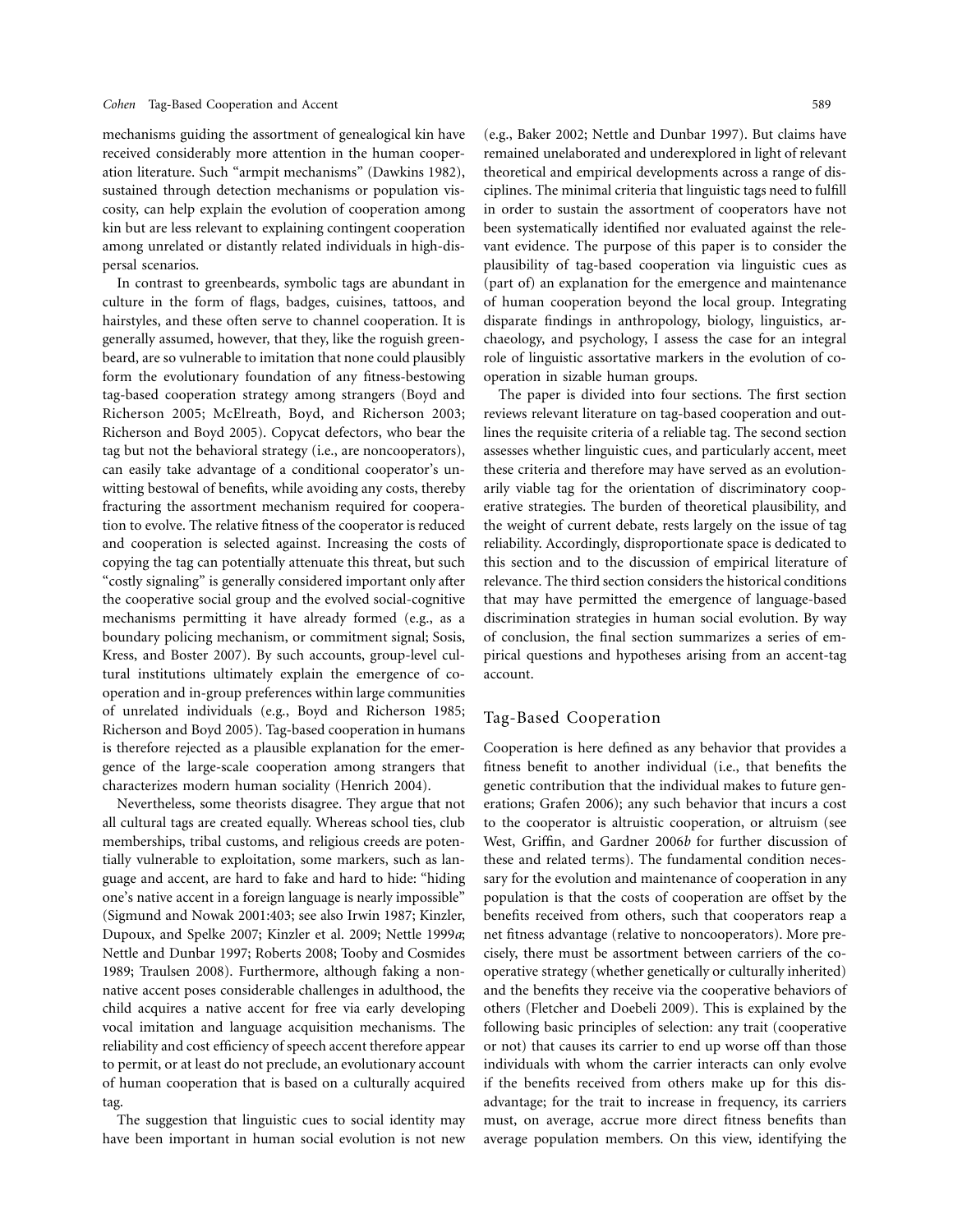mechanisms that enable cooperators to assort with other cooperators and not with defectors (individuals whose behaviors ultimately incur a fitness cost to the cooperator) is "the biologically most relevant problem for understanding cooperation" (Fletcher and Doebeli 2009:18; see also Nowak, Tarnita, and Antal 2010).

Many solutions to this problem have been advanced in recent decades. Since Hamilton's groundbreaking work (1964), in which he formalized Fisher's (1930) initial observation that genes can spread not only through their own transmission but through transmission of copies in other individuals, theoretical and empirical work has focused on identifying mechanisms of assortment that impact an individual's reproductive success (direct fitness) as well as that of his genetic kin (most commonly via shared descent; indirect fitness). Assortment mechanisms now standard, though still much debated, in the literature include kin selection, reciprocity, and multilevel selection (variously underpinned by mechanisms of population viscosity via limited dispersal of offspring, kin recognition, conditional cooperation or tit-fortat reciprocity, partner choice and partner switching, punishment, reward, policing, reputation, and competition among groups; see West, Griffin, and Gardner 2006*b*; West et al. 2006*a*).

In modern humans, adaptations for cooperation permit a variety of fitness-enhancing activities, such as cooperative hunting and foraging, defense against predators, and access to mates, while avoiding the fatal consequences of free-riding (e.g., Hill 2002; Sober and Wilson 1998). The history of these adaptations, and their human uniqueness, is a core focus in the study of human evolution and in comparative research on our closest evolutionary relatives—chimpanzees, bonobos, gorillas, and orangutans.

Some theorists have proposed that the unique ways in which humans organize social life—and, in particular, the ways they solve cooperation problems in large, complex societies—challenge existing biological theory and strongly suggest additional evolutionary adaptations to those previously proposed. For instance, "strong reciprocity" (the propensity to help others, including strangers in anonymous encounters, and to punish those who do not help others) has been presented as a novel evolutionary mechanism that explains cooperation among nonrelatives in the absence of reputational consequences and/or opportunities for repeated interaction (e.g., Fehr and Fischbacher 2003; Gintis 2000; Gintis et al. 2003). The benefit of this propensity is meted out at the group level. Where groups are sufficiently large as to render average genetic relatedness extremely low, it is argued that cooperation in such interactions cannot be explained in terms of inclusive fitness benefits (Bowles and Gintis 2004:18).

Many biologists and others have challenged the assertion that standard biological theory is insufficient to explain strong reciprocity (e.g., Burnham and Johnson 2005; Lehmann et al. 2007; West, Griffin, and Gardner 2006*b*; West, El Mouden, and Gardner 2010). Rather, purportedly anomalous behaviors

are neither unique to humans nor inexplicable in terms of established mechanisms in biological theory, and proposed "new" mechanisms are often just reformulations of phenomena already well established and mathematically formalized in the biological literature. Lehmann et al. (2007) have shown, for example, that the evolution of strong reciprocity relies upon standard benefits to self and kin. Their models, which take explicit account of the consequences of dispersal and migration for intragroup genetic relatedness, demonstrate that altruism provides both direct and indirect fitness benefits.

Recently, several models in theoretical biology have investigated the logical plausibility of assortment among strangers based on observable, arbitrary traits—or "tags"—that signal cooperative potential. In these models, cooperators exploiting a tag-based strategy discriminate among potential cooperative partners according to the phenotypic tags they display. Cooperative behavior is contingent on one's interaction partner bearing the "right tag" (determined according to how the strategy is configured). Related models premised on similarity recognition (e.g., to self) have also been developed (e.g., Antal et al. 2009; Traulsen 2008).

Axelrod, Hammond, and Grafen (2004) specify three coevolutionary parameters governing the evolution of cooperation via tag-based assortative strategies: (1) the discriminatory strategies governing behavior; (2) the reliability of the tags on which the behavior may be conditioned; and (3) the population structure that determines who interacts with whom.

Using agent-based simulation techniques, they investigated the relative success of various tag-mediated strategies, such as *cooperate* or *defect* with those who share one's tag, and *cooperate* or defect with those who do not share one's tag (yielding four possible strategies). With a population structure that maintains offspring close to parents and a sufficiently high benefit-to-cost ratio, contingent cooperation stabilized within 77% of the population. Critically, because tags and their cooperative strategies are not linked (as they are, e.g., in a greenbeard strategy), the model explicitly allowed for the possibility of egoists who share the same tag as cooperators but who free-ride on the cooperation of fellow tag bearers. The success of cooperators in the face of such threats is explained in terms of the spatial dynamics of the model at the level of the region. Interactions are local (in other words, occurring among neighbors), and dispersal of offspring is limited. This allows successful agents and their offspring to rapidly form coherent regions. Whereas egoists receive no help from those in their region, discriminatory cooperators benefit from the help of those around them. The result is that a region of discriminators tends to expand at the expense of an adjacent region of egoists (Axelrod, Hammond, and Grafen 2004:1834).

Although the theoretical focus of this particular model is specific to strategies of assortment among kin, the general principles can potentially be more broadly applied. In a similar simulation, Hammond and Axelrod (2006*b*) and Shultz,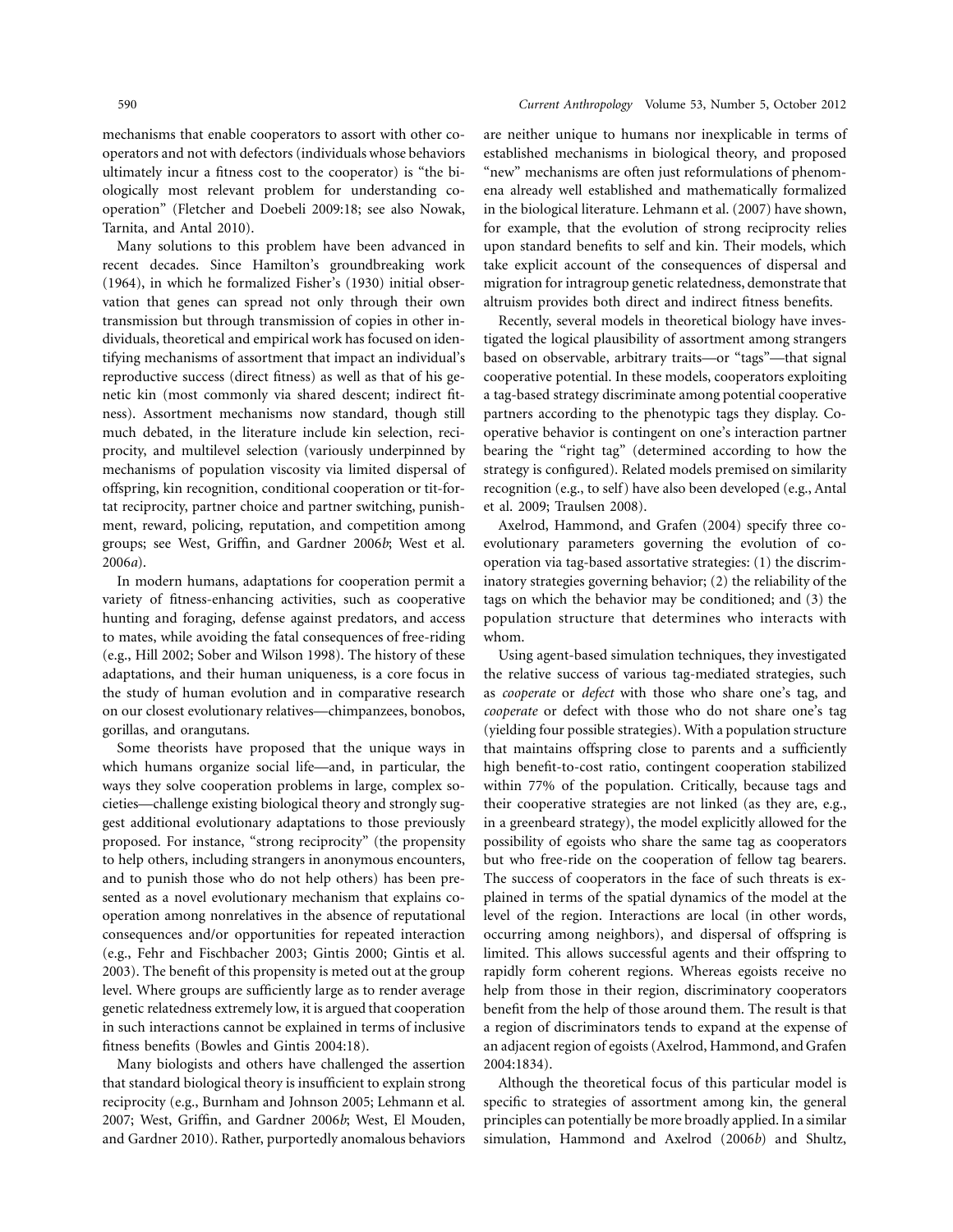Hartshorn, and Hammond (2008) demonstrated that a strategy of in-group favoritism (or "ethnocentrism"), based on assortment of cooperators bearing like tags, outcompetes alternative strategies such as cooperating with neither in-group nor out-group ("selfish"), cooperating indiscriminately ("humanitarian"), and cooperating only with out-groups ("traitorous"). Mechanisms of limited dispersal (keeping offspring close) and viscosity of the environment ensured the eventual stabilization of in-group favoritism in about 75% of the population despite intense early competition from the humanitarian strategy. A further model demonstrated that tag-based strategies considerably enhance cooperation when dispersal is increased (compared to models based on dispersal alone) and when the benefit to cost ratio is reduced (Hammond and Axelrod 2006*a*).

Other recent assortment and tag-based and similarity-based approaches to the evolution of contingent altruism have considered the variable effects of different levels of genetic stability on the emergence and stabilization of cooperation (i.e., mutation rates: Hales 2005; Spector and Klein 2006; and tagstrategy coupling: Jansen and Van Baalen 2006), territorial and population structures (e.g., Antal et al. 2009; Colman, Browning, and Pulford 2012; Le Gac and Doebeli 2010; Lehmann and Perrin 2002; Spector and Klein 2006; Traulsen and Claussen 2004; Traulsen and Nowak 2007), environmental feedback (e.g., Pepper and Smuts 2002), tag (or "signal") complexity and diversity (Santos et al. 2011), socially acquired tags and gene-culture coevolution (Ihara 2011), *n*-person games and sociability of agents (Howley and Duggan 2010), sexual reproduction or "mixed marriages" (Lima et al. 2009), and availability of social information (Masuda and Ohtsuki 2007). Notably, at least three of these models have demonstrated the evolution of tag-contingent or similarity-based cooperation in a well-mixed population (i.e., no spatial structure is assumed and everyone is equally likely to interact with everyone else; Antal et al 2009; Colman, Browning, and Pulford 2012; Ihara 2011).

Some of these models have relaxed the assumption that contingent cooperators share and recognize identical and shared tags, exploring instead the viability of mechanisms that are sensitive to degrees of phenotypic similarity. Riolo, Cohen, and Axelrod (2001) demonstrated that tag-based cooperation arises between nonkin, and in the absence of memory of past encounters, when cooperative agents limit their cooperation to others who are sufficiently similar to themselves (determined by an individual "tolerance" quota). Although tags in their model are discrete, the approach can also be adapted to continuous "phenotypic spaces." In such scenarios, no two individuals would have exactly the same tag, but the conditional behavioral strategy would be triggered by sufficient phenotypic similarity (Antal et al. 2009:8599; Colman, Browning, and Pulford 2012). Costs of cooperation could also be calibrated by this measure, yielding a contextually (e.g., taskspecific) sensitive discrimination mechanism that titrates degrees of cooperativeness according to measures of self-similarity. Such a mechanism would preclude any prior necessity or assumption of bounded and stable groups within which identical tags are inherited and maintained. Rather, a mosaic of partially overlapping personal networks would emerge across neighboring individuals within a population, each determined by the self-proximity measure and behavioral strategies of the focal individual.

The possibility that similarity can breed cooperation potentially helps to explain the origins of pervasive biases guiding human sociality (e.g., homophilous friendship preferences) and cultural transmission (e.g., within-group imitative learning biases). An alternative and potentially competing account postulates that the psychological propensity to imitate and selectively interact with individuals who share one's symbolic markers has been favored in selection because it allows individuals to learn and adopt the right norms of the cultural group and thereby reap the fitness rewards of social life (Richerson and Boyd 2005:212–213). According to this account, the capacity for large-scale cooperation among strangers is the result of a selection history of within- and betweengroup competition (e.g., Boyd and Richerson 2009; Boyd et al. 2003). Within the group, an individual must acquire and follow group norms in order to reap the benefits of group living. Between groups, conquest is the reward of those whose norms bestow a group-level advantage in competition (Richerson and Boyd 2005). A coevolutionary helix of genetic and cultural selection for both norms and the psychological propensity to acquire the norms of one's group accounts for the proximate and ultimate causation underlying group-based trust, in-group favoritism, out-group dispreference and hostility, group marking, "tribal instincts," and inclusion and exclusion mechanisms (e.g., Boyd and Richerson 2009; Chudek and Henrich 2011; McElreath, Boyd, and Richerson 2003; Richerson and Boyd 2005).

Proponents of cultural group selection models have criticized tag-based approaches for failing to account for the emergence of discrimination mechanisms, modeling the effects of discrimination rather than accounting for its causes. Henrich (2004) directly challenged the assumption commonly built into these models of an a priori bias in favor of tag-marked cooperators and against defectors. The work of Riolo, Cohen, and Axelrod (2001), for example, demonstrated that cooperation could evolve if individuals with matching tags always help each other. But, as Henrich questioned, why should this bias be assumed (2004:138)? Where are the inevitable pretenders and defectors?

Subsequent tag-based models (introduced above) explored the conditions that support cooperation in the absence of such assumptions and the conditions under which discriminatory biases can evolve and be sustained. For example, Hammond and Axelrod (2006*a*) compared the individual and joint effects of a range of factors and parameters on the evolution of cooperation, including the presence and absence of tags and tag-based strategies (including defection), the costs of cooperation, and the population structure within which in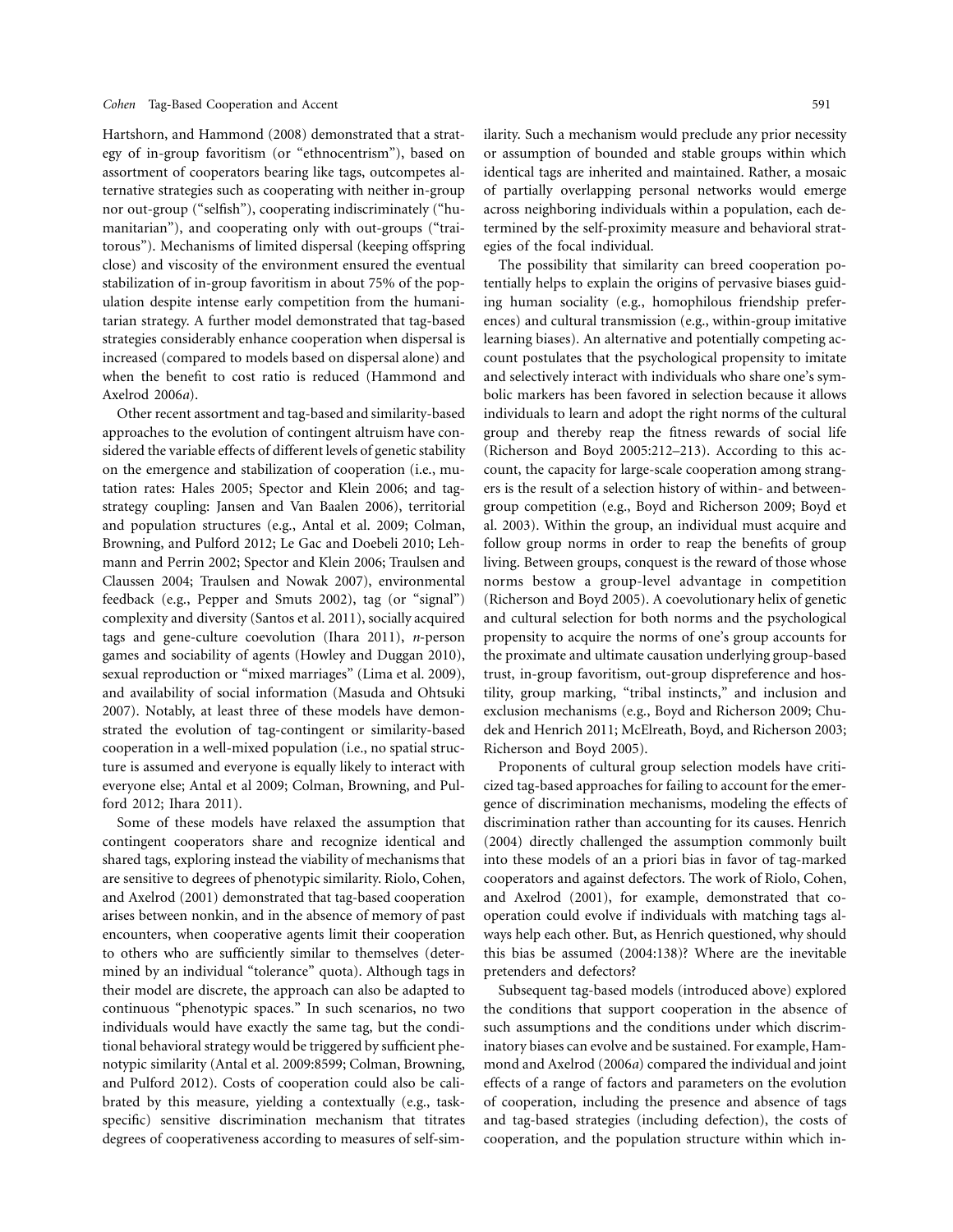teractions occurred. Although no bias toward similar others was assumed, contingent cooperation emerged as the most common strategy in a model combining population viscosity (i.e., local, rather than random, interactions between individuals) and tags. The combined conditions of viscosity and tagmediated interaction allowed contingent cooperation to invade, spread, and resist invasion by egoists even when cooperation was expensive and population viscosity low (thus precluding reciprocity).

Theoretical debates and demonstrations notwithstanding, tag-based theoretical accounts of cooperation have largely failed to address the question of whether there are any human traits that could reliably serve to support the emergence of tag-based cooperation. Cultural group selection models lump all symbolic group markers together as part of a broader coordination mechanism: they "allow individuals to interact with others who share their social norms" (McElreath, Boyd, and Richerson 2003:123). According to these models, culturally transmitted tags help solve coordination problems among individuals, but they do not provide a reliable mechanism for the assortment of cooperators. The problem, according to Richerson and Boyd (2005:213), is that culturally transmitted symbols are easy to fake: "talk is cheap and so is hair dye" (although see Henrich and Henrich [2007:176] on the special properties of linguistic markers as reliable coordination guides).

It is not difficult to identify candidates for easy-to-fake tags within the symbolic cultural record. Cheap talk, hair dye, body paint, personal ornaments, dress styles, cuisines, badges, tattoos, and many other ostensive cues potentially communicate a lot about an individual, but, insofar as they are vulnerable to fraud, they are unlikely foundations upon which tag-based contingent cooperation could emerge. Discriminatory strategies that are based on easy-to-fake tags invite exploitation. Individuals who fall within the right tag-tolerance sphere of a discriminating cooperator, but who free-ride on the benefits of cooperation, destabilize cooperator-cooperation assortment, and this ultimately causes a sharp decline in cooperation in the population. Simulations have demonstrated that cooperation can recover as a new dominant cluster establishes, generating a long-term "tidal" pattern (referred to as "beard chromodynamics"; Riolo, Cohen, and Axelrod 2001; Sigmund 2009; Sigmund and Nowak 2001; Traulsen and Nowak 2007). Nevertheless, it is difficult to see how any fitnessbeneficial tag-based strategy could spread and dominate at all if tags could be readily donned and removed at will. Exploitation by defectors would be rife and cooperation highly risky. So, are there any human traits that could potentially form a robust foundation for the assortment of cooperators, allowing tag-based cooperation to emerge?

A reliable and evolutionarily viable tag makes a number of demands. It must be a property of the individual yet comparable across individuals, readily observable (by whichever sense), and hard to fake. Tag inheritance should be low-cost; a cheap-to-acquire and hard-to-fake tag will sustain a more

favorable cost-benefit balance sheet than an expensive-toacquire and hard-to-fake tag. Further, the models described above have shown that tag-based strategies can rapidly generate dominant clusters of tag-sharing cooperators, but that these are highly susceptible to invasion by defectors who bear the same tag. Mechanisms that prevent tags from coalescing into an indiscriminable type and/or fine-grained signal decoding mechanisms that permit individuals to perceive subtle variation among individual tags could potentially mitigate against the frequency and extent of such invasions and maintain signal variation required to usefully guide cooperative strategies (Hales 2005; Ihara 2011). Plausible mechanisms include imperfect inheritance across generations, ontogenetic change, and cultural isolation and drift.

Finally, if tags played a part in the emergence and maintenance of cooperation in large, regional networks, the candidate tag should be evolutionarily ancient and cross-culturally universal. Insofar as the cooperative strategies of the young have important consequences for their fitness, we might also hypothesize the early emergence of tag production and discrimination in development, including the attentional and evaluative biases that a tag-based strategy entails.

Tag requisites and rationales are summarized in table 1. Arguably, although no single requirement is absolutely necessary for the emergence of cooperation under every possible set of limiting conditions, and the satisfaction of all requirements is unlikely jointly sufficient to account for cooperation among strangers in large human societies, the existence of a human trait that meets all these demands would, at the very least, suggest that the possibility of tag-based cooperation has been too hastily dismissed in existing evolutionary accounts of human cooperation.

Recently, several researchers across a range of disciplines have claimed that linguistic cues inherent in speech accent, or patterns of intonation and phonology, harbor special potential as reliable tags for the orientation of social and cooperative preferences among strangers (e.g., Irwin 1987; Kinzler, Dupoux, and Spelke 2007; Kinzler et al. 2009; Nettle 1999*a*; Nettle and Dunbar 1997; Roberts 2008; Sigmund and Nowak 2001; Tooby and Cosmides 1989; Traulsen 2008). Despite the existence of a large body of relevant empirical literature, there has been no systematic evaluation of these claims against the evidence on language and on the known or hypothesized conditions of human evolution, or of whether linguistic cues meet the minimal criteria required for tagbased cooperation to emerge and be sustained. Thus, while biological theory continues to make progress of potentially considerable importance for our understanding of human social evolution, the relevance of these recent advances remains a matter of deeply uncertain conjecture. In light of the wealth of relevant sociolinguistic, historical, comparative, developmental, archaeological, anthropological, sociological, and neuroscientific research on language that now exists, a synthesis of existing theory and evidence is both possible and timely. The remainder of this paper aims to initiate this en-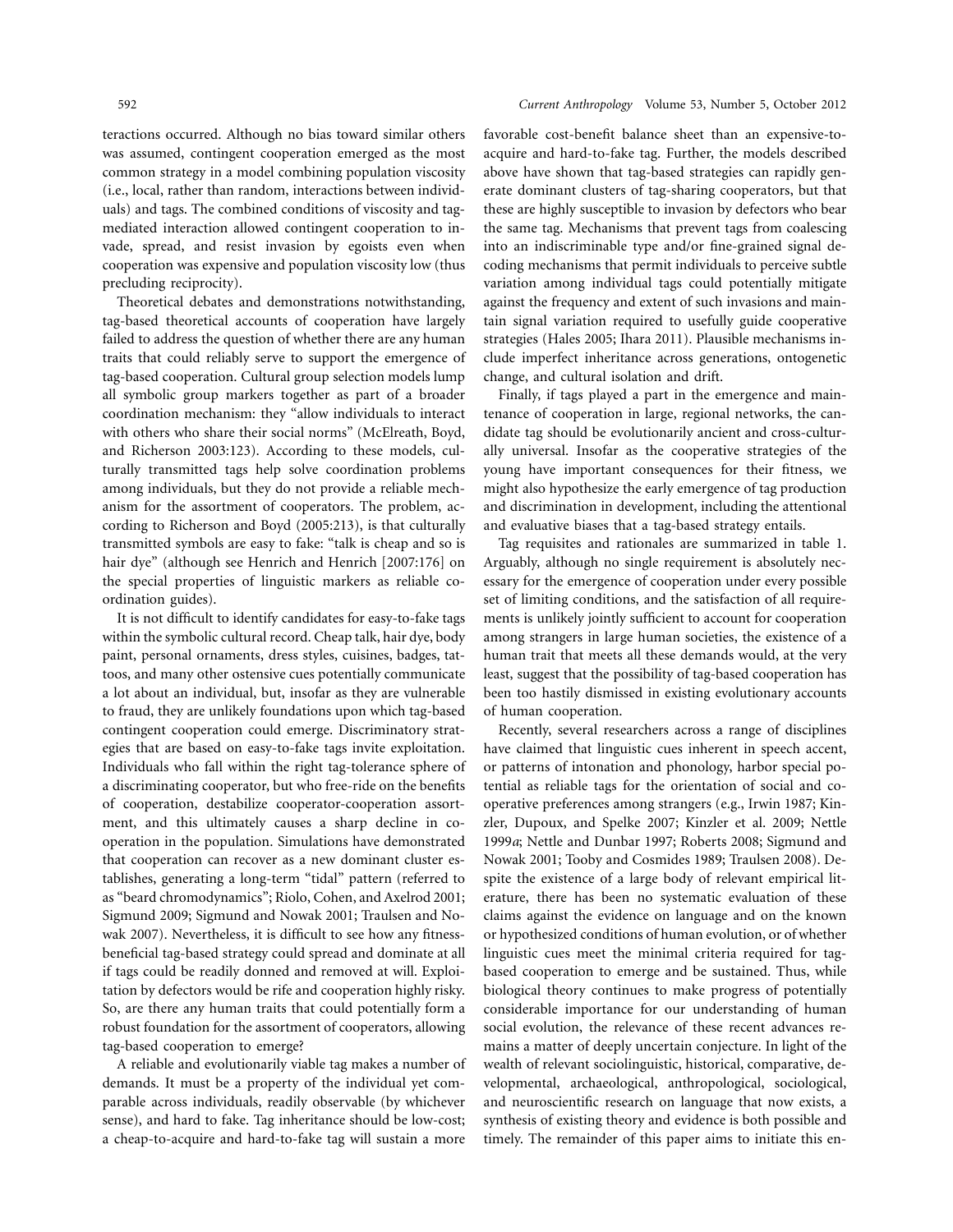|                                                      | Table 1. Summary of requisite tag properties for the emergence and maintenance of tag-based cooperation                                                                                                                                                                                                                                                                                                                                                                                                                                                                                                                                                                                                               |
|------------------------------------------------------|-----------------------------------------------------------------------------------------------------------------------------------------------------------------------------------------------------------------------------------------------------------------------------------------------------------------------------------------------------------------------------------------------------------------------------------------------------------------------------------------------------------------------------------------------------------------------------------------------------------------------------------------------------------------------------------------------------------------------|
| Requirements and predictions                         | Rationale                                                                                                                                                                                                                                                                                                                                                                                                                                                                                                                                                                                                                                                                                                             |
| Property of the individual<br>Salient                | landscape, than to make an a priori assumption of groups whose members bear the same tag, and around which there<br>It is more parsimonious to take as an initial condition that individuals bear tags, which potentially vary across the social<br>are clear boundaries and differences. The tag is a property of the individual; "the group" is not assumed as an initial<br>A basic condition of successful signaling is that the signals are sufficiently salient to function usefully.<br>condition.                                                                                                                                                                                                             |
| Comparable along continuous dimension                | tinuous space permits a relatively simple and generalizable discrimination rule based on degrees of accent divergence, not<br>(prohibitively many) types. Proximity to self (or self-similarity), e.g., is the dimension most explored in the current theo-<br>The potential for formidable variation among individual tags places potentially prohibitive demands and constraints on the<br>development of effective discrimination and behavioral strategies. The possibility of comparison among tags within con-<br>retical literature.                                                                                                                                                                           |
| Honest                                               | Tag-based strategies demand reliable signaling to ensure assortment of cooperators with cooperation and avoid invasion of<br>free riders. Tags should be hard to fake.                                                                                                                                                                                                                                                                                                                                                                                                                                                                                                                                                |
| Cost-effective inheritance; cost-effective evolution | costs of cooperation, including the costs of bearing the right tag. To relieve pressure on cost-benefit balance, tag inheri-<br>tance cost should be low (relative to the benefits of the strategy, and against the population average). Similarly, the cost<br>of evolving the requisite mechanisms for the tag-based strategy should be low. For example, a by-product account, in<br>In tag-based models of cooperation among unrelated individuals in sizable networks, relatedness does not offset fimess<br>which adaptations that evolved to solve a different set of problems may be used to adaptive advantage in tag-based<br>cooperation, would put no extra cost on the evolution of relevant mechanisms. |
| Readily discriminable                                | Perception of subtle degrees of variation permits a fine-tuned cooperative strategy (e.g., according to accent identity, or<br>titrated according to self-similarity measure); ability to detect a fake accent mitigates free-rider invasion.                                                                                                                                                                                                                                                                                                                                                                                                                                                                         |
| Dynamic                                              | strike an optimal balance between the need for a tag that is acquired and maintained with sufficient intra- and intergen-<br>Perfect copying across generations would potentially lead to the creation of a highly vulnerable megacluster of cooperators<br>erational stability to allow tag-based cooperation to pay off and be sustained over time, and the need to avoid selecting<br>sharing identical tags (i.e., fixation). A single cheat could free-ride on the whole population. Imperfect inheritance can<br>for a single population-wide tag.                                                                                                                                                              |
| Ancient                                              | If the tag forms part of an evolved mechanism for cooperation among unrelated individuals, the candidate tag property<br>must be at least as old as the evidence for large-scale networking in humans.                                                                                                                                                                                                                                                                                                                                                                                                                                                                                                                |
| Universal                                            | Large-scale regional networks are universal in humans. The putative tags that form the foundation of the cooperative strat-<br>egy that allowed such cooperative networks to emerge and be sustained must therefore be a property of all humans.                                                                                                                                                                                                                                                                                                                                                                                                                                                                      |
| Early ontogenetic development                        | Young children, at least from the point at which they seek benefits of cooperation beyond immediate kin, should be sensi-<br>tive to tag properties of others. Developmental precursors to a full-blown tag-based strategy should include perceptual<br>abilities to discriminate among tags. Early display of the "right tag" could bring cooperative benefits.                                                                                                                                                                                                                                                                                                                                                      |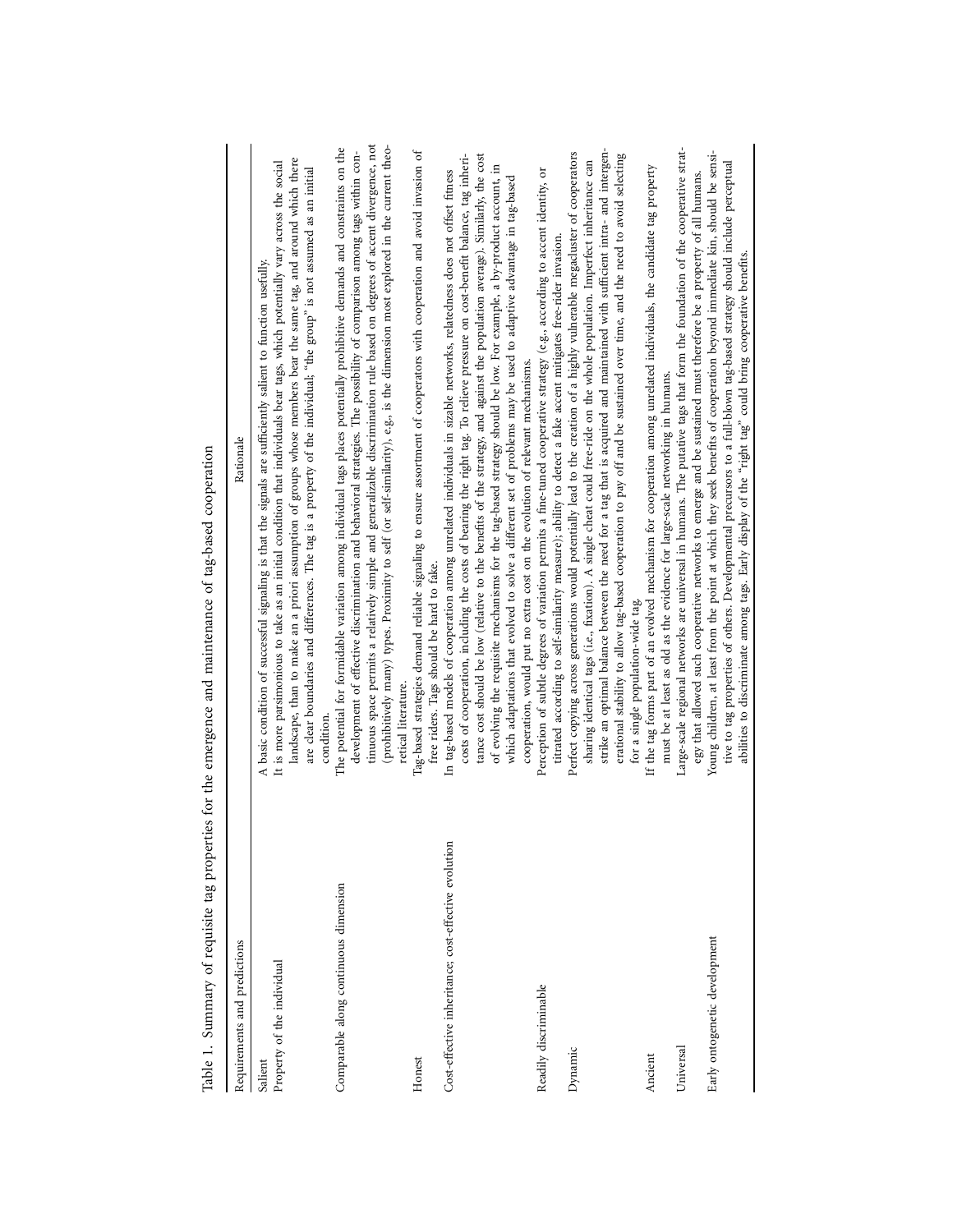deavor and to appraise the possibilities for, and potential value of, a concerted program of research for the future.

The following section reviews literature relevant to each of the minimal demands summarized in table 1. In light of the growing number of claims about the suitability of language, the review will focus on the possibility that linguistic cues particularly accent—meet the demands of a viable tagging strategy.

Nota bene: although the specific focus here is on language and accent, this does not preclude the possibility that other forms of cultural marker fulfill some or all of the criteria below equally well, or that an aggregate tag or measure of self-similarity could underpin such a strategy. Heyes (forthcoming), for example, has recently drawn attention to the role of "dumb imitation"—imitation that does not depend on, nor is successfully achieved through, deliberate and rational calculation—in the faithful transmission and maintenance of group-specific cultural variations in gait and facial expression. Vocal imitation may be a specific, albeit highly sophisticated, type of "dumb imitation."

Further, the emphasis in this section will be largely on the properties of linguistic tags and the question of whether tags are fit for purpose, rather than on the form and prevalence of any tag-contingent behavioral strategies, and their possible selection history. We will return to these issues at the end of the section, and particularly in the section "The Evolution of Tag-Based Cooperation in Humans."

# Accent as Tag

#### *Salient*

The human linguistic signaling system, defined by the uniquely flexible communication of propositional content via a shared system of symbolic representation, is a cornerstone of human cultural transmission and evolution. The evolutionary consequences of language for uniquely human sociality—including cooperation—are the focus of a large and growing literature (e.g., Brinck and Gardenfors 2003; Dunbar 1996; Tomasello 1999, 2008). The relevance of language for reputational mechanisms, for example, has been widely noted; language permits the transmission of forms of knowledge that would otherwise remain mute, including socially strategic information about the behavior of others (Smith 2003). Indeed, it has been argued that the evolutionary raison d'être of language is to facilitate social cohesion via the transfer of such information (Dunbar 1996).

However language emerged, it harbors valuable socially strategic signaling potential that can be realized irrespective of the semantic content of the message conveyed. Decades of sociolinguistic research have provided considerable evidence that the language a person speaks, and the particular variant that is spoken, is a salient guide to social identity (e.g., Ed-

wards 2009). Accent is one of the most fundamental and salient social identity cues that language affords (Fuertes, Potere, and Ramirez 2002; Gluszek and Dovidio 2010). Two people may say exactly the same thing, but, depending on their accent, they may be perceived, trusted, evaluated, and heeded differently (e.g., Giles 1973). Although accent may not always be the most salient signal of social identity, the rapidity with which people can extract this information from accent cues, and the readiness with which it is used in guiding behavior, testifies to the salience of accent in the human linguistic communication.

The importance of accent as a social marker is powerfully illustrated in the use of modern-day Shibboleth Tests, named for the famous biblical pronunciation test in which the Gileadites detected and killed 42,000 fugitive Ephraimites by their inaccurate pronunciation of the word *shibboleth*. "Linguistic passwords" continue to be employed in a wide range of forensic contexts today, from identifying illegal immigrants to rooting out infiltrators in armed conflicts (Blommaert 2009; McNamara 2005). Although such tests are ethically and methodologically problematic, lacking some of the reliability of modern bureaucratic safeguards such as identity cards, finger prints, face recognition technology, birth certificates, passports, and so on, they nevertheless serve to highlight the salience and importance of accent in the absence of such accoutrements, and its affordances as a hard-to-hide trait.

### *Property of the Individual*

Although linguistic cues such as accent and dialect can be used to socially "place" speakers, they are properties of individuals. Accent, dialect, and language are often considered to be "whole group traits" insofar as they are comprehensively and exclusively shared by members of a particular group (Foley 2004). But, even in those cases for which linguistic boundaries may be relatively well defined (e.g., between mutually incomprehensible languages), comprehensive and perfect parity rarely, if ever, characterize the form that language takes within those boundaries. Indeed, the variability within every sphere around which a boundary might be drawn persists down to the singular individual; linguists use labels such as "dialect," "sociolect," and "idiolect" to capture this reality at the levels of culture, subculture, and individual, respectively.

#### *Continuous* (*Comparable*) *Trait*

It is important to note, however, that linguistic variability is not randomly distributed. Idiolects are roughly nested within sociolects, dialects within languages, languages within language families, and so on. Two sociolects within a single dialect are likely to resemble one another more closely than two sociolects from two different dialects. Yet, the boundaries between these nested domains are notoriously difficult to draw. This is because, for the most part, language boundaries do not really exist. Trudgill (2000) explains as follows: "If you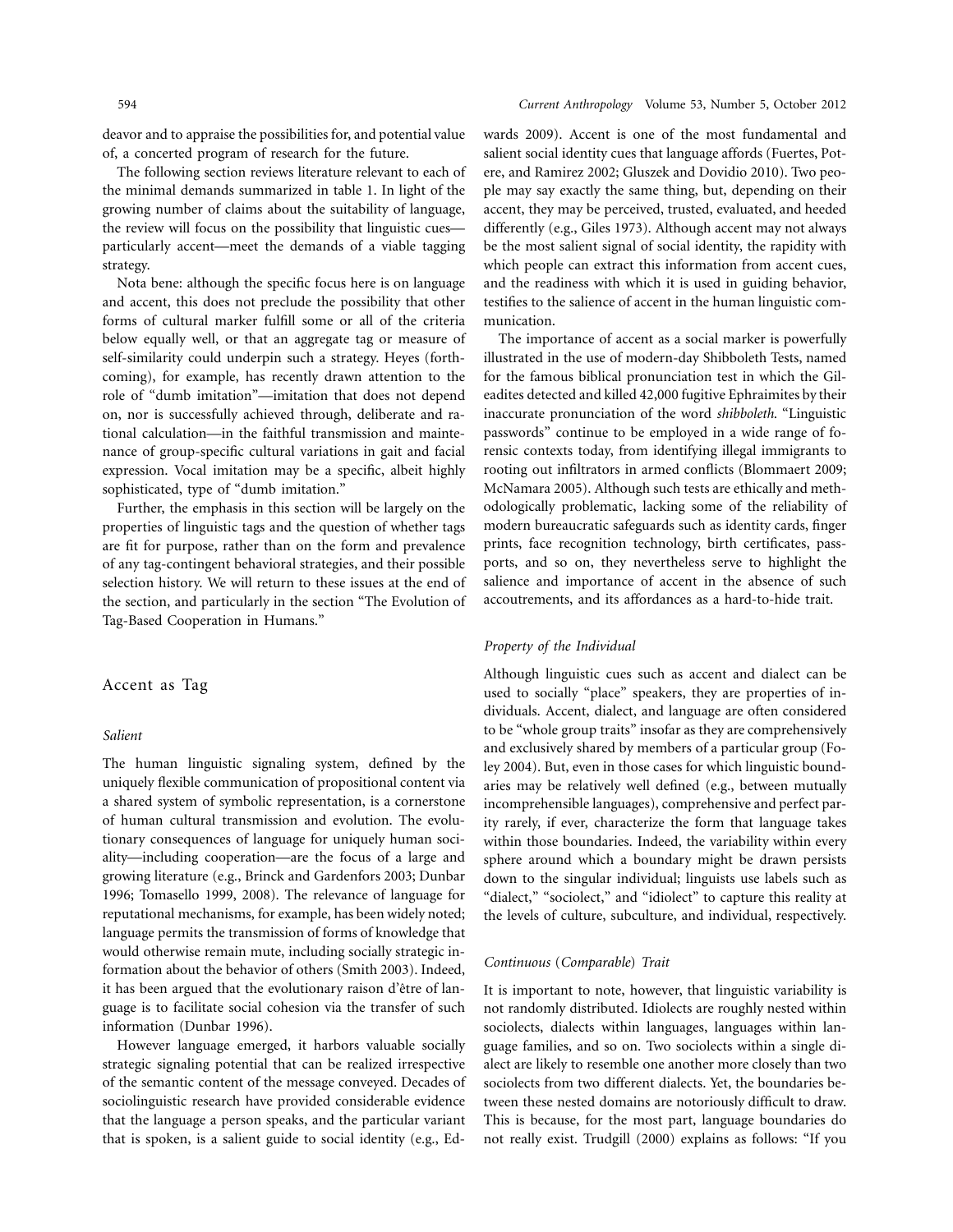travel from Norfolk into Suffolk, the county immediately to the south . . . you will find . . . that the linguistic characteristics of these dialects change *gradually* from place to place. There is no clear *linguistic* break between Norfolk and Suffolk dialects. It is not possible to state where people stop speaking Norfolk dialect and start speaking Suffolk dialect. There is, that is, a geographical *dialect continuum*" (3).

This linguistic continuity allows for measurement of "linguistic distance" and the exploration of questions about the relationship between linguistic and geographic distances. Dialectometrists use a range of methods to calculate linguistic distance, including single-item analyses (e.g., the pronunciation of a particular word across a language area) and, more recently, aggregate-item analyses (e.g., the comparison of dozens of word-pairs across hundreds of sites; see Heeringa and Nerbonne 2001; Nerbonne 2010). Mean varietal linguistic distances between sites can be visualized on a regional map, represented, for example, by the thickness of the lines connecting each site to every other site. Questions can then be explored concerning the sufficiency of geographic variation to account for linguistic variation. A perfect continuum model, for example, would assume a perfect mapping between geographic distance and linguistic distance (allowing, perhaps, for the mediating influence of particular topographical constraints, such as mountain ranges and rivers, on population mobility).

Recently, the development of multidimensional scaling mapping techniques has provided the most sophisticated portrayals of linguistic variation to date for a range of languages. The map in Nerbonne (2010) indicates pronunciation distances for 186 word pairs across 20,100 pairs of German sites using intensity variations across a three-element color scheme. The result is a patchwork of color gradients gradually turning from gold in the southeast, through greens and reds in the west and east, to blues and ultimately lilacs in the far north. Nerbonne concludes that a dialect continuum that is compatible with the existence of areas but that denies the existence of sharp boundaries emerges saliently.

Linguistic variation thus affords a readily measurable tag of self-similarity comparison. The continuum of variation potentially permits gradual titration of the costs or kinds of cooperative interactions across linguistic distance (and ultimately across the boundary of mutual intelligibility). Crucially, its utility in this regard depends on how "mappable" this variation is for ordinary human perception and cognition, a point to which we return below (see the "Discriminable" section).

#### *Honest*

The value of linguistic varieties as tags guiding cooperation depends on whether these varieties can be readily faked. Much speculation about the reliability of linguistic cues as honest signals is based on personal experience, anecdote, and assumption. New words and dialectal expressions can be readily grasped and learned, but correct (i.e., local-like) pronunciation poses much greater challenges. Passing for a local beyond one's immediate accent area is notoriously difficult—whether attempting to speak a foreign language or native-language dialect. Certain features of one's habitual speech patterns can also be hard to hide, especially if distinctions (such as between *l* and *r*) are no longer consciously accessible (see below). Actors receive intensive and immersive foreign and regional accent training to boost the credibility of their characters. Speech manuals, voice guides, and an increasingly wide array of YouTube videos promise to impart the secrets of speaking convincingly in the accent of one's choice. These point to the real challenges that faking an accent presents.

A large but divided literature on language acquisition has examined the causal basis of this phenomenon. Extensive debate has focused on the "Critical Period Hypothesis" (CPH) for second-language acquisition (Nikolov and Djigunovic 2006). The central claim of the CPH is that natural language acquisition (which, according to certain accounts, relies on plasticity of procedural memory and implicit competence) is available to young children, but not older children and adults. The plasticity of the mechanisms underpinning natural language acquisition is said to decrease with age. Older learners must therefore compensate for the resulting decline of implicit competence by recruiting explicit mechanisms, such as declarative memory and metalinguistic knowledge (see Nikolov and Djigunovic 2006). The critical period thus accounts for the difficulty that adult learners have in acquiring language with native-like proficiency. Several questions and controversies have dominated the research following from these claims: If there is a critical period, when does it end? Can adults ever attain native proficiency? To what domains of language does the critical period apply (e.g., pronunciation, grammar, vocabulary)? Is early learning subserved by different mechanisms to those that subserve late learning?

A huge CPH literature exists, and frequent reviews update the ever-shifting state of the art (e.g., Nikolov and Djigunovic 2006; Scovel 2000; Singleton 2002). Yet, because the hard-tofake-ness of linguistic cues does not rely on a strict reading of the CPH, much of this research addresses concerns that are tangential to the question of tag reliability. For example, even if it is demonstrated that adult learners of a foreign language can achieve native-like proficiency in grammar and pronunciation, what matters for the success of the tag is the cost of obtaining such proficiency. Prolonged and intensive immersion is known to have positive effects on language learning, including the elimination of the beginner's telltale foreign accent (as judged by native speakers). Yet, this merely supports the claim that linguistic cues are hard to fake, even if they are not impossible to fake under the right set of conditions. It further suggests that without sustained exposure to the cue via direct social contact and integration with the local speech community, and opportunity for rehearsal, an individual would be unable to pass as a local.

In a population of tag-based cooperators, such a cost is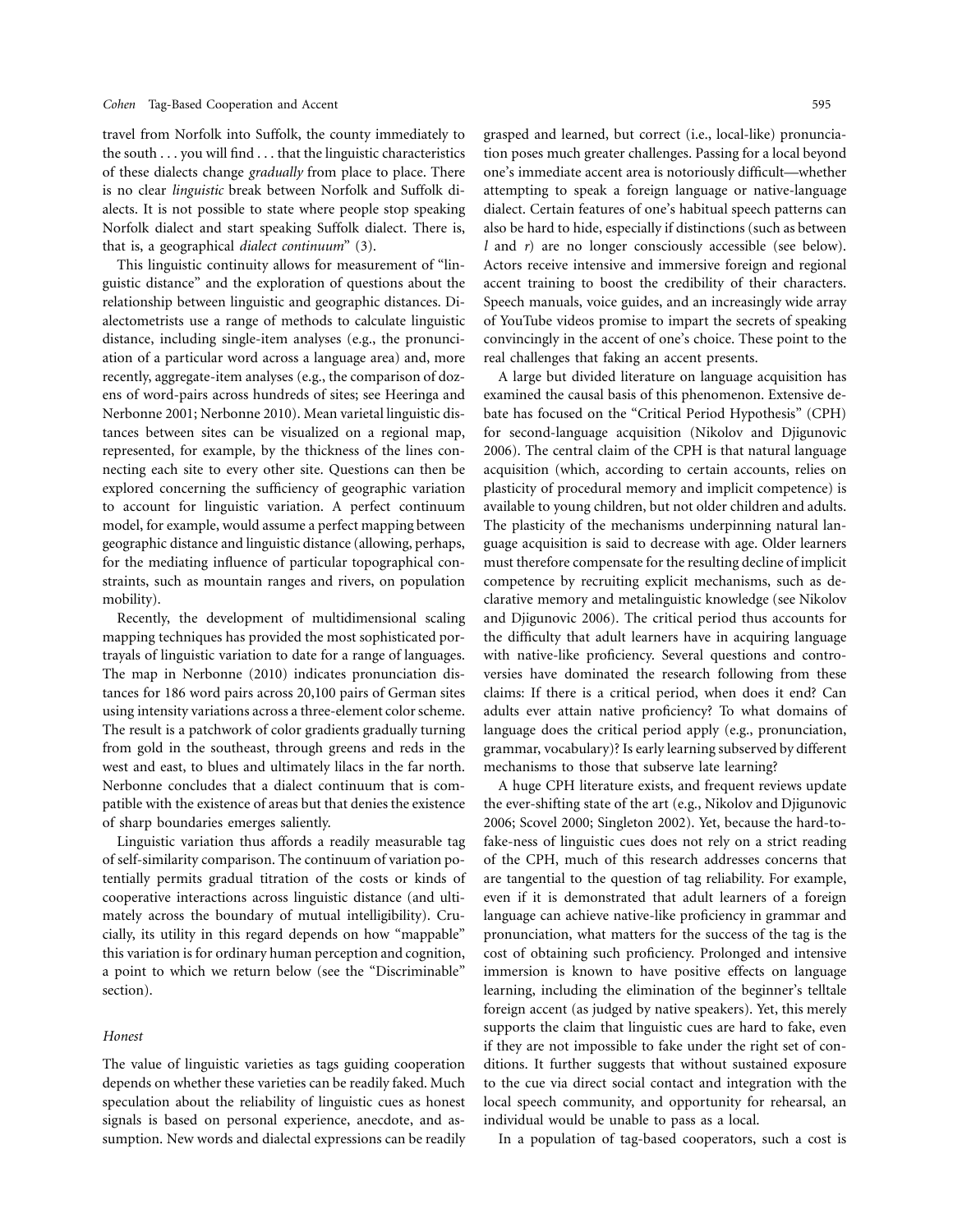simply prohibitive for the stranger seeking to operate a swift hit-and-run strategy. If bearing the right tag is the condition for access to the benefits of cooperation, and the only way in which the tag can be acquired is by being born into the community or through later long-term integration, the nonnative interloper faces an impossible task. What matters, then, for the honesty criterion is that achieving native-like proficiency in nonnative language is extremely difficult. Considerable research in linguistics now focuses not on whether this is so, but why (see Meltzoff et al. 2009).

### *Cost Effective*

The vast literature on the purported critical (or "sensitive") period largely results from the perceived discrepancy in the mechanisms and costs of early first-language (L1) and late second-language (L2) acquisition. The challenges the adult faces in becoming proficient in a second language, dialect, or accent are thrown into sharp relief against the ease with which the child acquires her or his "mother tongue." One of the most fundamental challenges guiding language acquisition research generally has been to explain the remarkable facility with which young children acquire language (whether one language or more) or shift from one language or dialect to another (Tagliamonte and Molfenter 2007). The development of language in children is tellingly described as "natural." Whatever the proximate and ultimate causes and costs of this natural facility, once they are in place, the tag comes for free. After all, no one speaks without an accent.

Concerning evolutionary start-up costs, the burden of the emergence of accent tagging may have been entirely borne by an evolutionary process that dealt with a very different set of costs and benefits. This process ultimately led to the emergence of language and all the cognitive, motivational, and anatomical adaptations that this entailed. Again, accent tags may have hitched a ride for free on the back of variation ensuing from population dispersal and drift.

Most important for the tagging properties of accent and dialect is the capacity for vocal imitation (Fitch 2000). The accent that is inherent in the speech of every modern human is likely a by-product of the capacity to vocally imitate novel sounds. The specific evolutionary pressures that produced this capacity are a matter of debate, however, and this has prompted some interesting evolutionary hypotheses.

Clearly, humans' extremely fine-tuned vocal learning capacities allow for the transmission of extensive vocabularies. But was this the ultimate, evolutionary function of sophisticated capacities for vocal imitation? Some have suggested that extensive vocabularies capitalized on vocal learning capacities that had already emerged in a different context to serve a different function. Fitch (2000), for example, suggests that vocal learning may have originated as a device for generating complexity per se, a property that has obvious fitness consequences in birdsong and other animal vocalizations (e.g., whales and seals). Alternatively, where the value of group

membership was high, fine-tuned vocal imitation may have been the mechanism that served to maintain reliability of vocal indicators as badges of group membership. An evolutionary arms race between group members and interlopers may have selected for sharper discrimination and increasingly complex "passwords," leading to runaway selection for increased vocal learning and finer perceptual tuning (Fitch 2000: 264).

This intriguing proposal effectively inverts the by-product account—rather than accent hitching a ride with language, accent potentially emerges prior to language. The independent pressures that selected for increasingly sophisticated and subtle tag signaling would ultimately have permitted the vocal communication of complex semantic structures, not the other way around. In this account, then, the sophisticated tag properties that we can observe in language today did not all come at once, nor did they come for free. Rather, they emerged out of an evolutionary arms race among competing groups. In contrast to the by-product account, tag selection in this armsrace account comes at a cost. The viability of this cost must ultimately be weighed in terms of the benefits of having a reliable group boundary patrol.

### *Discriminable*

Whatever the evolutionary history of the vocal technology underpinning the controlled production of fine-grained speech sounds, tag-contingent cooperation demands discrimination abilities that at least match the production capacities that permit subtle variation. This serves not only as protection against the defection of others, but also, and perhaps more relevantly, it potentially allows a finely graded cooperative strategy. Decisions about degree of cooperation could thus be finely calibrated against incremental linguistic distance. But how well do we detect fake accents? And how proficiently do we discriminate the "true" accents of those around us?

A growing literature in forensic linguistics on accent and voice recognition accuracy is particularly relevant. Because accent is one of the first things forensic practitioners consider when establishing the identity of a speaker (Hollien 2002; Jessen 2007), there is a high premium for the criminal on successful imitation. Numerous experimental studies have shown that accent switches and disguises can fool listeners (e.g., Markham 1999; Neuhauser and Simpson 2007; Sjöström et al. 2006). It is important to note, however, that while listeners/judges are not always linguistically or professionally trained, speakers in these experimenters are often chosen because of their "conspicuously good pronunciation performance" (Markham 1999:292). Again, the relevant question for our purposes is not whether speakers, under the best possible conditions, can fool listeners, but whether the conditions that permit deception are reasonable under relevant evolutionary conditions. Nevertheless, even under biased laboratory conditions, well-developed accent awareness has a strong positive influence on detection. When their own local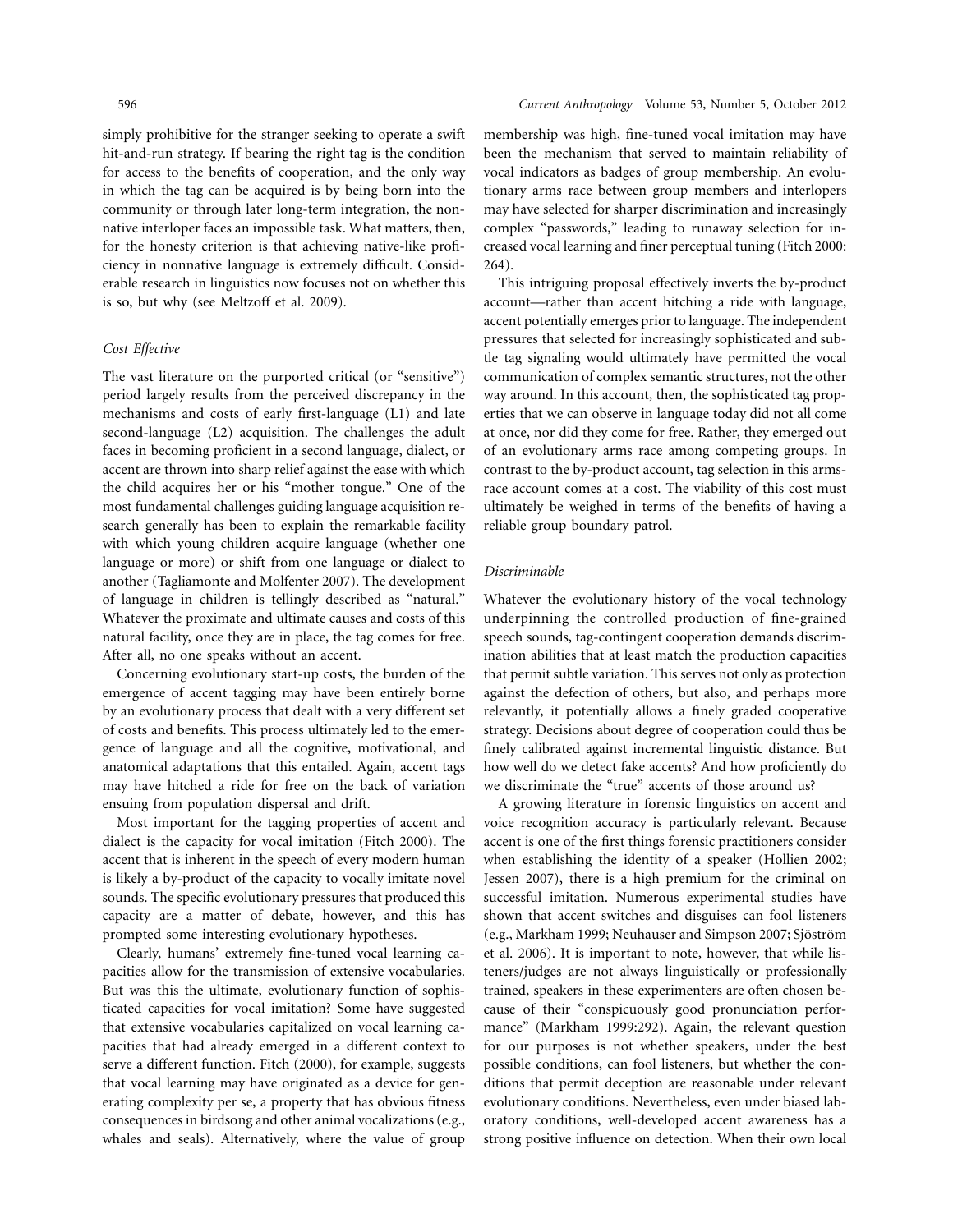accent is disguised, native listeners readily identify nonnative characteristics, while listeners who are merely acquainted with the accent do not. These studies suggest that successful imitation demands considerable exposure to the target accent and that, even under these conditions, native listeners are readily able to detect telltale nonnative characteristics.

The second question regarding the discrimination of finegrained regional differences among native speakers may be further subdivided into two parts: How well do listeners perceive differences? How successfully do they extract information about social identity from these differences? The most relevant research on the perception of dialect variation tends to conflate these two questions within a discrete-trait classification paradigm. Typically, native speakers are asked to classify speech samples by region in a forced-choice design. Overall, studies have shown a strong effect of accent awareness (Clopper and Pisoni 2006). Geographically mobile individuals, for example, more accurately place speakers of different dialects than individuals who have exclusively lived in their native region. All individuals, it seems, know their own accent: local varieties consistently elicit higher levels of categorization accuracy. The greater the distance from their own accent, then, the more likely participants are to miscategorize accents (see Clopper and Pisoni 2007).

Finer-grained discrimination closer to home is exactly what we might expect from a nondiscrete tagging strategy that is premised upon self-similarity judgments and that is capable of being finely calibrated to relevant tag variation (e.g., among neighbors). There has been surprisingly little research on this subject, but one recent study provides clear results. Ikeno and Hansen (2007) compared the abilities of British English speakers, US English speakers, and nonnative English speakers to discriminate three regional British accents (Belfast, Cambridge, and Cardiff). British listeners performed with 83% accuracy, while US and nonnative listeners performed at around chance (56% and 45%, respectively). These results suggest, quite remarkably, that language parity is of little benefit to accent discrimination. Sensitivities appear to be tuned by experience according to (potentially fitness-related) local relevance.

More recent research using free classification methods with US English speakers and listeners suggests that when participants are given the option to freely classify talkers, they "make fine-grained distinctions between regional dialects" that forced-choice tasks failed to identify (Clopper and Pisoni 2007:435). Further, whereas in forced-choice studies listeners categorized geographically contiguous dialects together, free classification seems to be more firmly, and accurately, based on phonological contiguity. This provides a suggestive hint that listeners can accurately perceive and, under the right conditions, prioritize linguistic distance in accent classification tasks. New methods of elicitation and statistical analysis (e.g., clustering and multidimensional scaling) potentially permit a range of relevant experimental designs that could shed more light on discrimination abilities, particularly the ques-

tion of whether (and at what scale) listeners spontaneously make finer discriminations between local varieties than between nonlocal varieties (see Clopper 2008).

#### *Dynamic*

The variation within and across languages that permits tagbased discrimination owes, ultimately, to the genetic underspecification of language. Language is supported, acquired, and maintained by a combination of biological and cultural mechanisms, and variation is primarily, if not wholly, a product of complex processes of cultural evolution (but see Dediu 2011; Ladd, Dediu, and Kinsella 2008). How much variation can be explained by cultural isolation and drift, population and demographic factors (e.g., language contact, community size), active selection on the part of individuals (i.e., "social selection"; Nettle 1999*a*, 1999*b*), and imperfect learning has been the subject of much research in historical, sociological, and evolutionary linguistics (see Chambers, Trudgill, and Schilling-Estes 2002; Trudgill 2011). This is a vast literature, and any review of the wide range of findings is well beyond the scope of this paper. It is widely agreed that linguistic variation and change are associated with a range of factors influencing acquisition across generations and maintenance within them.

Although the existence of variation is not in doubt, it is less clear that the amount of variation and the rate of change are viable for the emergence and maintenance of an accentmediated cooperation strategy. The value of linguistic signals as reliable indices of cooperative potential relies on striking a viable balance between tag stability and change. If successful tag-based cooperation evolves and spreads throughout the whole population, the system becomes vulnerable to wholesale invasion by free riders. Further, because zero signal variation means zero discrimination, tagging no longer affords a mechanism for the fine-tuned calibration of cooperative behavior—an argument that has been used to support the claim that, historically, linguistic cues may have more usefully guided cooperative decision making than the comparatively invariant markers of race (Kinzler, Corriveau, and Harris 2011; Kurzban, Tooby, and Cosmides 2001). Too much random modification, however, jeopardizes assortment, bringing the same consequences as too much tag faking. Mutation in "the wrong direction" (i.e., away from any potential source of cooperation) can threaten the stability required for cooperators to assort with cooperation. In a large group of mobile individuals operating a tag-based contingent cooperation strategy, some degree of tag stability is necessary to ensure that cooperators assort with cooperation.

Incremental change, rather than "punctuational bursts," could help to sustain an optimal mutation rate without jeopardizing assortment. Alternatively, or in addition, active selection among available or new variants by individuals and groups ("social selection mechanisms") could channel incremental mutation along individually advantageous routes (see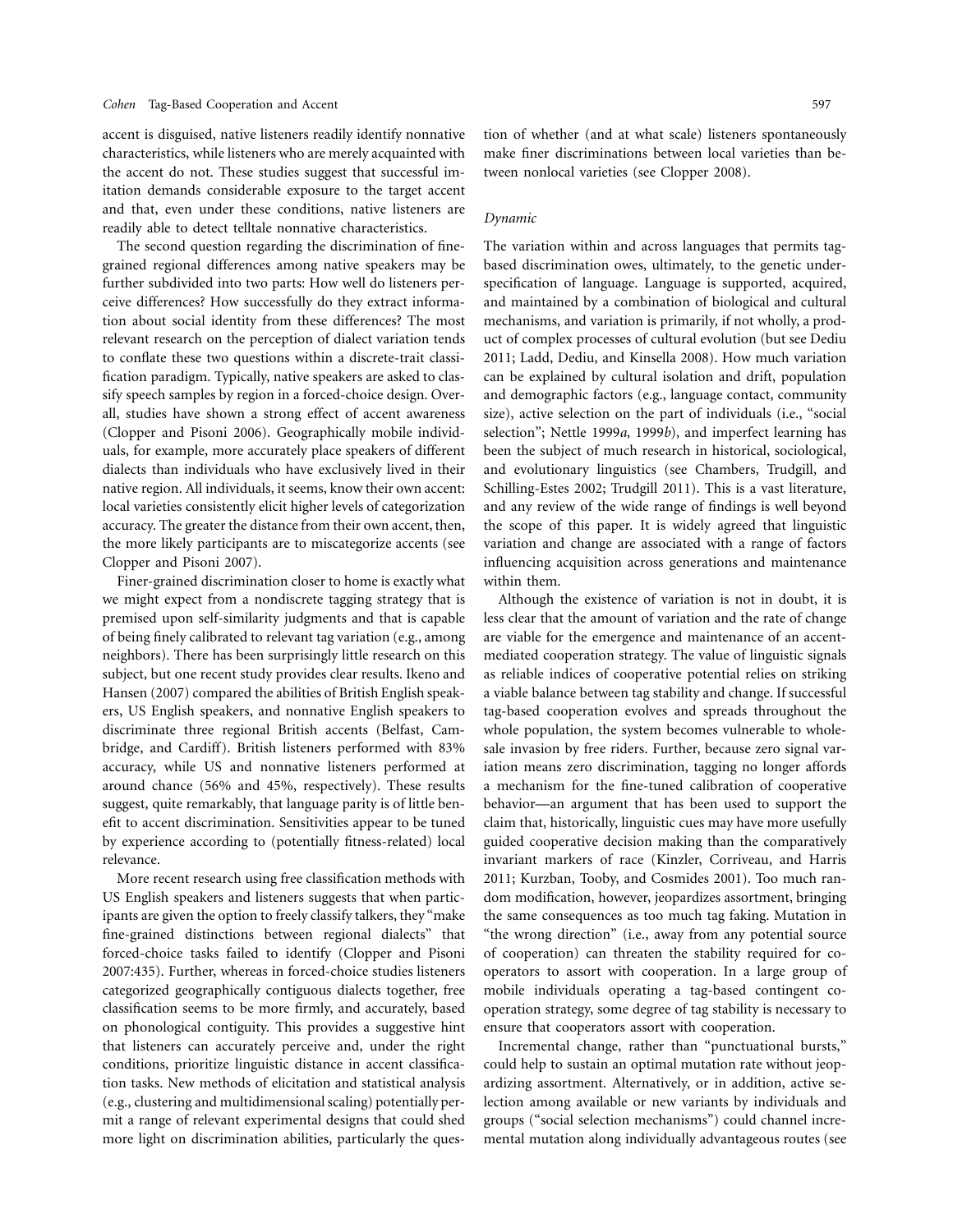Atkinson et al. 2008; Nettle 1999*a*). In such scenarios, individuals actively engineer change to align more closely with prospective cooperators. Simulations inspired by recent models of language change could potentially identify rates of stability and mutation for the evolution and maintenance of tagbased assortment strategies (e.g., Baxter et al. 2009; Nettle 1999*b*). These could then be scrutinized against real-world patterns documented in historical and evolutionary linguistics on language variation and change as well as insights from studies on "dialect leveling" (or convergence) toward regional and national standards. There is considerable scope for empirically informed simulation work on these issues.

## *Ancient*

The ancient emergence of accent is not a design characteristic but rather a precondition of accent tagging. If accents formed part of an evolved mechanism for cooperation among unrelated individuals, then they must be at least as old as the evidence for large-scale networking in humans.

The question of how old accent tags are depends on whether standard linguistic variation (in the sense used in modern linguistics) or variation in complex prelinguistic vocalizations is taken to be the relevant property on which tagbased cooperative strategies emerged. In principle, full-blown language is not a necessary precondition of accent tagging. Indeed, the social identity/identifying functions of withinpopulation variability in animal vocalizations (broadly construed) is the subject of much current research across a range of species, including killer whales (Yurk et al. 2002), bottlenose dolphins (Janik, Sayigh, and Wells 2006), wild chimpanzees (e.g., Herbinger et al. 2009), greater spear-nosed bats (Boughman and Wilkinson 1998), Mexican jays (Hopp, Jablonski, and Brown 2001), yellow-naped Amazon parrots (Wright and Wilkinson 2001), and European starlings (Hausberger, Bigot, and Clergeau 2008).

Linguistic tags have probably therefore been around for as long as, if not longer than, humans have required them in tag-based discrimination. Population dispersal, isolation, and drift would have generated linguistic variation through incremental change. With the increases in population dispersal from the African Middle Stone Age (MSA) onward, which opened up possibilities for fitness benefits and costs on a larger geographic and social scale, this variation could be exploited to serve a tagging function and guide cooperative decision making (McBrearty and Brooks 2000; see following section). Insofar as social selection processes channeled variation and intensified the pace of change, we might expect some increase in the rates of local cultural evolution in nonlinguistic domains also (Powell, Shennan, and Thomas 2009; Shennan 2001). The material record studied by archaeologists provides potentially informative evidence, or a proxy indicator, of the importance of linguistic varieties as social tags in MSA and Middle-to-Upper European Paleolithic society.

The most persuasive evidence of materials that were crafted

and used as markers of social identity is standardized beads and body ornaments. Kuhn and Stiner (2007*a*, 2007*b*) have argued that the emergence of simple, standardized, durable forms of body ornamentation in the form of beads, shells, and teeth testifies to a new medium for signaling social information. In contrast to body decoration, which might have been employed, for example, in the service of attracting mates or intimidating adversaries, the appearance of ornamentation in the material culture of the earliest anatomically modern *Homo sapiens* marks a development in social communication technologies that reflects "a burgeoning need to communicate with stranger and friend alike" (Kuhn and Stiner 2007*b*:47). The material record dates the emergence of ornamental beads to at least 65,000–75,000 years ago (Blombos Cave, South Africa). McBrearty and Brooks (2000) further review evidence for comparable symbolic artefact forms from the African MSA that predate those of Europe by tens of thousands of years. Signs of long-distance exchange networks and the presence of stylistic provinces also appear earlier in the MSA, leading to the speculation that MSA groups signaled their identities as intensively as later, more crowded populations (McBrearty and Brooks 2000:531).

A survey of the geographical distribution and association of European Upper Paleolithic personal ornaments supports this interpretation of ornament use on a broad scale. Seriation, between-site clustering, and contour mapping of 157 ornament types sourced across 98 western European sites suggest long-established cultural differences among adjacent groups inhabiting the region by between 37,000 and 28,000 years ago (Vanhaeren and d'Errico 2006). In line with linguists' conceptualization of neighboring dialects as occupying positions on a continuum, along which adjacent but not distant dialects are mutually intelligible, the two most regionally distant beadtype "macrosets" do not share any bead types, but both share types with the intermediate macroset. Vanhaeren and d'Errico (2006) espouse more than an analogical link, however, suggesting that the identified sets and macrosets reflect ethnolinguistic diversity at the levels of language and language family, respectively (1119).

Kuhn and Stiner (2007*b*) argue that changing demographic conditions likely increased the frequency of interactions among strangers and that this, in turn, may have "fostered heightened sensitivity to group boundaries as a means of delimiting and defending territories" (48). That social boundary demarcation and territorial defense followed swiftly on the heels of social identity communication is debatable in light of characterizations of early human social organization as fluid, and "group structure" as "a convenient shorthand for the summation of intersecting networks, based on the individual and represented by a variety of geographical scales" (Gamble 1998:441). It is broadly agreed, however, that these objects were employed to communicate messages to individuals in "the middle distance" (Kuhn and Stiner 2007*b*:47) far enough that the message actually communicated new information but not so far that the code by which it was com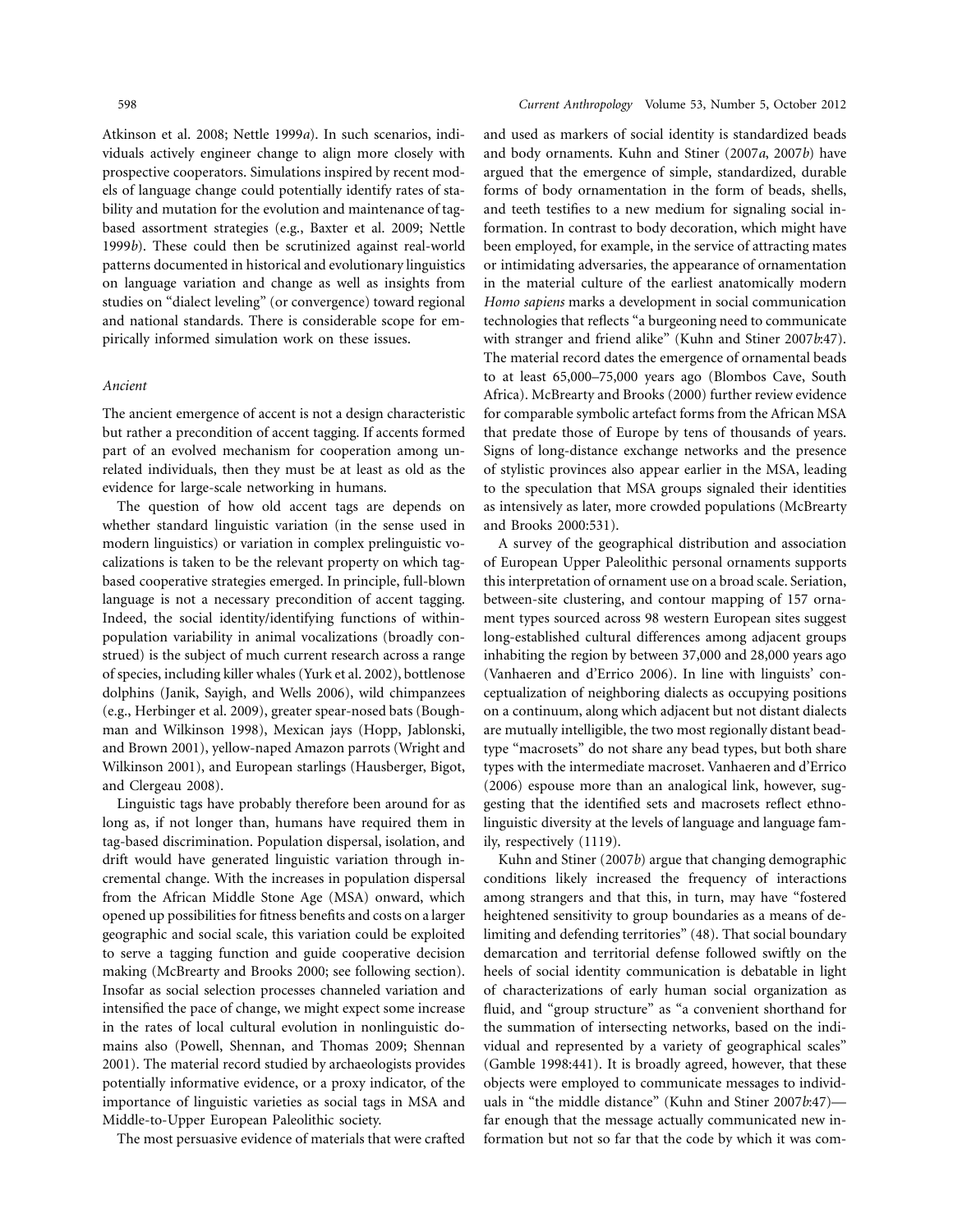municated was completely unintelligible to the receiver. Analysis of raw-material transport distances suggests that some of the earliest supralocal communication and exchange networks are responsible for shifting artifacts as far as 300 km from their source (Marwick 2003). The MSA social landscape, from the point of view of any individual, was therefore "extended beyond either a foraging or subsistence scale" (Gamble 1998: 443) and had the symbolic tools that permitted and regulated large-scale, complex sociality.

The archaeological evidence briefly summarized here points directly to the early emergence of cultural artifacts that may have served to signal information about individuals and their social identities and indirectly supports the hypothesis that linguistic tags were salient features of these identities (Marwick 2005). The extent of subtle variation in accents in ancestral social landscapes is obviously difficult to establish. Nevertheless, research in sociolinguistics, historical linguistics, and dialectometry can potentially help to identify the geographical and population factors that significantly influence accent diversity and change. These general principles could be applied to the archaeological record to better infer patterns of linguistic variation and change from the available material signs of emergent large-scale sociality.

#### *Universal*

Accent tags are as widespread as language and may therefore be construed as universal (barring certain speech and hearing pathologies). Although people commonly claim that they do not have an accent, nobody who produces spoken language speaks without an accent.

Note that this egocentrism possibly hints that linguistic tag discrimination commonly operates a self-similarity model if tag variability is measured using the self as reference point, then only distinctive features measured in relation to that baseline would become salient in perception and relevant in assessment. Other baselines might be regularly used, including regional and national "standards" (that, in certain cultural contexts, may be overrepresented in modern communications media, such as television and radio). Yet, even when the national standards of modern societies are associated with higher social class, the capacity for detection and comparison of difference can potentially still have important fitness consequences. In this case, accent variation would map onto variable socioeconomic status and access to resources.

#### *Acquired Early*

As with ancient emergence (see the "Ancient" section), the acquisition of core elements of tag-based cooperation early in ontogeny is not a minimal criterion or condition of an evolved tagging strategy. Nevertheless, if cooperative strategies based on linguistic tags have played a critical role in the emergence and maintenance of large-scale cooperation in humans, including young humans, we might expect to find some com-

ponents of a tag-based strategy appearing early in development. The cognitive processes underlying the acquisition of the tag, and signaling and discrimination abilities, unlikely emerge all at once in the mature adult.

Because accent acquisition piggybacks on natural language acquisition early in ontogenetic development, it is unsurprising—perhaps inevitable—that accent tags appear early. A recent study investigating the acoustic structure of newborns' cry melodies is one of the first to provide evidence suggesting that neonates' vocal imitation skills are sufficiently developed to allow them to produce melody contours similar to those perceived in language prenatally. Reflecting the intonation patterns observed in their respective languages, French newborns tended to produce rising melody contours while German newborns more often produced falling contours (Mampe et al. 2009). By 10 months, there are patterned differences in the babbling of infants raised in different countries (de Boysson-Bardies 1993), and "mother-tongue" mastery is complete by 8 years of age (Ferguson, Menn, and Stoel-Gammon 1992). Whatever the functional or proximate explanations for precocious vocal learning capacities, the advantages for a tagging strategy based on the acquisition of local linguistic variants are obvious. It may be argued either that tags begin to emerge long before they are useful in cooperative interaction, or that "this behavior enhances the likelihood of mutual caregiver-infant affiliation" (Cross 2009:1079). Production is only one element of a tag-based strategy, however. Discrimination and appropriate tag-mediated behavior are also necessary.

Considerable attention has focused on infants' and young children's capacities to perceptually discriminate linguistic distinctions. Newborns and very young infants are capable of discriminating phonemes, language rhythm, and prosody (Eimas et al. 1971; Mehler, Jusczyk, and Lambertz 1988; Nazzi, Floccia, and Bertoncini 1998; Nazzi, Jusczyk, and Johnson 2000). Further, although infants begin life with the capacity to distinguish all speech sounds, these universal capacities are already language-specific by 12 months of age. Kuhl et al. (2006) compared American and Japanese infants' abilities to discriminate the American *l-r* contrast. At 6–8 months, there was no difference between samples. By 10–12 months, American infants' performance had improved while Japanese infants' performance had declined.

The capacity to discriminate among sounds in natural speech likely provides some foundation for the ability to discriminate among speech cues that provide indexical social identity information, such as accent. Nazzi, Jusczyk, and Johnson (2000) present evidence that 5-month-old North American infants can discriminate not only between nonnative languages of different rhythmic classes (Italian vs. Japanese), and between US English and a nonnative language of the same rhythmic class (Dutch), but also between native and nonnative accented English (British, first language). Regional accent categorization tasks with older children have produced mixed results, however. French 5–6-year-old children were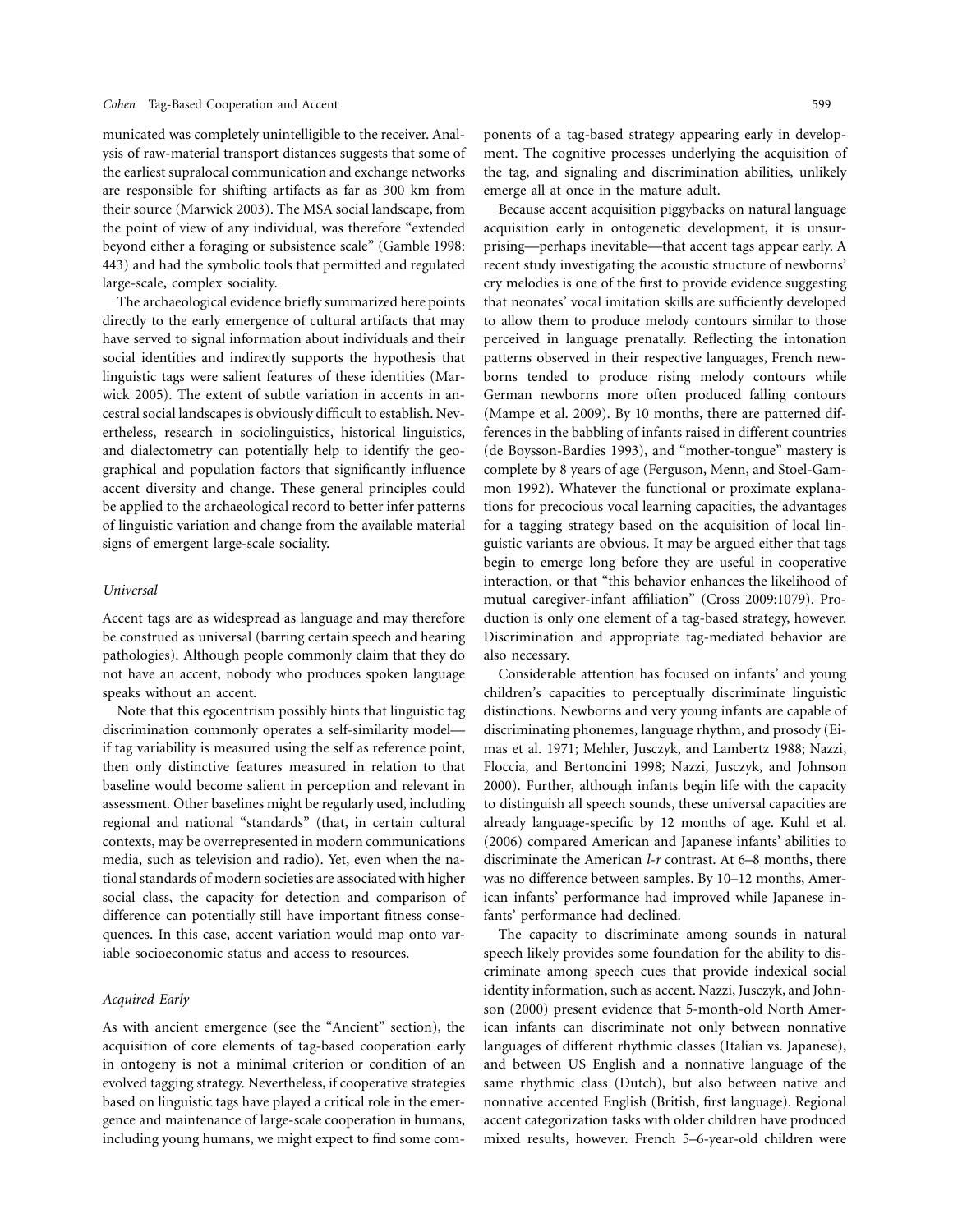significantly better at classifying voices when distinguished by a foreign (second language) rather than a regional accent or by idiosyncratic voice differences (Girard, Floccia, and Goslin 2008). Another set of studies comparing British 5- and 7 year-olds showed good foreign (but not regional) accent discrimination among the older children only (Floccia, Butler, and Goslin 2009). Discrimination capacities were also associated with exposure to greater dialectal variation in the family home.

A recent series of studies using a different methodology corroborates findings that foreign-accent discrimination emerges early and that it is a significant and salient influence on social behavior. This research is relevant not only to our immediate question of tag suitability and utility, and the ontogenetic development of relevant production and perception abilities, but also to broader empirical questions of whether and how accent-tag-mediated cooperative strategies actually work on the ground. Whereas decades of sociolinguistic research with adults has demonstrated the influence of accent on social evaluation in adults (e.g., Alford and Strother 1990; Bresnahan et al. 2002; Dailey, Giles, and Jansma 2005; Dixon, Mahoney, and Cocks 2002; Feldman 1968; Giles 1973; Milroy and McClenaghan 1977), only recently have developmental psychologists begun to conduct systematic research on how accent guides children's social preferences, evaluation, and cooperation (though see Day 1980 for a pioneering demonstration of Hawaiian children's accent-guided social preferences). Initial investigations have produced some striking results.

Research by Kinzler and colleagues (Kinzler, Dupoux, and Spelke 2007; Kinzler et al. 2009) found that infants and young children showed visual and social preferences for speakers of their native language. Five- to 6-month-olds showed a looking preference for native-language speakers over foreign-language speakers and native-language speakers who had a foreign accent, 10-month-olds preferred to accept a toy from a nativelanguage speaker, and 5-year-olds preferred to be friends with children who were native-language speakers and native-accent speakers (over foreign-language and foreign-accent speakers; Kinzler, Dupoux, and Spelke 2007). A series of follow-up comparisons and controls showed that accent is more important than race in determining children's friend choices and that this is not due to the relative familiarity of each dimension; children showed a preference for distorted faces paired with a native accent over typical faces paired with a foreign accent. Yet, in the absence of any linguistic signal, that is, when the target children were silent, participants selected typical faces over distorted faces (Kinzler et al. 2009). A separate study (Kinzler, Corriveau, and Harris 2011) demonstrated that 4–5-year-old children selectively learned from native-accented speakers over foreign-accented speakers, even when both speakers produced semantically uninformative and unintelligible speech (jabberwocky, or nonsense speech).

In summary, there is considerable evidence that accent meets the criteria of a reliable tag for the orientation of cooperation strategies in humans. Sociolinguistic research attests to the salience of accent in social interaction. Dialectological research and dialectometry bear out a continuity model of accent variation. Language acquisition research provides evidence that accent is cheap to acquire in childhood but hard to fake in adulthood. A by-product account puts no cost on the evolutionary emergence of accent-accent production, discrimination is the inevitable result of vocal imitation capacities, and variation is the inevitable result of cultural processes of isolation and drift (possibly helped by social selection processes). These processes potentially serve to sustain the variation required for accent tagging to remain a viable mechanism-guiding cooperation. Finally, tags are both ancient and universal, and the foundations of accent-based cooperative strategies are laid down from the first days of life.

The developmental literature reviewed above provides the first evidence that accent is a robust and salient guide to earlydeveloping social preferences. The apparent priority of accent over other salient markers of social identity so early in development has prompted the proposal that "accent is a privileged guide to cultural learning" and that "social preferences and reasoning based on accent may have origins in cognitive evolution"; specifically, researchers have speculated that "cognitive evolution may have favored attention to accent over other social variables (e.g., race) that would not likely have differed across neighboring groups in ancient societies" (Kinzler, Corriveau, and Harris 2011:110).

Systematic research across variable social-developmental and cultural contexts is currently being conducted to substantiate these claims (Kinzler, Shutts, and Spelke 2012). In light of the growing evidence that accent is a privileged guide to social evaluation among children (over and above other pillars of children's social worlds already well established in the literature) and that accent meets key criteria of a reliable and viable tag for the emergence and maintenance of cooperation, these evolutionary proposals merit some consideration. What evidence is there that conditions in human prehistory might have required and promoted the emergence of accent-tag-based cooperation, or cultural-tag-based cooperation generally? Below I sketch one possible but necessarily speculative account.

# The Evolution of Tag-Based Cooperation in Humans

The preceding sections combine recent modeling work in theoretical biology and a range of empirical work relevant to assessing the viability of accent as a tag for the mediation of cooperation. This exercise is only interesting and useful to the degree that it produces a logically and empirically coherent account that can be situated within the history of human evolution. Earlier attempts (e.g., by Nettle and Dunbar 1997) to model the coevolution of linguistic social marking and cooperation were dismissed on account of the markers' unreliability. The relevant literature reviewed above considerably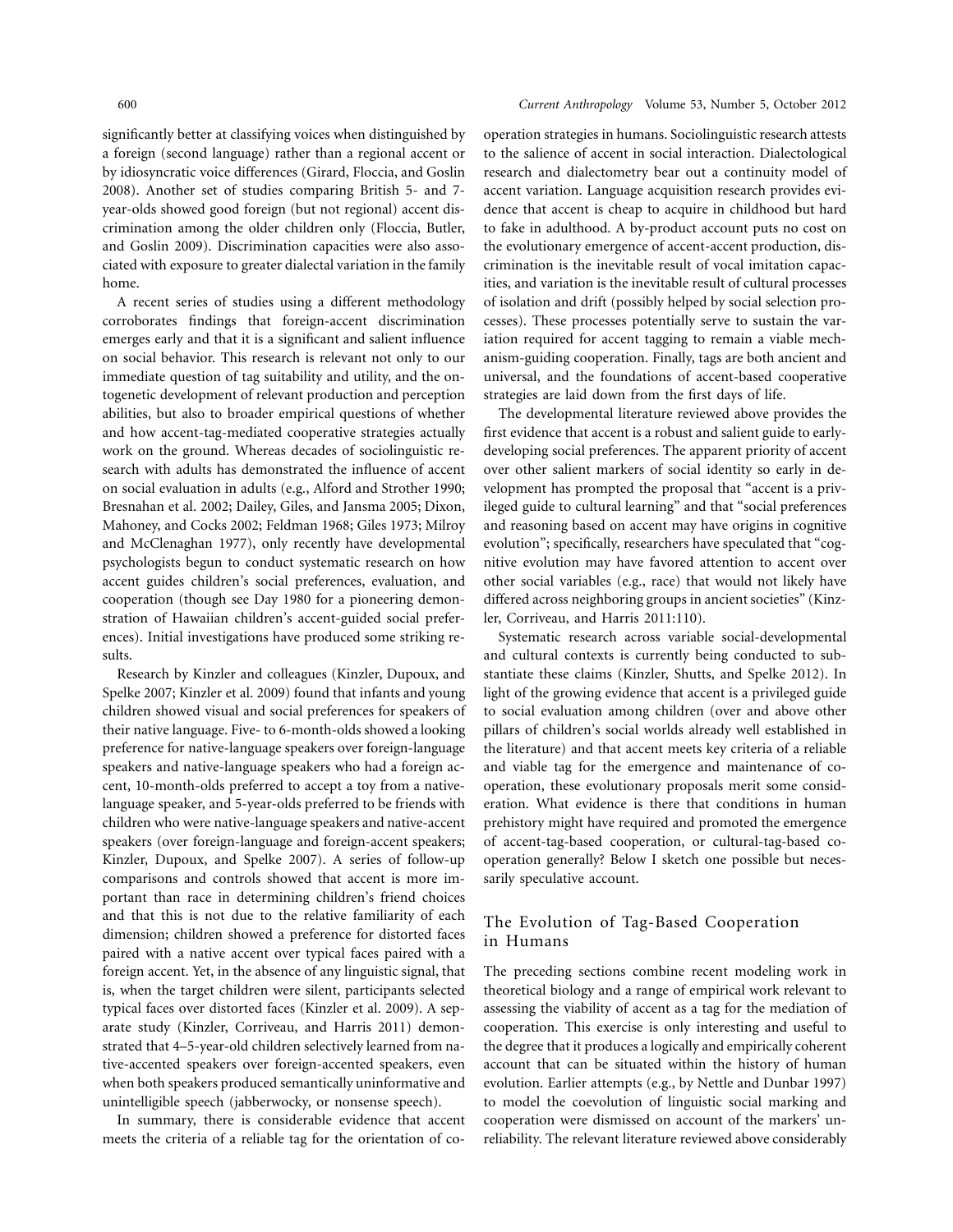weakens this critique. A critical question remains, however: when in human evolution might tagging have become a relevant mechanism of assortment among cooperators?

It is generally agreed that tag-based mechanisms are useful when agents have no explicit knowledge of kinship and are unable to observe, gain information about, or remember others' actions (Riolo, Cohen, and Axelrod 2001; Spector and Klein 2006). Within and among small-scale residential groups of the earliest hominins (after our lineage diverged from the great ape lineage 5–7 million years ago), kin selection and reciprocal exchange (via capacities for memory and recognition) likely went a long way in regulating the assortment of cooperators (Silk and Boyd 2010). With increasing community size—from nonhuman primate-like bands to the large dispersed communities of *Homo sapiens* of the MSA (Mc-Brearty and Brooks 2000)—keeping track of the behavioral records of all individuals (across all relevant interactions and partners) and any contextual information relevant to the evaluation of their behavior (e.g., kin relationships, interaction history) would have become increasingly difficult (Dunbar 2008, 2009; Layton and O'Hara 2010).

Large group size (Aiello and Dunbar 1993; Bocquet-Appel and Demars 2000; Bocquet-Appel et al. 2005; Dunbar 2008, 2009; Grove 2010*a*) intensified pressure on the sustainability of community cohesion (Grove 2010*b*; Milton 1999). An increasing reliance on meat as part of a high-quality diet that fueled hominin brain enlargement heightened the risks of resource scarcity—compared with gathering plant foods, success in hunting is considerably less predictable and more variable (Kaplan, Hill, and Hurtado 1990). These pressures increased further still with migration into poorer ecological zones at higher latitudes (Layton and O'Hara 2010). As a consequence, large communities would have been forced to disperse in order to meet daily consumption demands (Grove 2010*b*).

Although fissioning into smaller hunting and residential bands was necessary, there were still benefits of maintaining links at the level of the wider population and of forging links across vast areas and multiple habitat types (Cavalli-Sforza and Hewlett 1982; Hewlett, Vandekoppel, and Cavalli-Sforza 1982; McBrearty and Brooks 2000; Mellars 2005). Seasonal and other less predictable fluctuations in local resource availability, and disputes within bands, sustained the relevance of the regional community as a critical space within which cooperative exchange and migration could occur (Kaplan, Hill, and Hurtado 1990; Kaplan et al. 1985; Whallon 2006). Yet, such an insurance mechanism would have been wide open to exploitation. Population growth, dispersal, and migration all present challenges to assortment systems hitherto constrained by kin recognition or limited dispersal, and direct reciprocity, and greatly increase the chances that the resulting potential for anonymous interactions will be exploited by free riders.

Thus, even while large group sizes, enhanced hunting techniques, and opportunities for mobility and dispersal all brought opportunities for beneficial cooperative interaction and networking, the challenges of directing cooperation to the right individuals would have far surpassed the capacities of existing cognitive and social mechanisms for the effective tracking of individuals (Dunbar 2008). Secondary insurance mechanisms were required to sustain the assortment of cooperators with cooperation. Under these conditions, selection may have strongly favored the emergence of "discriminate sociality," or cooperative strategies based on a culturally acquired tag that provides reliable information about an individual's cooperative potential (e.g., Ihara 2011). In those situations in which cooperation with strangers could significantly affect fitness, individuals with the cognitive skills and motivations on which tag-contingent cooperation depends would potentially have had a fitness advantage relative to noncooperators and indiscriminate cooperators.

For the sake of further speculative argument, let us grant preliminarily (*a*) the problem of assorting cooperators with cooperation in large-scale, disperse societies; (*b*) the logical plausibility of a solution based on cultural tags or self-similarity; and (*c*) the existence of a reliable cultural trait, or set of traits, acquired via species-general learning mechanisms (such as [vocal] imitation mechanisms). How, then, did the evolved mechanisms emerge or come to be exploited within such conditions? Below, I sketch three general accounts, though this rather simplifies the full range of possibilities.

*Account 1*. The tag-based system is phylogenetically specialized. The tripart system—a specific tag (such as accent), tag recognition and discrimination, and tag-contingent cooperation—was biologically selected for due to the fitness advantages conferred on those bearing the strategy.

*Account 2*. The components of the specialized tag-based system are by-products of existing evolved mechanisms. The mechanisms underpinning these components were already in place but came to be conjointly exploited under changing demographic circumstances: for example, the individual acquires the tag through existing cultural transmission mechanisms (e.g., language-acquisition mechanisms), tag recognition and discrimination are sustained through existing general learning mechanisms (e.g., perception and attention attuned via early imprinting on caregiver's speech), and tagcontingent cooperation emerges as a by-product of existing mechanisms of discriminate cooperation (e.g., nepotism) and positive conditioning (e.g., on familiar speech sounds).

*Account 3*. The tag-based system is ontogenetically specialized. As in account 2, the components of the system were not biologically selected for their fitness benefits on the bearers of the tag-based strategy but are rather by-products of existing mechanisms now operating together within an enlarged scale of social interaction. Unlike accounts 1 and 2, however, the system is not necessarily biased toward a particular tag (such as accent). Rather, the tag exploited by the system is contingent on relevant environmental variation and is tuned during development. Relevant tag variation in modern societies may not match the relevant variation that guided tag-based strat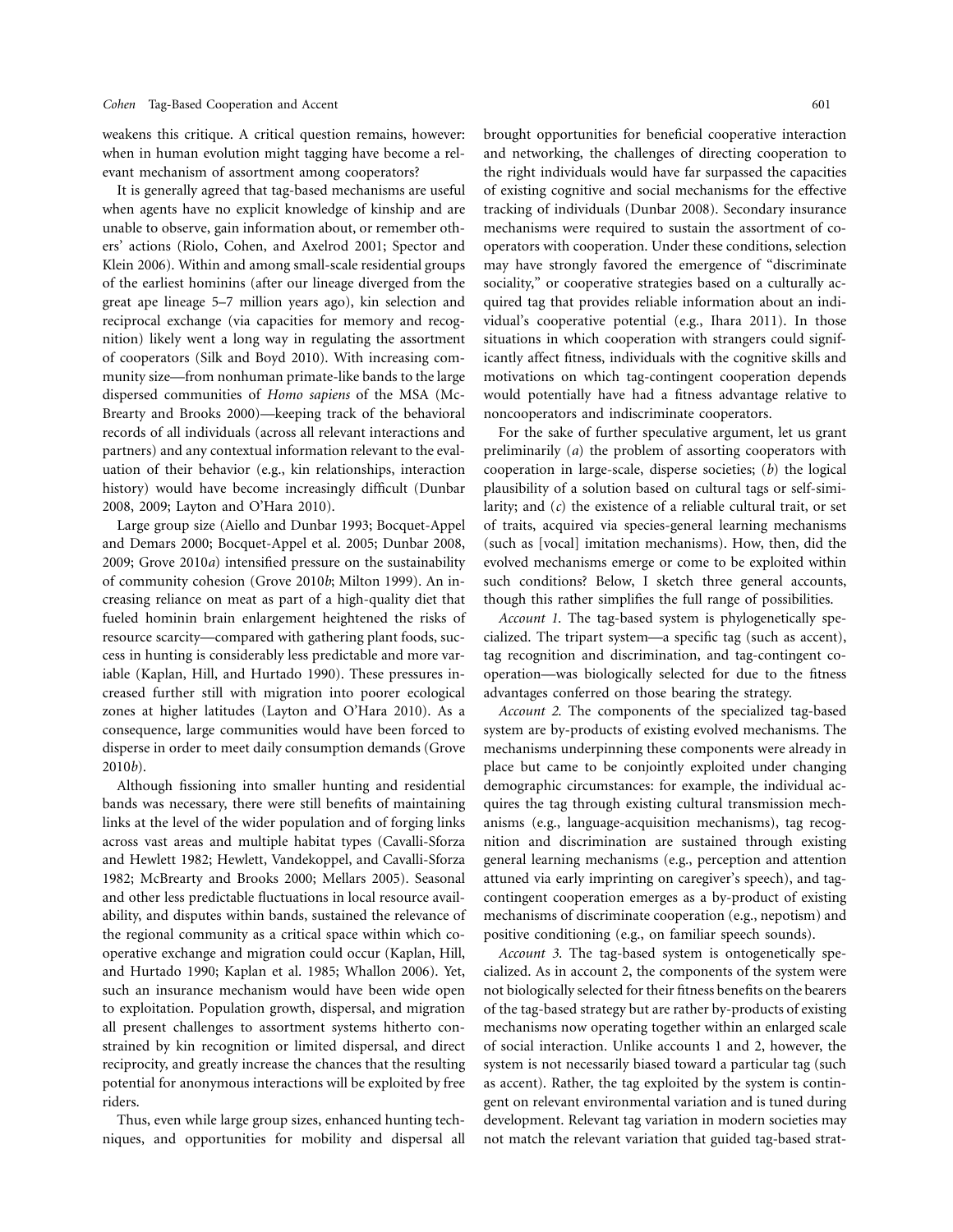egies for most of our species' past. For example, under certain modern demographic circumstances, racial variation may serve as a more salient and useful guide to assortment than accent variation, even though exposure to race variation is a historical novelty (see, e.g., Bar-Haim et al. 2006).

Prior assertions about the tagging potential of accent have focused chiefly on the possibility of a phylogenetically specialized, biologically evolved system (in line with account 1 above). Alternative accounts 2 and 3 present a potentially more parsimonious argument. Mechanisms entailed by accent tagging may have readily co-opted and built upon existing mechanisms, such as the ability to detect self-similarity and to condition cooperative behavior according to the identity of the prospective social partner. It seems plausible that these component elements of a cultural-tag-based strategy have their roots in already established kin selection mechanisms. Further, as discussed above, the ability to produce and discriminate among accent tags may also have already been established by language (or proto-language) acquisition mechanisms. Indeed, the emergence of accent tagging is not necessarily contingent on the prior emergence of full-blown language but may be supported by largely extant capacities for vocal imitation and discrimination (which has apparent homologies in nonhuman primate species, e.g., Herbinger et al. 2009). By some accounts, then, the emergence of tag-based assortment demands few novel conditions or mechanisms, yet the effects are far reaching (Hammond and Axelrod 2006*a*, 2006*b*). Components of the relevant proximate mechanisms might have been largely in place, ready to exploit the accent variation already existing in the wider population of nonrelatives who were increasingly coming into contact with one another.

Language, of course, afforded unprecedented access to information about third parties and was therefore likely an important component of evolving contingent cooperation strategies. An account that situates the emergence of accenttagging strategies after the emergence of language would therefore have to account for the limitations of reputation in guiding assortment beyond the local group. As noted above, one obvious limitation is that reputational information is only as good as it is accurately obtained and stored in memory. Accent tags can potentially outcompete reputational information in terms of both reliability and cognitive economy. Or, as one reviewer of this paper also pointed out, both mechanisms could potentially work productively in tandem—individuals with relatively similar accents are more likely to have mutual acquaintances than people with relatively different accents, and this can potentially deter noncooperation.

But why should a cooperative strategy emerge on the basis of honest information about childhood origins in particular? One possibility is that origin tags provided a probabilistic signal of relatedness. As Dunbar (1999) states, "dialect will quickly become important as a badge of relatedness whenever dialect acquisition is based on learning from those individuals

with whom you live at a critical early period of development (i.e., well prior to social independence)" (203).

Alternatively, the tag's capacity to reliably assort like with like regardless of relatedness or origin is potentially sufficient to sustain viable cooperation in large, dispersed groups: "the individual behavioral strategy which may be summed up as 'sound like those you wish to cooperate with, and cooperate with those that sound like you' is likely to be evolutionarily stable over a much wider range of circumstances than a 'cooperate with anyone' strategy" (Nettle 1999*a*:222), or a defect with anyone strategy (Axelrod, Hammond, and Grafen 2004). Recent modeling work has shown that culture-dependent discriminate sociality can be selectively favored even when tags constitute arbitrary cultural variations (Ihara 2011). Thus, there may be no logical necessity for the requisite tag to advertise properties of the bearer (other than that the bearer will cooperate with an individual with a similar tag). This does not preclude, however, that accent tags, which by their nature offer clues to early social origins, could be supplemented with additional expectations on the part of discriminators about behaviors and knowledge commonly associated with those origins (e.g., dialectal expressions, locally relevant information).

Language potentially feeds back into the evolutionary equation here through the labeling and reification of accent variations as linguistic groups and social categories. These reifications may be actively used to promote (illusions of) intragroup stability and intergroup difference. Nettle notes "far from using language simply to communicate information in an optimally efficient way, people use it to create and maintain social identity and social boundaries" (1999*a*:221). Considerable anthropological, sociological, and sociolinguistic research demonstrates the power of such discourse to mobilize group-level sentiment and intergroup bias (see Hadzibeganovic, Stauffer, and Schulze 2008 for a modeling approach to the coevolution of political and linguistic states). An interesting further consequence of categorization of accent variation into distinct groups is that stereotypical inferences and predictions about the members of those groups can emerge and be drawn upon to guide behavior. It is not hard to imagine that these stereotypes could bear upon perceived cooperativeness—for example, northern-accented people are friendlier than southern-accented people—and potentially come into conflict with the inferences delivered by tagging mechanisms based on self-similarity (e.g., if one's accent is closer to "southern" than "northern").

It is not necessary, then, to posit that "social speciation" emerges and stabilizes via psychological and social mechanisms that primarily serve, or explicitly function, to maintain group boundaries (cf. Richerson and Boyd 2005). Cooperation may be focused within a particular "group," but this pattern may emerge as the aggregate product of individual strategies for fitness maximization through reliable and successful assortment with the cooperation of others. Other individuals represent more or less promising possibilities for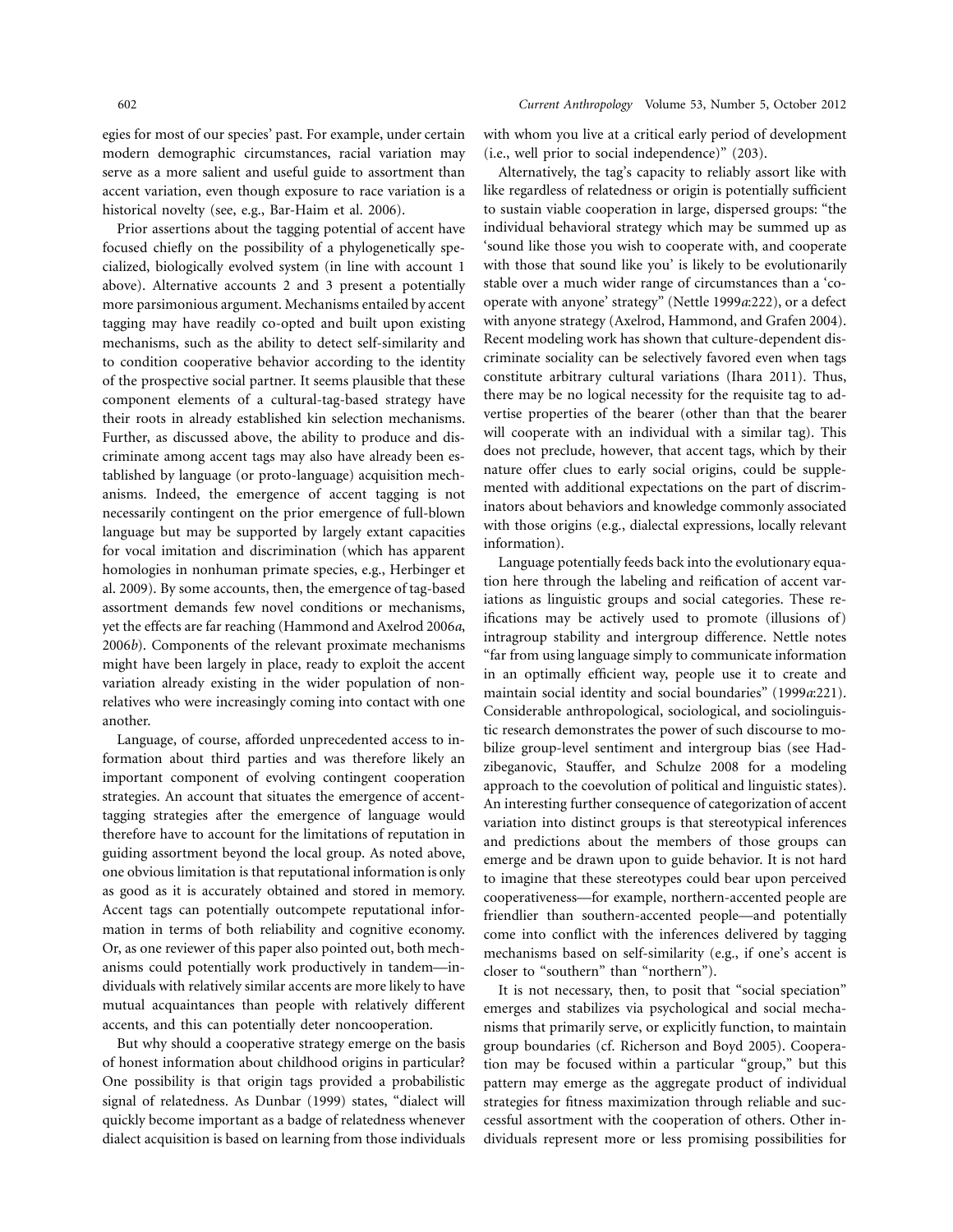beneficial cooperation, and some cooperative partnerships and networks may be sustained over many iterations. Thus, rather than assume an initial social landscape characterized by stable and discrete in-groups and out-groups and "tribal instincts" (Richerson and Boyd 2005), tag-based approaches are grounded in the more realistic premise of tag-sensitive individuals discriminating among networks of scale (Gamble 1998; Palmer, Fredrickson, and Tilley 1997). If circumstance demanded it, such individuals could do well to extend their tolerance range to include the odd-sounding neighbors from the other side of the mountain range, or, when there is competition for scarce resources, to shrink their tolerance range to exclude their chief rivals.

This is not to argue that group-level selection processes are absent in human societies, historically or presently. Although mechanisms that serve to strongly maintain isolation between stable groups are not required for accent-mediated strategies to arise, it is not difficult to see how a tag-based strategy would rapidly lead to some degree of social speciation under even very loose migration constraints (e.g., due to physical or other ecological barriers). The resulting drift among tags would rapidly reduce the likelihood of cooperation across boundaries—the tolerance and exclusion rules of the tagbased strategy, added to the barriers to migration that generated the variation in the first place, would force populations apart (Riolo, Cohen, and Axelrod 2001). Deep divides and sharp lines would emerge, generating, in their turn, barriers to mutual intelligibility and communication.

In this way, tag traits can cluster in space and thereby come to be employed and perceived as markers of collective (group) identity. Such speciation turns tags into self-enforcing stereotypes "making it hard for tolerance to cross the divide" (Sigmund and Nowak 2001:405; see also Castro and Toro 2007). The ability to discriminate among tags beyond the divide declines as a function of reduced exposure, leading to othertag homogenization (e.g., Ikeno and Hansen 2007; Sangrigoli and de Schonen 2004). These conditions may have set in train a coevolutionary track that adapted and honed the intergroup biases and behaviors so readily triggered in laboratory conditions today. For example, although accent may be among the most salient tags guiding young children's social preferences (e.g., Kinzler et al. 2009), a wealth of social psychological research has shown that social behavior is guided by discrimination across a wide range of possible traits. Markers of difference, including easily acquired ones, are sufficient to activate in-group favoritism (Billig and Tajfel 1973; Tajfel 1982). Furthermore, many cultural artifacts can be perfectly cloned, providing superstimuli to systems that are sensitive to fine-grained degrees of difference and always on the lookout for resemblance (cf. Sperber and Hirschfeld's [2004] idea of proper and actual domains).

In summary, according to this tag-based account, and contrary to the prevailing assumption that all cultural markers (e.g., badges, flags, cuisines, dialects, accents) are equally unsuitable as foundations for the evolution of tag-based cooperation (McElreath, Boyd, and Richerson 2003; Richerson and Boyd 2005), accent may have delivered a viable, costeffective, and reliable by-product solution to the problem of assortment in large, mobile, dispersed groups. The reliability of accent tags may have mitigated the potentially harmful consequences of fallible human memory within the fissionfusion/aggregation and dispersal dynamics of early human groups. A combination of frequent reunion with opportunities for information exchange and group bonding (Gamble 1983; Whallon 2006) and accent marking may have met the challenges of maintaining viable cooperative relationships in large cooperative networks.

# Conclusion and Future Directions

Do tag-based strategies—specifically, accent-tagging strategies—constitute an evolved mechanism guiding the assortment of cooperators with cooperation in human populations? Testing evolutionary hypotheses satisfactorily, particularly about the function and phylogeny or history of a proposed adaptation, is fraught with difficulty. The demonstrated logical possibility of tag-based cooperation as an evolved assortment mechanism, the plausibility of accent as a candidate tag, and the existence of cognitive mechanisms that permit and promote accent tagging in humans today are insufficient evidence by themselves of a phylogenetically specialized adaptation (as in account 1 above). A particular mechanism's current utility does not necessarily indicate ancestral function—the function of the mechanism may have changed over time (exaptation), or the mechanism may be better explained as a by-product of some other adaptation (as in account 2).

One of the most promising methods for generating increasingly precise predictions about how and why a particular human capacity evolved is to compare the human problem (the evolution of fitness-beneficial cooperation with strangers) and the conditions for evolution of the proposed solution (tag-based contingent cooperation) with comparable scenarios from other species. This comparative evolutionary method is established on the premise that relevant data from other species (that display similar problems and/or solutions) provide informative reference points for identifying the changes that needed to occur in human evolution for tag-based cooperation to emerge, and the selective advantages that this strategy afforded.

Currently, there are several promising candidates for comparison, particularly avian calls (e.g., Berg et al. 2012; Hopp, Jablonski, and Brown 2001), dolphin, whale, and bat vocalizations (e.g., Boughman and Wilkinson 1998; Ford 1991; Janik, Sayigh, and Wells 2006), and zebrafish pigments (Engeszer, Ryan, and Parichy 2004). To date, most of this exploratory and experimental research has largely focused on establishing how apparent tags are acquired and how they guide social behavior (e.g., aggregation and affiliation)—analogous to the vast body of research in sociolinguistics on the social utility of accents. For example, Engeszer, Ryan, and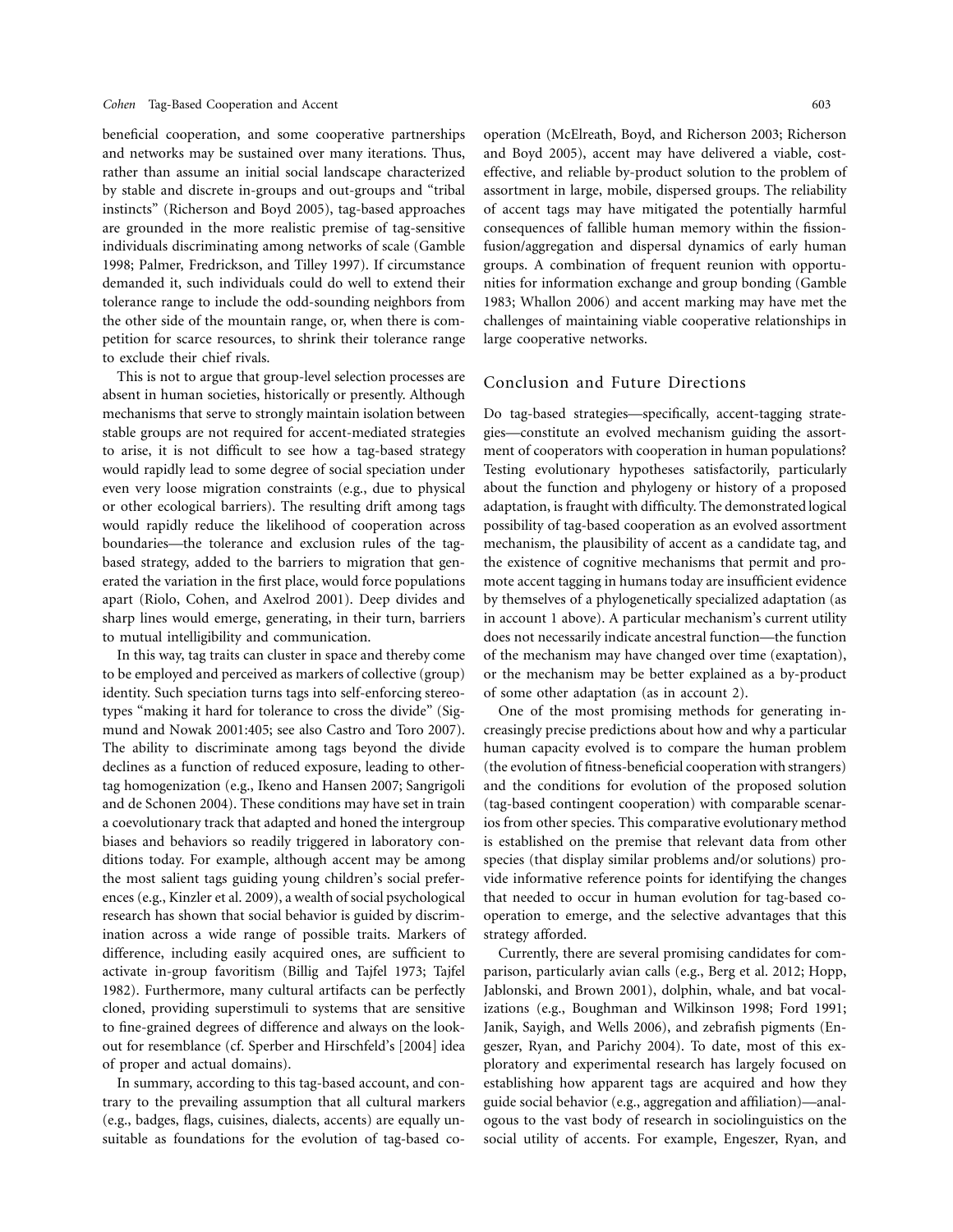Prichy (2004) showed that adaptive shoaling behavior in zebrafish is guided by pigment preferences that are acquired through early social experience. The functions of such tag variants and tag-contingent behavior, if any, remain the focus of considerable debate (on vocal dialects in birds, e.g., see Feekes 1977; Goodfellow and Slater 1986), though it is widely suggested that socially acquired tags and preferences are particularly important in highly mobile social species characterized by fission-fusion dynamics. Referring specifically to avian linguistic diversity, for example, Hausberger, Bigot, and Clergeau (2008) suggest that multiple dialects may be useful in complex social situations, with scales of variation helping to form and maintain nested groupings that in turn reflect different geographical scales (680). Given the similarities between—and infancy of—the human and nonhuman theoretical projects on the role of tags in the evolution of cooperation, there exists considerable scope for mutually fruitful collaborative analysis of these mechanisms' workings, functions, and evolution across multiple species.

A second potentially fruitful collaboration is between agentbased or mathematical modeling of the conditions of evolution of tag-based cooperation and empirical research on the history of human evolution. Again, modeling work combining cultural inheritance of tags with genetic inheritance of behavioral strategies is in its infancy—most models hitherto presented serve at best as proof of product and "a basis for future studies that incorporate more realistic assumptions" (Ihara 2011:896). This work, however, appears to prioritize the quest for the most basic conditions under which tag-based cooperation can evolve. Models that are guided by realistic parameters of early human (African MSA onward) population structure, cognitive capabilities, social behaviors, tag inheritance mechanisms, and tag diversity and change could help generate and substantiate relevant predictions about the emergence and history of tag-based cooperation in humans.

Below, a series of concluding hypotheses summarize some core elements of an accent-tag-based account (i.e., accounts 1 and 2 above). If, specifically, accent facilitated the evolution of tag-based cooperation in humans and, ultimately, the psychological mechanisms that orient contingent cooperation along linguistic (and other group) lines, the following broad claims should be borne out by research on human behavior, cognition, evolution, and population dynamics, respectively:

1. Accent is a salient guide to social preferences in cooperation, trust, interaction, cultural learning, and norm acquisition (Giles 1977; Harwood and Giles 2005; Kinzler, Dupoux, and Spelke 2007); accent is privileged as a guide to social preferences over other comparable markers of population difference (Kinzler et al. 2009), controlling for degree of exposure, relevant cultural discourse, and so on.

2. Accent is a salient and privileged categorizer of individuals in attention and memory; accent guides social attitudes and biases in person perception, stereotyping, and evaluation (Gluszek and Dovidio 2010; Kristiansen 2001; Ryan 2008); "accent chameleons" who affect nonnative pronunciation and

dialectal features evoke social attitudes and emotions in source and target accent groups (e.g., betrayal and ostracization or gratification and affiliation, Lakin et al. 2003; see also the literature on Foreign Accent Syndrome, e.g., Moen 2000); sensitivity to accent variation is calibrated by relevant experience, leading to finer tuned accent discrimination in one's native or long-term linguistic region than beyond it (Ikeno and Hansen 2007).

3. Changing populational and ecological pressures in human prehistory (e.g., increased community size, mobility, and dispersal into new environments; intermittent food scarcity) generated selective pressures that favored the emergence of tag-based mechanisms (as evidenced by, e.g., long-distance exchange of raw materials, and group and self-identification through artefact styles); existing diversity of vocalizations (as indexed, e.g., by anatomical prerequisites of sophisticated vocal imitation) permitted the emergence and maintenance of these mechanisms; rates of accent change over time meet the conditions required for the maintenance of cooperation in a tag-based model (Hales 2005).

4. Language variation and "speciation" is in part explainable in terms of social selection mechanisms (i.e., active selection or production of variants by individuals and groups; Irwin 1987); ecological risk, which predicts the size of social networks, should in turn predict the degree of language diversity across a population or geographical area (Nettle 1996); degrees of dispersal and migration (viscosity and mixing) in human populations are commensurate with parameters required for the emergence and maintenance of accent-tag cooperation (Hammond and Axelrod 2006*a*).

The proposals assessed and evolutionary scenarios speculated upon in this paper motivate a raft of questions and hypotheses that potentially span a wide range of relevant disciplines and methodologies. Until theoretical models and evidence are comprehensively and concomitantly examined, the specific evolutionary path, selective pressures and conditions, emergent properties, and long-term cycles of gene-culture coevolution in a tag-based model can only be speculated upon. As noted above, more research is required on whether and how the affordances and constraints of human culture (particularly linguistic signaling systems) satisfy the requirements of tag-based cooperative strategies. How much of human cooperation can potentially be explained by tag-based assortment, and how forms of cooperation might vary across increasing self-similarity distances, would be helpfully explored via mathematical models (e.g., following Antal et al. 2009). Proximate mechanisms and their ontogeny, in both humans and nonhumans, have only begun to be investigated in the recent developmental psychological and comparative literature. Whether accent is uniquely suited to the task of assorting cooperators with cooperation in a tag-based scenario, the ways in which accent tags are supplemented by other cues (such as appearance) and hard-to-fake communicative signals (including "common ground"), and the specific cultural conditions under which other forms of tag may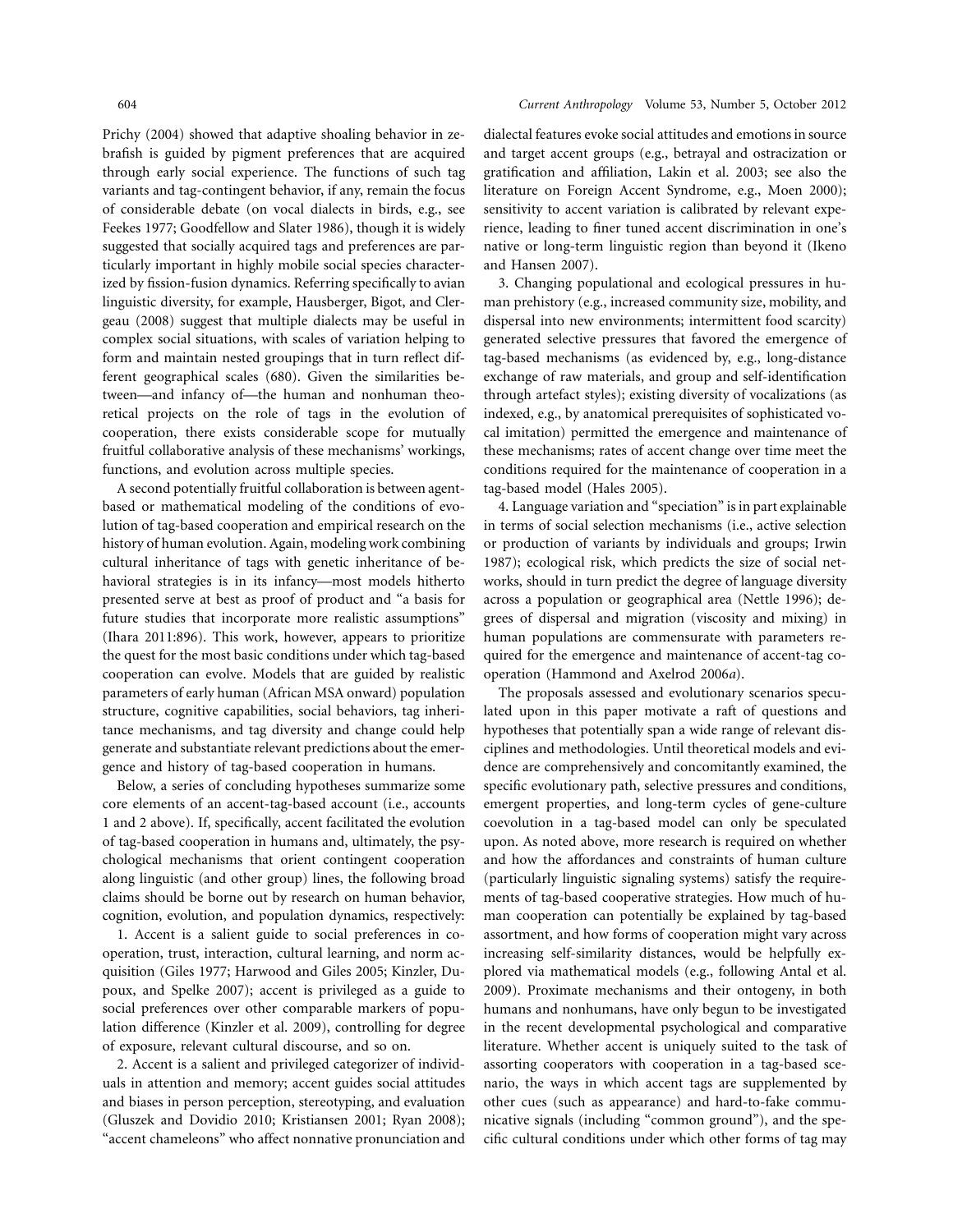rival or surpass the utility of accent tags in social interaction require further systematic consideration (Enfield 2006; Krupp, Debruine, and Barclay 2008). Nevertheless, existing findings within biology, psychology, anthropology, archaeology, and linguistics motivate concerted investment in further exploring these evidential gaps and in systematically reassessing the value of this deceptively simple idea.

#### Acknowledgments

I thank the anonymous reviewers of earlier versions of the manuscript for their many careful criticisms and insights, which served to improve the published paper considerably. For invaluable discussion, advice, and comments, I am especially grateful to Kathryn Cronin, Dan Dediu, Robin Dunbar, Nick Enfield, Matt Grove, Paul Harris, Daniel Haun, Kathryn Kinzler, Stephen Levinson, Daniel Nettle, Ryan Nichols, Harriet Over, Nadja Richter, Thom Scott-Phillips, and Harvey Whitehouse. They had many more questions than I had answers; all usual disclaimers apply.

# Comments

#### **Quentin D. Atkinson**

Department of Psychology, University of Auckland, Private Bag 92019, Auckland, New Zealand [\(q.atkinson@auckland.ac.nz\)](mailto:q.atkinson@auckland.ac.nz). 1 VI 12

# Accent as Social Sonar

Game theoretic models show tag-based strategies are most advantageous when large group size and high dispersal rates limit the cooperation-enhancing effects of reputation, reciprocity, and kin proximity. Under these conditions, tags yield an advantage by providing new information about cooperative potential (Hammond and Axelrod 2006*a*).

One challenge for the argument Cohen puts forward is that early human social life was already primed for cooperation, with small, structured groups of individuals built around kinship and reciprocity. Later, symbolism and language created the possibility of group identity markers and sharing reputational information. Whether accent tags had a special role in facilitating the evolution of human cooperation depends on the existence of cooperative contexts in which accent provided new information. Cohen suggests that long-distance exchange networks evident in the African Middle Stone Age (MSA) may have provided this context (McBrearty and Brooks 2000). However, the archaeological record cannot tell us how these interactions played out and whether accent tags offered an advantage over the existing cooperative tool kit.

Data on social structure and cooperation in small-scale traditional societies may help us answer these questions. Re-

cent work has shown that cooperation in hunter-gatherer social networks is clustered, such that variation is higher between neighboring groups than within groups, providing a meaningful level of intergroup variation for accent to track (Apicella et al. 2012). However, similar levels of cooperation only extend as far as two degrees of separation in the social network (Apicella et al. 2012). While this result is likely to be task specific, a preference at this range cannot be due to accent information. More work is needed into the nature and scale of different types of cooperative interactions in huntergatherer groups to establish where accent could play a role.

The scale of language variation is also important. We might expect the same cultural transmission processes that shape language diversity to also shape cooperative norms, such that accent variation reliably tracks variation in cooperation. To date, research into dialect variation has focused on languages of large-scale agricultural societies (Nerbonne 2010), which show distinct languages made up of many mutually intelligible regional dialects or accents. However, small-scale societies, of the sort that characterized much of our evolutionary history, show much greater variation at the level of languages. Vanuatu, for example, hosts more than 100 languages within a land area less than half the size of Belgium. When close neighbors are easily identified as an out-group because they speak a different language, there may be no advantage to cooperative preferences tied to subtle variation in accent.

Indeed, traditional societies tend to go to great lengths to advertise their group identity using markers such as clothing, tattoos, and body adornments. As Cohen points out, similar markers are thought to have existed in the MSA (Kuhn and Stiner 2007*a*, 2007*b*). For accent to be a useful tag of cooperative potential, it would need to either provide new information about social distance (perhaps at a larger scale) or allow the identification of pretenders who fake group markers but cannot adjust their accent. Whether accent varies on an appropriate scale and whether pretenders could plausibly gain advantage were it not for accent remain unexplored.

Even if accent has not played a privileged role in our deep evolutionary past, as Cohen explains, it meets the requirements of a reliable, hard-to-fake tag, and many of us appear to use accent today to navigate our social worlds. It may be that accent has become a more salient group marker following the shift to agriculture and the emergence of hierarchical political structures comprising diffuse dialect continua and large population centers requiring regular cooperation with strangers.

More than just a tag, accent provides a uniquely finegrained measure of social distance that may have facilitated cooperation in large-scale agricultural societies. Individuals who share an accent may be more likely to have overlapping social networks. This can favor cooperation both by increasing concerns about the reputational consequences of noncooperation and by providing a proxy for the quality of available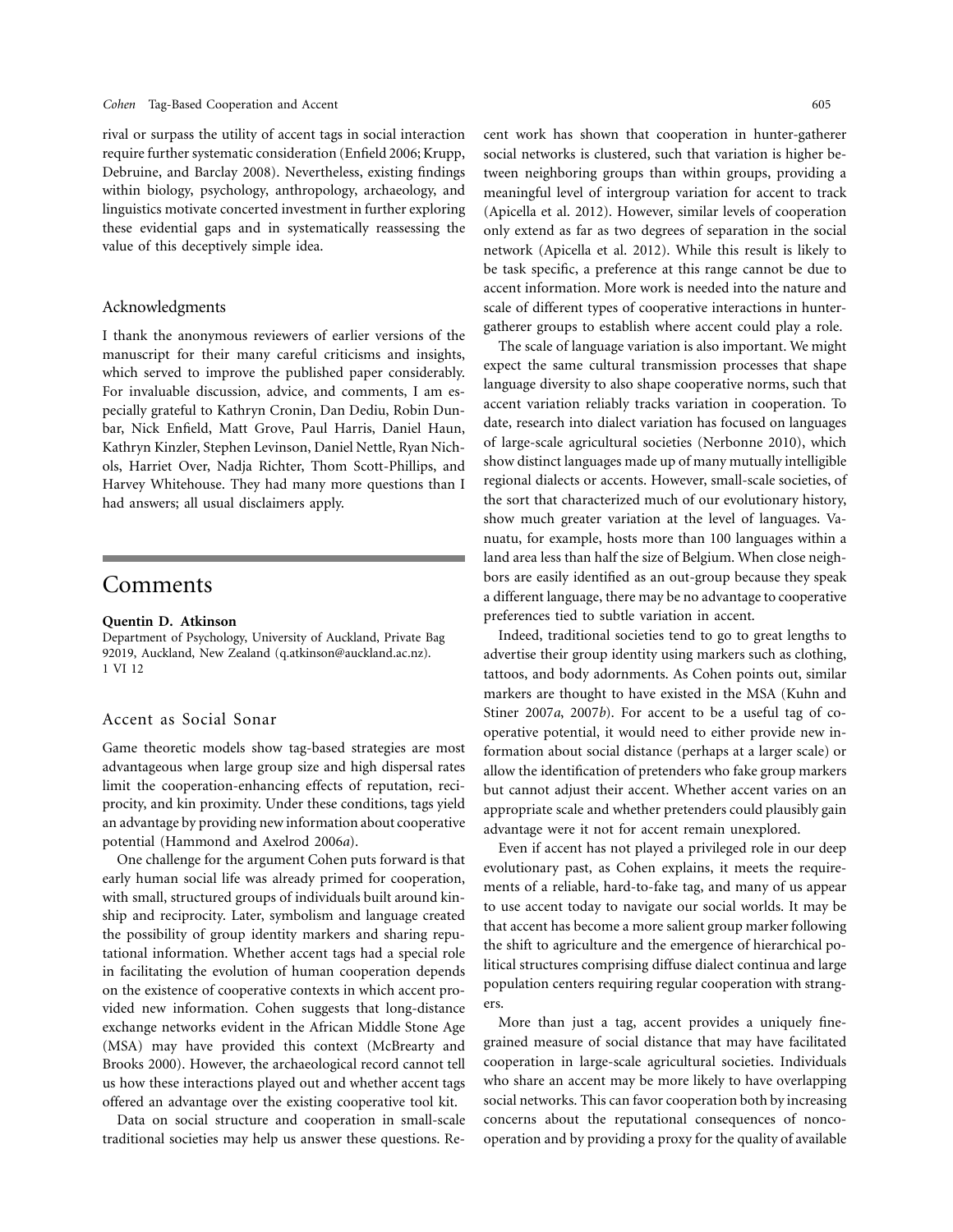reputational information.<sup>1</sup> Sensitivity to subtle variation in accent may therefore represent a unique social sense, a form of "social sonar," that allows us to navigate our social world in ways that have yet to be examined in game-theoretic simulations. A more recent role for accent fits with Cohen's account 3, that the tag-based system is not biologically specialized to use accent, but became useful in larger societies as cognitive systems for tracking socially relevant group markers were applied to the wealth of "free" information incorporated in accent.

#### **Dan Dediu and Mark Dingemanse**<sup>2</sup>

Language and Genetics, Max Planck Institute for Psycholinguistics, Wundtlaan 1, Nijmegen, NL-6525 XD, Netherlands [\(dan.dediu@](mailto:Dan.Dediu@mpi.nl) [mpi.nl\)](mailto:Dan.Dediu@mpi.nl)/Language and Cognition, Max Planck Institute for Psycholinguistics, Wundtlaan 1, Nijmegen, NL-6525 XD, Netherlands. 26 V 12

# More than Accent: Linguistic and Cultural Cues in the Emergence of Tag-Based Cooperation

Emma Cohen presents a strong and well-informed case for the potential of culturally transmitted cues in tag-based cooperation and highlights "accent" as a prime candidate. Cohen's survey of the properties of viable tags introduces a conceptual apparatus that will shape future work in this domain, and her discussion of the way gradient tag traits enable the formation of flexible networks on different scales is a useful reminder of the dynamic and continuous (rather than stable and discrete) character of human sociality throughout evolutionary history. Here we highlight several issues that affect the generality and strength of the account, in particular the claim that accent might have a played a privileged role in the evolution of human cooperation.

Cohen seems to oscillate between different senses of "accent": in most places it seems to be a rather circumscribed notion of phonetic and prosodic variation, but in others it seems to include variation at any level of linguistic organization (including also the lexicon, grammar, and even pragmatics). This equivocation is indicative of a more general puzzle that ultimately remains unresolved in the paper: while "accent" (in the narrow sense) clearly has the potential to function as an effective tag, it is unclear why it should be privileged over other levels of linguistic variation that index social identities, and even over certain other culturally transmitted traits, something we return to below.

#### 606 *Current Anthropology* Volume 53, Number 5, October 2012

Cohen's notion of (narrow) accent seems typical of large, agricultural, settled populations with long shared histories whose languages show significant internal variation. It is in such populations that many sociolinguistic studies have documented acute awareness of subtle gradient accentual differences. The main article cites this work in support of the case for "accent" in the evolution of human cooperation, but it is questionable whether it constitutes the most useful model. If "accent" is to have played an important role as a tag during human evolution, it must have been able to do its work in contexts more characteristic of preneolithic societies: small group sizes, high mobility, loose large-scale structures, fissionfusion dynamics, and possibly higher rates of local extinctions and recolonization (Eller, Hawks, and Relethford 2004; Ghiglieri 1987; Grove, Pearce, and Dunbar 2012; Hawks 2008). In many such contexts, subtle accentual variation would likely be overshadowed by more prominent cues. Moreover, if modern hunter-gatherers are a useful model, any tag would also have to cope with the possibility of high rates of linguistic divergence, multilingualism, and (linguistic) exogamy (Bowern 2010; Hill 1978). These phenomena are not addressed in the paper nor in modeling work in this domain, yet they all complicate a simple case for accent and emphasize the need for more empirical and modeling research and more attention to the social and demographic features of early humans and their ancestors.

What could be the alternative? We favor a more inclusive view, in which "accent" was but one possible ingredient of a complex dynamic set of tags. As not all cooperative contexts would have resulted in similar costs due to invasion by noncooperators, probably there was no single standard tag that kept cooperation going, but a flexible set of "tests" with different associated faking costs, the composition and relative importance of their components varying across place and time and depending on the context and content of particular interactions. While linguistic skills (including but not limited to "accent") may have been especially potent for the reasons mentioned in the paper, other plausible tags might include, for instance, body techniques (Mauss 1979), embodied cultural practices like walking style and posture (Bourdieu 1977; Youssouf et al. 1976), and permanent body adornments like tattooing and scarification (Joyce 2005), all of which are salient, hard to fake, and acquired relatively cost effectively in (early) socialization, and some of which may well be more ancient than linguistic cues. Even "biological" phenotypes such as facial features might play a role in this mix of possible tags as proxies for assessing genetic relatedness, not as simple greenbeard phenomena, but as one of many cues for a set of heuristics (Gigerenzer et al. 2000).

In sum, while we agree that "accent" makes a good tag (and possibly plays a role in tag-based cooperation in modern societies), we are unconvinced of the case for its privileged role in the evolution of human cooperation. Rather than looking for a single "magic bullet," we favor a model where accent was but one possible ingredient of a dynamic set of possible

<sup>1.</sup> The "principle of information" (Pagel 2012) holds that we should adjust our willingness to cooperate to match the amount of information we have about a potential partner. Since reputational information flows along the same channels as language variation, accent could be an ideal proxy for quality of reputation information.

<sup>2.</sup> Both authors contributed equally to this comment, and author order is alphabetical.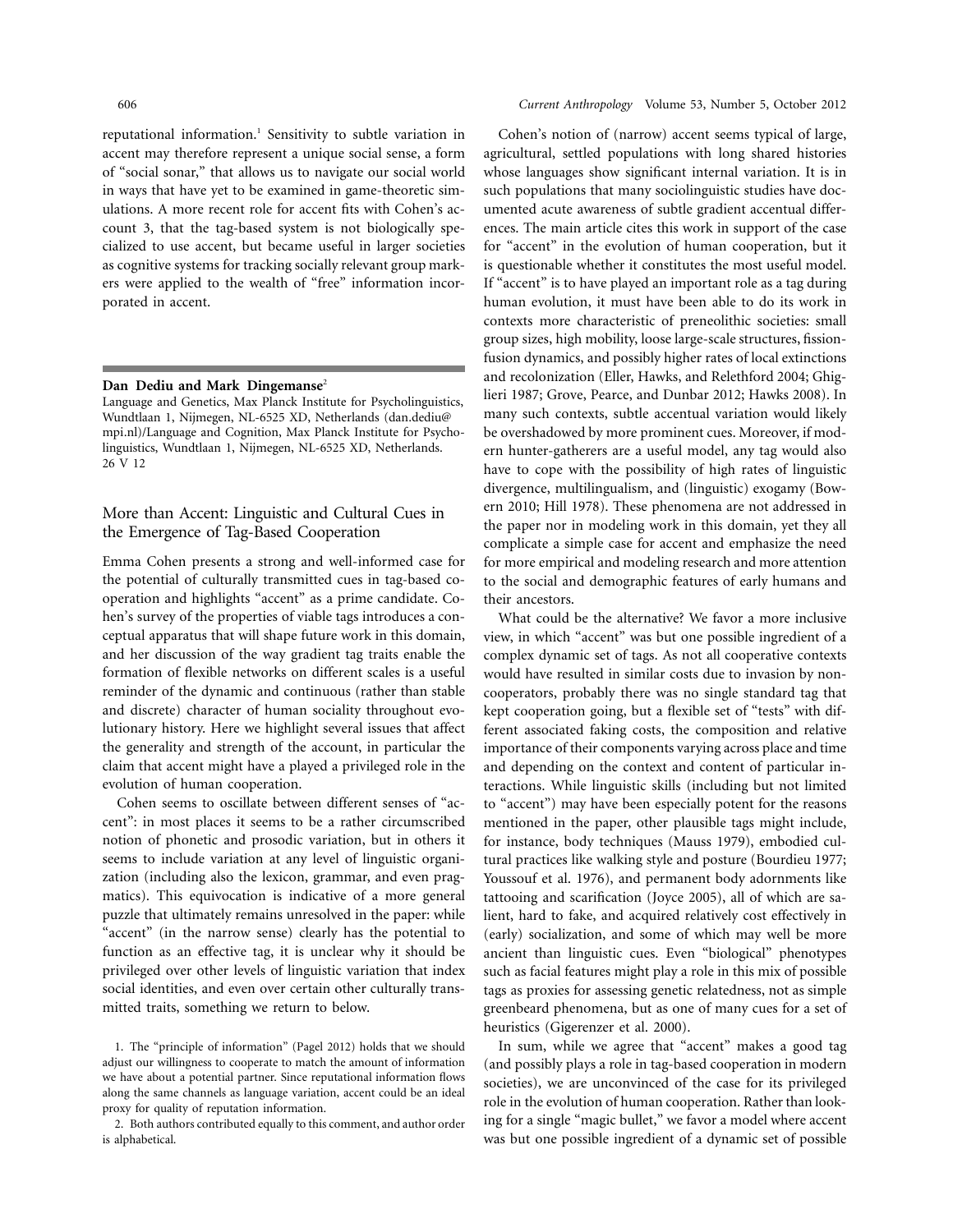tags. The hunt for candidate tags is open: Cohen has made a case for accent, and we look forward to future research in which other cultural traits are assessed according to the conceptual framework developed in the paper. A complementary endeavor will be to provide a model for the integration and dynamic selection of the most appropriate tags for a given place, time, and interaction.

#### **Katherine D. Kinzler**

Department of Psychology, University of Chicago, 5848 South University Avenue, Chicago, IL 60637, U.S.A. [\(kinzler@uchicago](mailto:kinzler@uchicago.edu) [.edu\)](mailto:kinzler@uchicago.edu). 12 VI 12

Cohen's linguistic-tag-based account of human cooperation provides a discerning, carefully documented, and analytically forceful argument. Drawing on a large number of disciplines in the social sciences, she attempts the formidable task of describing the evolution of human cooperation and seeks explanatory power over many aspects of modern human sociality. As a psychologist, I am particularly intrigued by the interesting empirical predictions about human social behaviors that stem from Cohen's work. Some predictions are clear; furthermore, additional empirical inquiries could refine the theory and advance the synergistic dialogue between empiricists and theorists that Cohen so eloquently begins.

Cohen reviews experimental literature suggesting that, early in development, children attend to accent in guiding their early social preferences. Much recent research in developmental psychology (e.g., by Warneken, Tomasello, and colleagues) provides evidence that children are spontaneously helpful to others. Critically, interesting future experiments could probe whether children's earliest collaborative gestures are directed most reliably toward unknown others who exhibit a local accent.

Other interesting predictions can be made about the language-based social behavior of modern humans (both adults and children) based on Cohen's work. Cohen discusses the possibility of "accent chameleons," or those who convincingly assume a nonnative accent. If accent is interpreted as an honest signal of native-group membership that begets collaborative behavior, and a supposed native speaker speaks in a manner that betrays that categorization, he or she might be judged harshly. This idea could easily be tested in a laboratory setting. Potentially even more intriguingly, Cohen describes that a tag-based approach allows for some flexibility in the system. Depending on the ecological conditions at play, individuals could extend their range of accent tolerance to include a wider distinction if resources were plentiful or larger scale collaboration was advantageous, whereas they might shrink the range of accents that are accepted as "local" in situations of scarcity or when in competition with rival neighboring groups. Cohen argues that social selection mechanisms could thus be used to explain language variation and "spe-

ciation" in modern times, where the degree of ecological risk across a geographic area could predict the degree of language diversity. I propose that such effects might be observed in a laboratory setting, too, which could shed additional light on the mechanisms that guide both linguistic perception and diversification. When placed in a simulated situation of either scarcity or plenty, listeners might differentially perceive linguistic boundaries in categorizing which accents would count as "in-group" versus "out-group."

Furthermore, the ideas presented in this paper could facilitate interesting experimental explorations concerning people's perception of accent as continuous versus dichotomous. One aspect of Cohen's model specifies that accents are comparable along a continuous dimension and that this linguistic continuity allows for measures of dialect difference. Indeed, research in sociolinguistics supports the idea that accents can change subtly and continuously over geographic spaces. Yet, Cohen also reviews evidence that individuals are better able to discriminate subtle differences in accents that are similar to their own accent, and that adults can even exhibit outgroup homogeneity effects whereby two foreign accents are not readily discriminated. To provide a further illustration of how these two ideas can intersect, although linguists acknowledge subtle variations in accent across geographic spaces in the United States, naïve perceivers often identify discrete speech regions such as "the South." As Cohen describes, accent variation can be used to maintain group boundaries, and decreased contact across social groups (which are also linguistically dissimilar) can result in decreasingly effective communication across group borders. Nonetheless, humans may also be inclined to perceive linguistic borders even in situations where the language change is gradual and continuous, and a discrete border may not in fact exist. Interesting open questions concern the nature of peoples' perception of accent as continuous versus dichotomous, and future research could continue to explore the psychological factors that contribute to exercises in linguistic line drawing.

Finally, I found myself contemplating two particular facets of the modern human linguistic landscape. The first is that at least in modern times—a majority of human children are raised in bilingual or multilingual environments. The second is that modern accents indicate not only regional affiliation or geographic origins, but also status or prestige both within and across social groups that occupy geographically proximate spaces. Research in sociolinguistics (e.g., the work of Labov) demonstrates that variation in speech maps reliably to many aspects of social category membership, often among groups living in the same place at the same time. Further research might integrate proposals of accent as a tag-based strategy for cooperation with situations of multilingualism and with findings that demonstrate the pervasive instances of accent marking social status.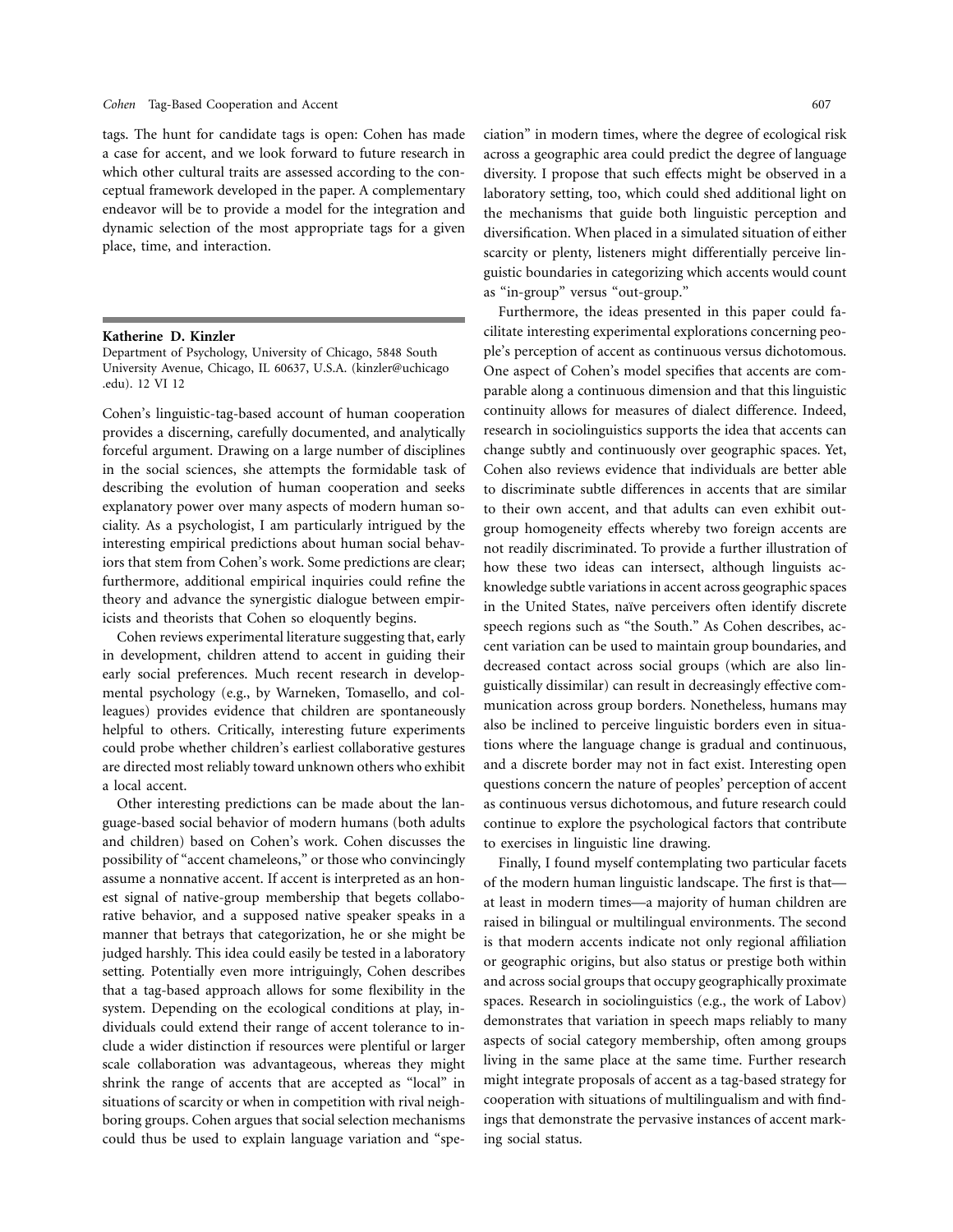#### **D. Robert Ladd and Lauren Hall-Lew**

Linguistics and English Language, University of Edinburgh, Dugald Stewart Building, 3 Charles Street, Edinburgh EH8 9AD, Scotland [\(bob@ling.ed.ac.uk\)](mailto:bob@ling.ed.ac.uk). 29 V 12

Cohen's idea strikes us as broadly plausible, and she is careful to allow the possibility of multiple versions of the detailed evolutionary sequence of events she sketches. We are not sure what would constitute clear counterevidence, but it would presumably be based on what is known about human prehistory, and this is beyond our expertise. Our comment therefore focuses on what is known about language variation, taking seriously Cohen's suggestion that research on the present can shed light on what must have happened in the past.

While her stance appears compatible with the complexity of patterns of accent production and perception that have been investigated in sociolinguistics, we think that she exaggerates the uniqueness of accent as an honest signal. For one thing, the availability of accent as an identity marker may depend on factors ranging from phonological structure to social structure: some groups rely more heavily on nonphonetic aspects of the linguistic system such as the lexicon (see, e.g., Smith and Johnson 1986 on elaborate clan-based variation in basic vocabulary in a small Australian aboriginal group). Furthermore, current research on the ethnography of speaking cautions against emphasizing the differences between accent and other cultural tags. Work in variationist sociolinguistics has demonstrated that the ability of a phonetic feature to signal group membership necessarily arises from its place in a broader symbolic system (e.g., Eckert [2000], who demonstrates close correlations between accent features and fine-grained nonlinguistic aspects of self-presentation). In other words, to the extent that accent features help signal group membership, they do so by virtue of their co-occurrence with a complex set of semiotic resources, including nonlinguistic cultural tags. Since the social meanings of accent and nonaccent features are coconstructed, and since this process occurs under intense, frequent, and ubiquitous social market pressures, nonaccent features might not be quite so "easy to fake" or "vulnerable to fraud" after all.

However, Cohen may underplay the significance of sociolinguistic variation in language acquisition. Her emphasis here is on how rapidly the ambient language begins to influence infant language development. She discusses evidence that by the end of the first year both the perception and production of vocalizations is significantly tuned to the language or languages that the infant hears and that some of these effects may already be detectable in newborns. Yet she also acknowledges that children may not be very sensitive to regional accents even by the time they start school. There is no contradiction here: it is just that her focus on the first year of life underestimates the cognitive investment that infants must make in mastering the basic mechanics of segmenting the stream of speech and acquiring a lexicon. More relevant evidence may come from the behavior of adults. A detailed study

of variability in Tyneside English by Foulkes, Docherty, and Watt (2005) showed that adults speak differently to children as young as 2 depending on whether they are boys or girls. For example, when speaking to girls, adults were found to use the standard English pronunciation [*t*] in words like *water* significantly more frequently than when they spoke to boys or other adults, when they used more common local variants (glottal stop, etc.) instead. The fact that adults unconsciously adjust the phonetic detail of the input they provide to linguistically immature children seems to us to provide an interesting line of evidence for the evolutionarily early emergence of language variation as a social marker, and in particular for the proposition that what accent provides is "honest information about childhood origins."

In closing, we note the monstrous multidisciplinary challenge posed by research into the origins of human behavior. Our field is linguistics; we are both phoneticians, with interests in cognitive and social aspects of language and language use. We were struck by how few of the works cited by Cohen we were familiar with, even those on accent variation, and we have suggested some ways in which her reading of sociolinguistics might be refined to serve her thesis better. The very fact that she has managed to synthesize the work she covers into a plausible explanatory framework deserves our admiration, but at the same time it serves as a reminder of how much more synthesizing will be needed as we progress.

#### Arne Traulsen and Julián García

Evolutionary Theory Group, Max-Planck-Institute for Evolutionary Biology, August-Thienemann-Str. 2, 24306, Plön, Germany [\(traulsen@evolbio.mpg.de\)](mailto:traulsen@evolbio.mpg.de). 18 V 12

# Chromodynamics of Accents?

Our social preferences are unique, allowing us to pursue collective endeavors with strangers at remarkably large scales. A lot of research has been devoted to explain why we came to be that way. Models have played a critical role, exposing the consistency of possible accounts to mathematical rigor. However, evaluating competing hypotheses requires the thorough comparison of theoretical models with empirical evidence and experimental studies. Emma Cohen carefully builds such a bridge between mathematical models of tag-based cooperation and the literature on accents. In this note, we argue that tag reliability is a necessary but not sufficient condition for a tag to facilitate the evolution of cooperation.

The most basic models of the evolution of cooperation consider two types. Cooperators pay a cost to help others, and defectors avoid paying the cost while reaping benefits from cooperators. When everyone is equally likely to interact with everyone else, cooperation does not evolve. This changes if alike types are more likely to interact with each other. If helpers assort such that interactions among them are dispro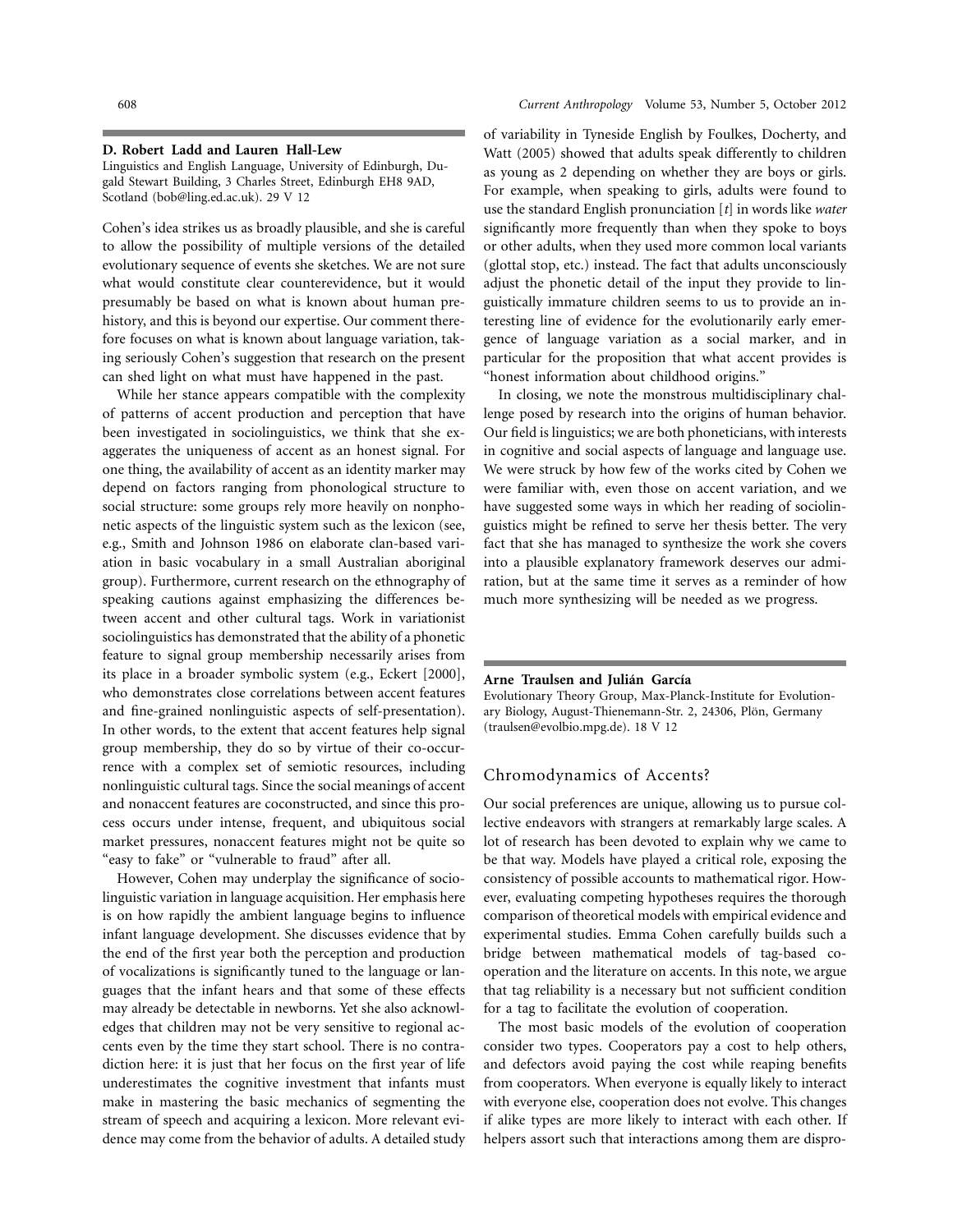portionally frequent, then cooperation can evolve (Fletcher and Doebeli 2009). Within this framework, the role of models is to formalize and evaluate different mechanisms to produce such assortment. Tag-based cooperation is one such mechanism. If individuals cooperate with others that bear an arbitrary tag, cooperation is in principle possible. Help is preferentially channeled to those who share the tag, and thus cooperative interactions are assorted.

A way in which tag-based cooperation can work is if the tag and the cooperative behavior are tightly linked. This gives no room for faking the tag, and cooperation is stable (Haig 1996; Keller and Ross 1998). But if the tag and the cooperative behavior are only weakly linked, defectors can fake the tag, and cooperation breaks down. As a result, the plausibility of this mechanism is often judged on the existence of a "reliable" tag that is hard to fake. Cohen builds upon this and devotes a great deal of her argumentation toward convincing the readers that accents are reliable tags. However, the underlying reasoning arises from models that are inherently static and therefore ignore the dynamic nature of evolution.

In a model with mutations, any tag will be eventually faked. What makes a model work is that once a tag has been faked, a new signal must be established in order to exclude defectors. Whether tag-based cooperation can evolve therefore depends on who takes the lead in the race of faking and moving away from fakers. Two related and somehow contradictory characteristics determine this: as explained above, an appropriate tag needs to be hard to fake. But in addition, once the tag is forged, cooperators need the ability to swiftly establish another tag. What this implies is that tags need to be reliable, but they need to be inherently dynamic as well.

Emma Cohen makes a convincing case for accent reliability, but what about the capacity of accents to change once defectors have cracked them? This kind of dynamics is as important as tag reliability in theoretical models. Arguably, the dynamic nature of human language would seem to imply that accents are a good candidate for fluidity as well, but we believe that a systematic account on this issue, similar to the one presented for the case of reliability, would strengthen the case.

In addition, alternative models could incorporate the distinctive features of language and ancestral human interactions. For example, while many models of tag-based cooperation consider continuous tags in one or two dimensions (Antal et al. 2009; Riolo, Cohen, and Axelrod 2001) or even discrete tags (Jansen and Van Baalen 2006; Traulsen and Schuster 2003), accents may have multiple facets and are probably better described by multiple dimensions. This can be captured, for example, by set structured models in which every individual belongs to several sets, as described by Tarnita et al. (2009). Moreover, the large scale of human cooperation may not be described appropriately by pairwise interactions, dismissing more complex settings that could be particularly relevant in the case of humans (Gokhale and Traulsen 2010).

Theorists often note in passing that their tag-based models could be directly applicable to microbes, fads, or accents.

Often, such statements lack any empirical backup (e.g., Traulsen 2008). Cohen makes an important step toward a solid connection between such basic theoretical models and empirical accounts. While it may be sobering to see how few details of mathematical models turn out to have empirical relevance, it is important for modelers to understand on which level such a comparison is typically made.

The recipe for human sociality is likely to involve many ingredients, and tag-based cooperation based on accent may be one of them. In the end, it is unlikely that only one explanation will paint the complete picture of our social behavior, but evaluating the models in the light of empirical and experimental evidence is essential to determine which models matter, and how.

#### **Peter Trudgill**

Department of Foreign Languages, University of Agder, Post Box 422, 4604 Kristiansand, Norway [\(peter.trudgill@unifr.ch\)](mailto:peter.trudgill@unifr.ch). 14 V 12

# On the Functionality of Linguistic Change

Perhaps the greatest puzzle that faces linguistic scientists is the phenomenon of linguistic change. All languages change through time at all levels of language structure, but the biggest mysteries are associated with phonological and grammatical change. The changes that occur at these levels are cumulative, and the effects are drastic. No modern English speaker hearing a native speaker of Old English, from even as little as 1,000 years ago, would be able to understand them.

Why is this? Why do languages change? Linguists, when presented with this question—as they often are by lay audiences—tend to come up with answers of the type "languages are like that." But there are other questions too. Who changes a language? Clearly its speakers do, but they don't know they are doing it, and they certainly don't do it on purpose. And what is the point of language change?

There is a good case to be made for arguing that it is totally dysfunctional. As a language changes, it changes in different ways in different places. (The reasons for this are also not clear.) But it is this propensity that leads to the development of regional dialects and, in the fullness of time, to the development of these dialects into different and no longer mutually intelligible languages. As is well known, modern English, Dutch, German, Icelandic, and the continental Scandinavian languages are all descended from a single language now known to linguists as Germanic. Modern English, Dutch, and Swedish speakers are descended from Germanic speakers who were able understand one another, but we are no longer able to do so. This is truly rather startling. What could possibly be the advantage, evolutionary or otherwise, of an arrangement whereby the main means of communication between human beings has the inherent characteristic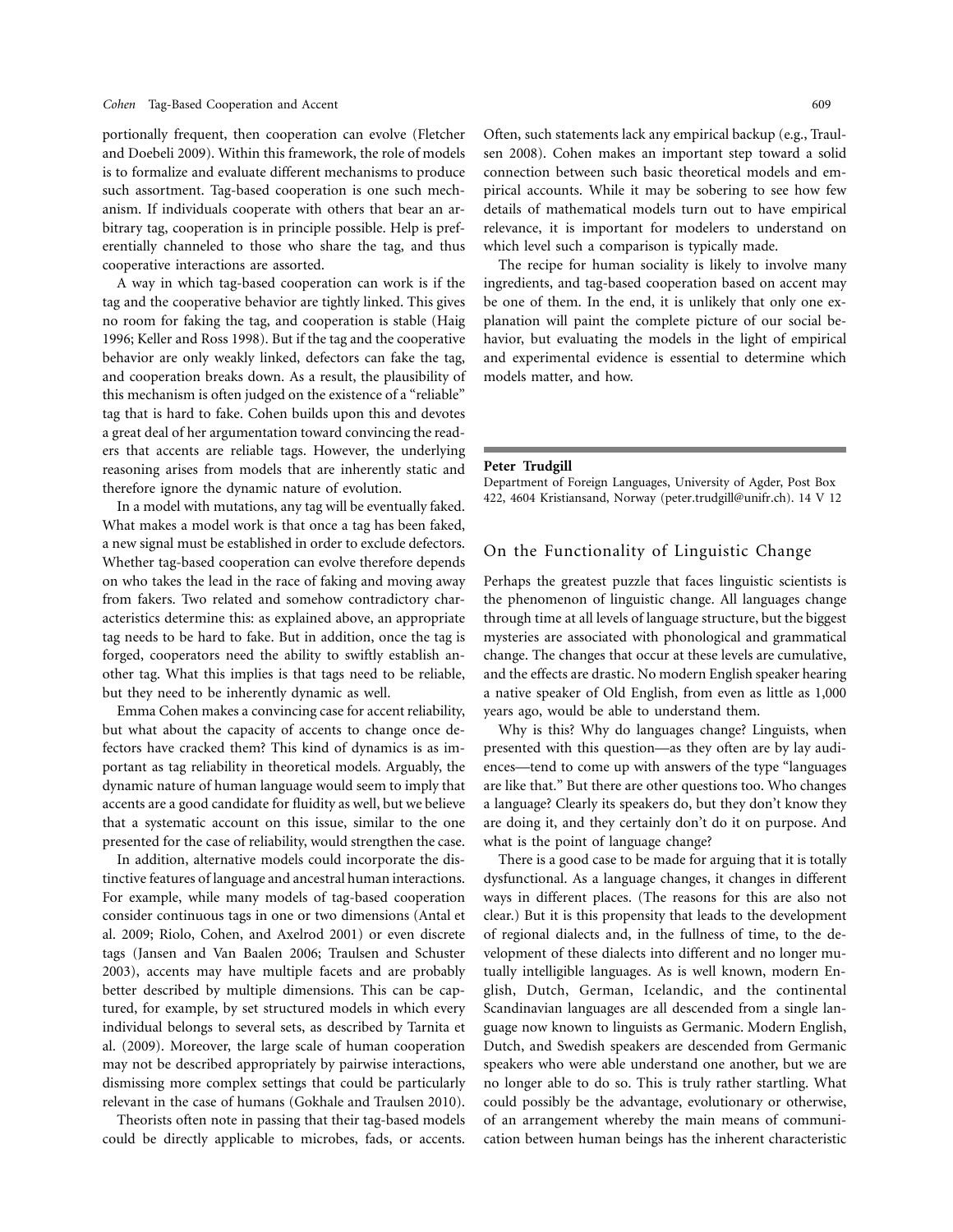that it is subject to changes, the outcome of which is precisely the loss of the ability to communicate?

It is possible to argue that there may be some kind of advantage here, however. Languages are indeed a barrier to communication. But it can be suggested that the maintenance of a certain number of linguistic obstacles to communication might be advantageous. These barriers, although penetrable, ensure the survival of different language communities. And the separation of the world's population into different groups speaking different languages helps the growth and maintenance of cultural diversity, which in turn can lead to opportunities for the development of alternative modes of thought and of exploring possibilities for social, political, and technological development. A world where everyone spoke the same language might not only be rather dull but also a rather stagnant place.

But what about the earlier stages of linguistic divergence, where change has led simply to the development of different but still mutually intelligible dialects, with their associated accents? It is clear that the accent tags Cohen discusses are entirely due to language change. One of the biggest accent shibboleths in England has to do with the fact that words such as *bath, laugh, pass* are pronounced with a long *ah* vowel in the south of the country, while in the north they have the same short vowel as in *bat, lap, pat.* All English accents originally had the short vowel, but then in the 1700s, a change the lengthening of the vowel before certain consonants—began in the London area and subsequently spread northward until it stopped in the English Midlands.<sup>3</sup> At the point where it stopped, there was now an accent boundary—and a new accent tag, in Cohen's terms—which survives to this day.

We now see, from Cohen's highly insightful paper, that this kind of development may not be dysfunctional either, from an evolutionary perspective. Accents are acquired very early on in the human child's development. They are the result of infants' extraordinary ability to acquire precisely the pronunciation habits of those around them. This requires synchronized micromillimeter and microsecond-accurate control of the lips, tongue, velum, jaws, and vocal cords in order to produce precisely the right sounds, which is why it is enormously difficult for adults to acquire a second language/ dialect/accent perfectly. "Faking" is therefore extremely difficult, in a way that it is not with vocabulary—anybody can readily acquire a new word, and word usage can be subjected to conscious control. It is no surprise either that it is phonology that has acquired the tag function, to a much greater extent than grammar. Grammatical features may occur only very infrequently, while the vowels and consonants that accents consist of cannot be avoided, and occur with very high frequency indeed.

# Reply

I thank my commentators for the careful reflection so evident in their responses. Commentaries represent the range of disciplinary perspectives drawn upon in my paper, offering important new insights and suggestions for developing and testing accounts of tag-based cooperation in humans.

The aim motivating the paper was twofold: (1) to consider the relevance for human cooperation of recent work in theoretical biology on the wide range of conditions under which tag- and similarity-based cooperation could evolve and (2) to assess the empirical plausibility of recent claims concerning social assortment via accent as part of a phylogenetically specialized cognitive system. The primary criticism hitherto leveled at tagging accounts is that no socially acquired trait is sufficiently honest to guide cooperation in humans. I argue that theoretical and empirical developments in relevant disciplines warrant a reappraisal of the case.

It is notable that that discussion of tag honesty is largely absent from commentaries (barring Trudgill's supportive final paragraph and Kinzler's interest in the ideas on accent chameleons). That a wider range of ideas, questions, and future research directions have emerged from the discussion thus far is encouraging, irrespective of whether the new appeal and continuing debate will ultimately lead us again to dismiss the case.

Despite broad interdisciplinary representation, there is considerable agreement on the principal theoretical and empirical challenges that a plausible account must address. All commentators expand the scope of debate to query the viability of accent as a useful assortment mechanism within relevant conditions of human evolution. Atkinson, Dediu and Dingemanse, Ladd and Hall-Lew, and Traulsen and Garcia, in particular, stress that the viability of a tag-based system hinges on tag variation across space and tag fluidity over time, and that this should be assessed in relation to population size and structure.

A number of comments prompt me to begin with some clarifications. First, the primary focus of the paper, and the tagging account, is accent (phonetic and prosodic patterns, or pronunciation), not vocabulary and grammar. Second, I do not argue that accent is a *uniquely* honest or suitable tag; rather, I selected accent as a candidate tag on which to focus the case. Third, it is not the case that tagging (via accent or some other trait) helps explain the whole of human cooperation—tag-based cooperation would have emerged in the context of a preexisting set of mechanisms, constraints, and opportunities for cooperation on a smaller scale. The specific evolutionary and contextual conditions under which tagging became useful, how much and what kinds of cooperation it guides, how it interacts with other mechanisms, and how, in turn, it may have provided the foundation for new mechanisms for cooperation are open questions about which I begin

<sup>3.</sup> Why it stopped exactly where it did is also slightly mysterious, although dialectologists have been able to isolate a number of explanatory factors (see Chambers and Trudgill 1998).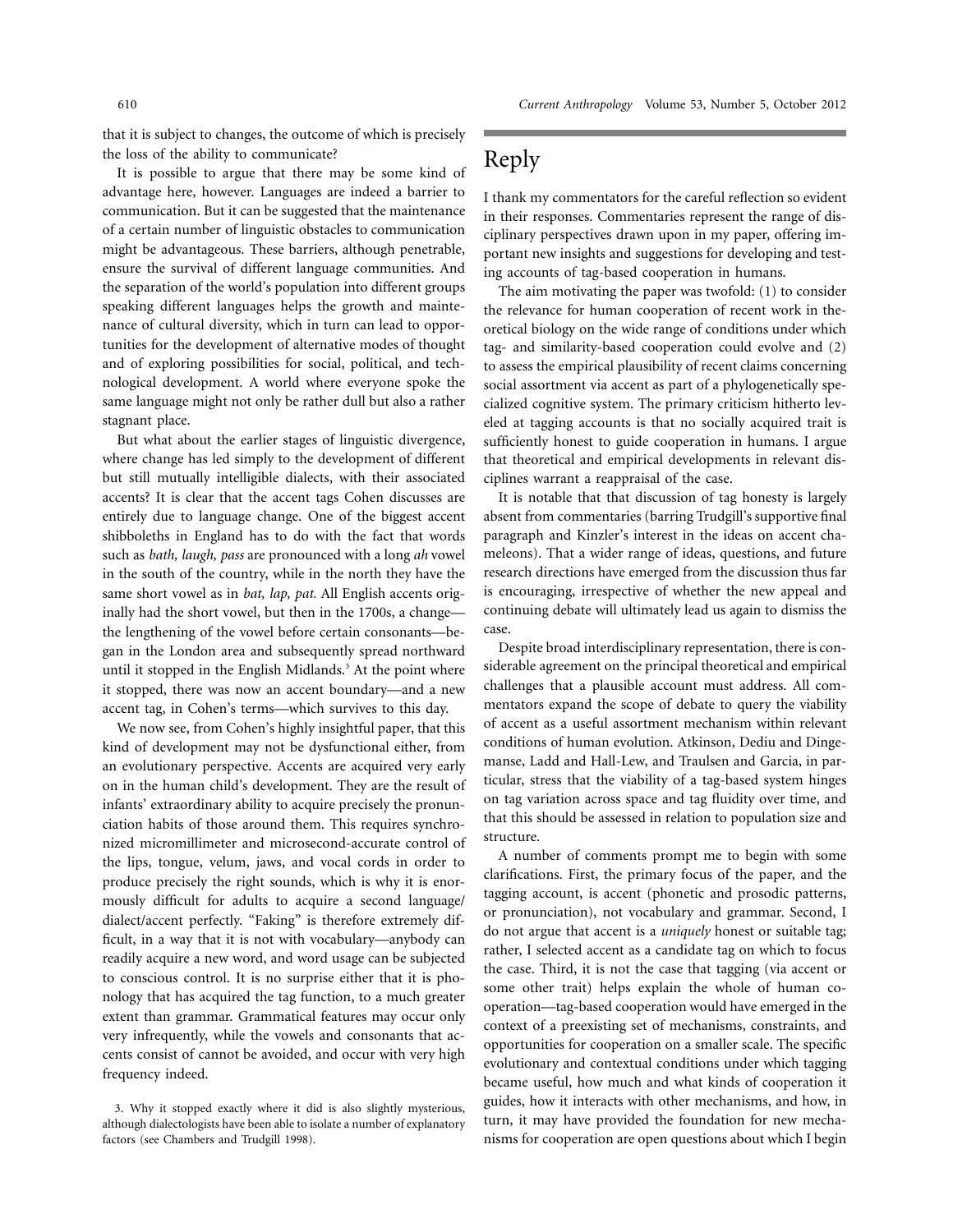to speculate in the final section. Fourth, the case does not assume a priori that tags are group-level markers of identity (e.g., of clan or childhood origins). They are observable phenotypic traits that guide assortment among individuals on the basis of interindividual similarity/difference.

Finally, in light of recent claims about the specialness of accent in social preferences and cognitive evolution, the paper assesses accent tagging primarily as a phylogenetically specialized system. In the final section, however, I sketch three accounts that concern the evolutionary sources from which the assortment of cooperators via accent tags might have emerged. Account 1 entails natural selection on the accent tagging system wholesale. Account 2 entails natural selection on elements of the tagging system independently, which in turn operate conjointly under certain population-structure conditions. Account 3 entails ontogenetic specialization of a general self-similarity mechanism to tags that relevantly differentiate individuals within a particular environment (potentially including, but not limited to, accent). By all accounts, those individuals who exploited tags in assortment had a fitness advantage over those who did not. However, accounts 1 and 2, which entail selection for the system or its constituent parts, demand a different set of conditions/pressures and adaptations from account 3, in which an evolved tendency to favor similar others (that may have built on existing mechanisms for kin selection) is tuned through experience to available, relevant, and reliable social cues.

#### Accent Variation in Space

Atkinson, and Dediu and Dingemanse query whether accents varied sufficiently (relevantly) across early human groups and populations to guide fine-grained cooperative strategies. Although the broad scale and scope of accent variation in large monolingual societies are undoubtedly historically very recent, relevant ethnography also yields ample evidence of the widespread importance of within-language variation for sociality across small-scale societies. Sankoff (1980:112), for example, observes that "virtually all over Papua New Guinea, people pay very careful attention to small linguistic differences in differentiating themselves from their neighbours" and cites evidence that individuals attend specifically to fine-grained phonological differences and even mimic the speech patterns of others in linguistic play. Similarly, among the Bugisu of eastern Uganda, according to Heald (1989), within-language variation provided the main criteria for the perception of cultural difference, including variations in very minute distinctions between the speech of subclans. A range of ethnographic literature in the Human Relations Area Files consistently characterizes linguistic variation over large populations and territories of the San in terms of within-language variation. It is interesting for the current account that the dialect group was sufficiently large that no single family had contact with most members and consequently there was no strong sense of identity for the group as a whole. These are precisely

the conditions in which tags, or similarity-based assessments, could become useful guides to cooperation. Indeed, Wiessner (1977) identified a wide range of cooperative interactions, including marriage, that preferentially took place within San dialect groups.

Cherry-picking examples is not particularly helpful, however. We need a systematic and quantitative survey of the literature that allows for hypothesis testing about the relationships between population demographics and accent variation. Quantitative analysis on specifically phonological variation over large populations is highly laborious work, however, and presents many methodological challenges of representation (of speakers and linguistic samples recorded) and comparison (of available speaker-language samples).

Where relevant data exist, methodological developments in dialectometry (referenced in the main article) open fascinating new prospects for increasingly accurate measurement and classification of, specifically, accent variation. Consistent with Kinzler's remarks, these methods highlight the continuities among the speech variants of neighboring groups that often make language versus dialectical versus accent distinctions difficult for the linguist to establish on the ground. Hockett (1958) reports that speakers in parts of West Africa characterize degrees of linguistic difference according to the period it takes to establish easy communication between related forms of speech—for example, the speech variant of an adjacent village may be described as a "2-day" dialect and that of a more distant village as a "5-day" dialect. This method perhaps hints at a potentially more relevant, sociolinguistically informed measure for our purposes than the awkward divides that often characterize traditional linguistic classifications.

The methods by which we measure and carve up variation have important implications for characterizations of monolingualism and multilingualism. I appreciate Kinzler's and Dediu and Dingemanse's remarks on the potential challenge of multilingualism for the account (and Ladd and Hall-Lew's related insights on input variations in language acquisition). A systematic treatment of this complex issue could potentially begin with an attempt to separate out the properties and functions of accent from those of language. There is a common tendency to view accent as taxonomically subordinate to language, but prosodic patterns and phonetic repertoires can extend across neighboring and related languages such that unintelligible speech variants can sound familiar or local. Even in majority monolingual societies, we find cases of monoaccented multilingualism (e.g., in Northern Irish English and Gaelic), in which two mutually unintelligible languages are spoken with the same or recognizably similar regional accent. In principle, multilingualism need not entail mastery of diverse phonetic repertoires, particularly among neighboring communities. It could even be the case that, even where language diversity is high, language and accent distinctions play different functions, with language boundaries marking one sphere of cooperative interaction, and accents marking a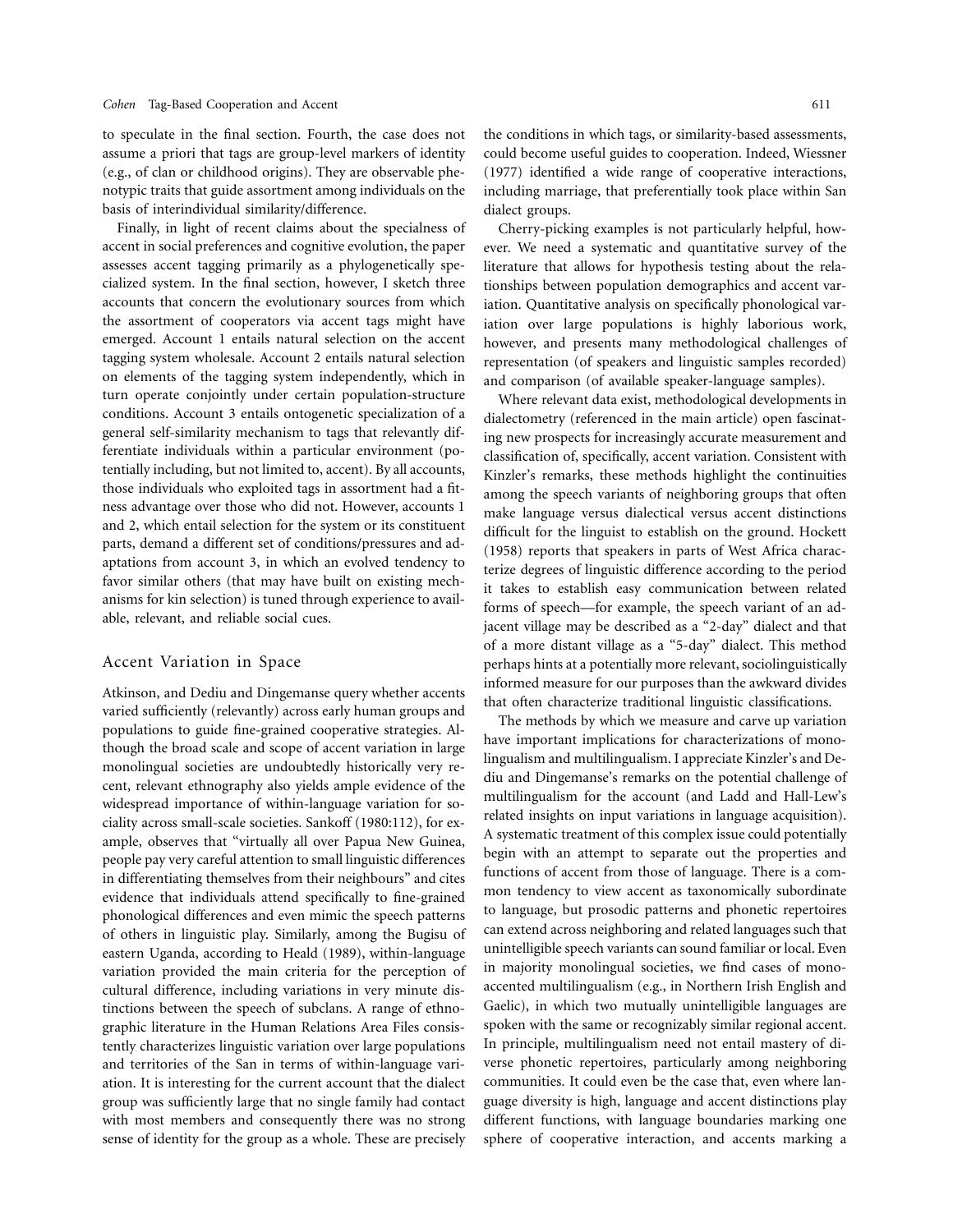broader sphere over the "middle distance" (Kuhn and Stiner 2007*b*).

### Accent Variation over Time

Among the most interesting findings from recent tag models are the insights that tag-based cooperation can evolve in a population if tags mutate faster than strategies (Hales 2005), and it can reemerge after free-rider invasion if new populations of cooperators regroup around new tags (see Traulsen and Garcia's commentary). Although debate within anthropology has focused on whether humans possess tags that are sufficiently hard to fake, tag honesty is a limiting but insufficient condition for the evolution of tag-based assortment. Traulsen and Garcia clearly explain why honesty and change must be considered conjointly in models in which tags and strategies are weakly linked, and they are right to request a systematic treatment on accent fluidity over time. Further models that are informed by empirical principles of linguistic change, such as those Trudgill describes in his commentary, would be informative here. Trudgill identifies linguistic change as "the greatest puzzle that faces linguistic scientists." Nevertheless, general principles governing patterns of drift, splitting, merging, shifting, and so on could provide a helpful foundation on which to model and measure threshold rates of accent fluidity for tag-based cooperation to emerge and be sustained. We might hypothesize, for example, that the splintering events (e.g., free-rider invasions) that prompt regrouping around new tags would motivate rapid linguistic change, but that the countervailing constraints on tag change maintain a relatively slow dynamic otherwise. There is some empirical evidence from evolutionary linguistics to support this hypothesis. In a phylogenetic analysis of one-third of the world'<sup>2</sup> Alford, R. L., and J. B. Strother. 1990. Attitudes of native and nonnative languages, representing thousands of years of language evolution, Atkinson et al. (2008) revealed a pattern of punctu ational bursts: rapid early language change is followed by a period of gradual and slower divergence.

Finally, I agree with Atkinson (as well as Dediu and Dingeof present-day hunter-gatherer social networks may help answer questions about how dynamic linguistic variation mapped onto population structure in ancestral populations. In the cited study with Hadza hunter-gatherers (Apicella et al. 2012), assortment among similarly cooperative cooperators in such a small group ( $N = 205$ ) was probably achieved via mechanisms other than tagging—specifically, social proximity, genetic proximity, and camp comembership.

Nevertheless, the significant effects of homophily—"the tendency of similar people to form ties" (Apicella et al. 2012: 497)—on Hadza social assortment suggests the importance of general self-similarity mechanisms in line with account 3 (see also Krupp, Debruine, and Barclay 2008; Lusseau and Newman 2004; McPherson, Smith-Lovin, and Cook 2001; Wey and Blumstein 2010). Tag and similarity-based assortment mechanisms are agreed to be relevant and useful when  $\rightarrow$  Bocquet-Appel, J. P., P. Y. Demars, L. Noiret, and D. Dobrowsky. 2005. Es-

individuals' knowledge of kinship, opportunities for reciprocity, or availability of reliable reputational information on potential interaction partners are limited, but the roots of these mechanisms may be in older similarity-preference mechanisms guiding assortative interactions in smaller scale societies. These mechanisms may exploit accent similarities but may also flexibly tune into alternative sources of relevant variation in the environment. For example, in a modern population characterized by accent homogeneity and racial heterogeneity, self-similarity mechanisms may display sensitivity to racial differences in social assortment. Moreover, they may attend to more than one tag or similarity measure (Dediu and Dingemanse; Ladd and Hall-Lew) and to additional traits that similarity reliably references (Atkinson). Tag-based systems based on aggregate tags could ameliorate honesty/fluidity constraints required within a single-tag model.

Space constraints do not permit adequate discussion of these and alternative or additional possibilities (e.g., those considering harming behaviors and complementarity in between-tag interactions) and of the full range of suggestions my distinguished commentators have made. Nevertheless, that the account's potential and complexities are only beginning to be understood will, I hope, serve to inspire and cement the importance of continued debate, collaboration, and research.

—Emma Cohen

# References Cited

- Aiello, L., and R. Dunbar. 1993. Neocortex size, group size, and the evolution of language. *Current Anthropology* 34:184–193.
- speakers toward selected regional accents of US English. *TESOL Quarterly* 24:479–495.
- Antal, T., H. Ohtsuki, J. Wakeley, P. D. Taylor, and M. A. Nowak. 2009. Evolution of cooperation by phenotypic similarity. *Proceedings of the National Academy of Sciences of the USA* 106:8597–8600.
- Apicella, C. L., F. W. Marlowe, J. H. Fowler, and N. A. Christakis. 2012. Social
- manse, and Ladd and Hall-Lew) that analysis of propertie  $\rightarrow$  Atkinson, Q. D., A. Meade, C. Venditti, S. J. Greenhill, and M. Pagel. 2008. networks and cooperation in hunter-gatherers. *Nature* 481:497–501. [QDA] Languages evolve in punctuational bursts. *Science* 319:588.
	- Axelrod, R., R. A. Hammond, and A. Grafen. 2004. Altruism via kin-selection strategies that rely on arbitrary tags with which they coevolve. *Evolution* 58:1833–1838.
	- Baker, M. C. 2002. *The atoms of language*. Oxford: Oxford University Press. Bar-Haim, Y., T. Ziv, D. Lamy, and R. M. Hodes. 2006. Nature and nurture
	- in own-race face processing. *Psychological Science* 17(2):159–163. Baxter, G. J., R. A. Blythe, W. Croft, and A. J. McKane. 2009. Modeling language change: an evaluation of Trudgill's theory of the emergence of New Zealand English. *Language Variation and Change* 21(2):257–296.
	- Berg, K. S., S. Delgado, K. A. Cortopassi, S. R. Beissinger, and J. W. Bradbury. 2012. Vertical transmission of learned signatures in a wild parrot. *Proceedings of the Royal Society B: Biological Sciences* 279(1728):585–591.
	- Billig, M., and H. Tajfel. 1973. Social categorization and similarity in intergroup behaviour. *European Journal of Social Psychology* 3:27–52.
	- Blommaert, Jan. 2009. Language, asylum, and the national order. *Current Anthropology* 50(4):415–441.
	- Bocquet-Appel, J. P., and P. Y. Demars. 2000. Population kinetics in the Upper Palaeolithic in western Europe. *Journal of Archaeological Science* 27:551– 570.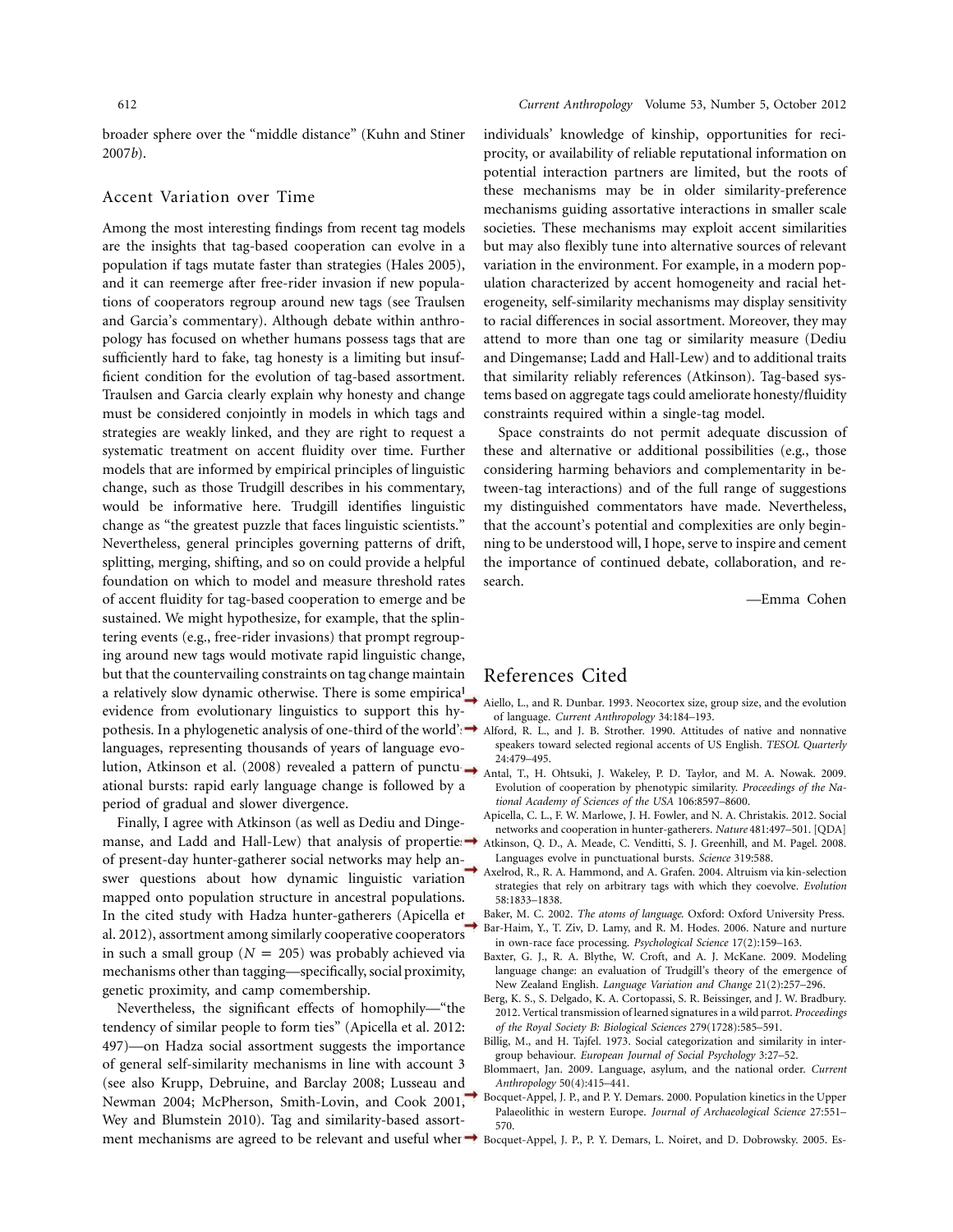timates of Upper Palaeolithic meta-population size in Europe from archaeological data. *Journal of Archaeological Science* 32:1656–1668.

- Boughman, J. W., and G. S. Wilkinson. 1998. Greater spear-nosed bats discriminate group mates by vocalizations. *Animal Behaviour* 55:1717–1732. Bourdieu, Pierre. 1977. *Outline of a theory of practice*. R. Nice, trans. Cambridge: Cambridge University Press. [DD, MD]
	- Bowern, Claire. 2010. Correlates of language change in hunter-gatherer and other "small" languages. *Language and Linguistics Compass* 4:665–679. [DD, MD]
- Bowles, S., and H. Gintis. 2004. The evolution of strong reciprocity: cooperation in heterogeneous populations. *Theoretical Population Biology* 65: 17–28.
- Boyd, R., H. Gintis, S. Bowles, and P. J. Richerson. 2003. The evolution of altruistic punishment. *Proceedings of the National Academy of Sciences of the USA* 100:3531–3535.
	- Boyd, R., and P. J. Richerson. 1985. *Culture and the evolutionary process*. Chicago: University of Chicago Press.
	- ———. 2005. *The origin and evolution of cultures*. New York: Oxford University Press.
	- ———. 2009. Culture and the evolution of human cooperation. *Philosophical Transactions of the Royal Society B* 364:3281–3288.
	- Bresnahan, M. J., R. Ohashi, R. Nebashi, W. Y. Liu, and S. M. Shearman. 2002. Attitudinal and affective response toward accented English. *Language and Communication* 22:171–185.
	- Brinck, I., and P. Gärdenfors. 2003. Co-operation and communication in apes and humans. *Mind and Language* 18:484–501.
	- Burnham, T. C., and D. D. P. Johnson. 2005. The biological and evolutionary logic of human cooperation. *Analyse & Kritik* 27:113–135.
	- Castro, L., and M. A. Toro. 2007. Mutual benefit cooperation and ethnic cultural diversity. *Theoretical Population Biology* 71(3):392–399.
	- Cavalli-Sforza, L. L., and B. Hewlett. 1982. Exploration and mating range in African Pygmies. *Annals of Human Genetics* 46:257–270.
	- Chambers, J. K., and P. Trudgill. 1998. *Dialectology.* Cambridge: Cambridge University Press. [PT]
	- Chambers, J. K., P. Trudgill, and N. Schilling-Estes. 2002. *The handbook of language variation and change*. Malden, MA: Blackwell.
	- Chudek, M., and J. Henrich. 2011. Culture-gene coevolution, norm-psychology and the emergence of human prosociality. *Trends in Cognitive Sciences* 15:218–226.
	- Clopper, C. G. 2008. Auditory free classification: methods and analysis. *Behavior Research Methods* 40:575–581.
	- Clopper, C. G., and D. B. Pisoni. 2006. Effects of region of origin and geographic mobility on perceptual dialect categorization. *Language Variation and Change* 18:193–221.
	- 2007. Free classification of regional dialects of American English. *Journal of Phonetics* 35:421–438.
	- Colman, A., L. Browning, and B. D. Pulford. 2012. Spontaneous similarity Foulkes, Paul, Gerard Docherty, and Dominic Watt. 2005. Phonological vardiscrimination in the evolution of cooperation. *Journal of Theoretical Biology* 299:162–171.
	- Cross, I. 2009. Communicative development: neonate crying reflects patterns of native-language speech. *Current Biology* 19:R1078—R1079.
- Dailey, R. M., H. Giles, and L. L. Jansma. 2005. Language attitudes in an Anglo-Hispanic context: the role of the linguistic landscape. *Language and Communication* 25:27–38.
	- Dawkins, R. 1976. *The selfish gene*. New York: Oxford University Press. ———. 1982. *The extended phenotype*. Oxford: Oxford University Press.
- Day, R. R. 1980. The development of linguistic attitudes and preferences. *TESOL Quarterly* 14(1):27–37.
	- de Boysson-Bardies, B. 1993. Ontogeny of language-specific syllabic produc-Gardner, A., and S. A. West. 2010. Greenbeards. *Evolution* 64:25–38. tions. In *Developmental neurocognition: speech and face processing in the firs year of life*. B. de Boysson-Bardies, S. de Schonen, P. Jusczyk, P. McNeilage, and J. Morton, eds. Pp. 353–363. Dordrecht: Kluwer.
	- Dediu, D. 2011. Are languages really independent from genes? if not, what would a genetic bias affecting language diversity look like? *Human Biology* 83:279–296.
	- Dixon, J., B. Mahoney, and R. Cocks. 2002. Accents of guilt? effects of regional accent, race, and crime on attributions of guilt. *Journal of Language and Social Psychology* 21:162–168.
	- Dunbar, R. 1996. *Grooming, gossip, and the evolution of language*. London: Faber & Faber.
	- ———. 1999. Culture, honesty and the free rider problem. In *The evolution of culture*. R. Dunbar, C. Knight, and C. Power, eds. Pp 194–213. Edinburgh: Edinburgh University Press.
- . 2008. Mind the gap; or why humans are not just great apes. *Proceedings of the British Academy* 154:403–423.
- ———. 2009. Why only humans have language. In *The prehistory of language*. R. Botha and C. Knight, eds. Pp 12–35. Oxford: Oxford University Press.
- Eckert, Penelope. 2000. *Linguistic variation as social practice*. Malden, MA: Blackwell. [DRL, LH-L]
- Edwards, J. 2009. *Language and identity*. Cambridge: Cambridge University Press.
- Eimas, P. D., E. R. Siqueland, P. Jusczyk, and J. Vigorito. 1971. Speech perception in infants. *Science* 171:303–306.
- Eller, E., J. Hawks, and J. H. Relethford. 2004. Local extinction and recolonization, species effective population size, and modern human origins. *Human Biology* 76:689–709. [DD, MD]
- Enfield, N. J. 2006. Social consequences of common ground. In *Roots of human sociality: culture, cognition and interaction*. N. J. Enfield and S. C. Levinson, eds. Pp. 399–430. Oxford: Berg.
- Engeszer, R. E., M. J. Ryan, and D. M. Parichy. 2004. Learned social preference in zebrafish. *Current Biology* 14:881–884.
- Eshel, I., and L. L. Cavalli-Sforza. 1982. Assortment of encounters and evolution of cooperativeness. *Proceedings of the National Academy of Sciences of the USA* 79:1331–1335.
- Feekes, F. 1977. Colony-specific song in *Cacicus cela* (Icteridae, Aves): the password hypothesis. *Ardea* 65:197–202.
- Fehr, E., and U. Fischbacher. 2003. The nature of human altruism. *Nature* 425:785–791.
- Feldman, R. E. 1968. Response to compatriot and foreigner who seek assistance. *Journal of Personality and Social Psychology* 10:202–214.
- Ferguson, C. A., L. Menn, and C. Stoel-Gammon, eds. 1992. Phonological development: models, research, implications. Timonium, MD: York.
- Fisher, R. A. 1930. The genetical theory of natural selection. Oxford: Clarendon.
- Fitch, T. 2000. The evolution of speech: a comparative review. *Trends in Cognitive Sciences* 4:258–267.
- Fletcher, J. A., and M. Doebeli. 2009. A simple and general explanation for the evolution of altruism. *Proceedings of the Royal Society B* 276:13–19.
- Floccia, C., F. Butler, and J. Goslin. 2009. Categorization of regional and foreign accent in 5- to 7-year-old British children. *International Journal of Behavioral Development* 33:366–375.
- Foley, R. A. 2004. The evolutionary ecology of linguistic diversity in human populations. In *Traces of ancestry: studies in honour of Colin Renfrew*. M. Jones, ed. Pp. 61–71. Oakville, CT: David Brown Book Company.
- Foley, R. A., and C. Gamble. 2009. The ecology of social transitions in human evolution. *Philosophical Transactions of the Royal Society B* 364:3267–3279.
- Ford, J. K. B. 1991. Vocal traditions among resident killer whales (*Orcinus orca*) in coastal waters of British Columbia. *Canadian Journal of Zoology* 69:1454–1483.
- iation in child-directed speech. *Language* 81:177–206. [DRL, LH-L]
- Fuertes, J. N., J. C. Potere, and K. Y. Ramirez. 2002. Effects of speech accents on interpersonal evaluations: implications for counseling practice and research. *Cultural Diversity and Ethnic Minority Psychology* 8:346–356.
- Gamble, C. 1983. Culture and society in the Upper Paleolithic of Europe. In *Hunter-gatherer economy in pre-history*. G. N. Bailey, ed. Pp. 201–211. Cambridge: Cambridge University Press.
- 1998. Palaeolithic society and the release from proximity: a network approach to intimate relations. *World Archaeology* 29:426–449.
- Gardner, A., and A. Grafen. 2009. Capturing the superorganism: a formal theory of group adaptation. *Journal of Evolutionary Biology* 22:659–671.
- Ghiglieri, Michael P. 1987. Sociobiology of the great apes and the hominid ancestor. *Journal of Human Evolution* 16:319–357. [DD, MD]
- Gigerenzer, Gerd, Peter M. Todd, and the ABC Research Group. 2000. *Simple*
- *heuristics that make us smart*. Oxford: Oxford University Press. [DD, MD] Giles, H. 1973. Communicative effectiveness as a function of accented speech. *Speech Monographs* 40:330–331.
- ———. 1977. *Language, ethnicity and intergroup relations*. London: Academic Press.
- Gintis, H. 2000. Strong reciprocity and human sociality. *Journal of Theoretical Biology* 206:169–179.
- Gintis, H., S. Bowles, R. Boyd, and E. Fehr. 2003. Explaining altruistic behavior in humans. *Evolution and Human Behavior* 24:153–172.
- Girard, F., C. Floccia, and J. Goslin. 2008. Perception and awareness of accents in young children. *British Journal of Developmental Psychology* 26:409–433.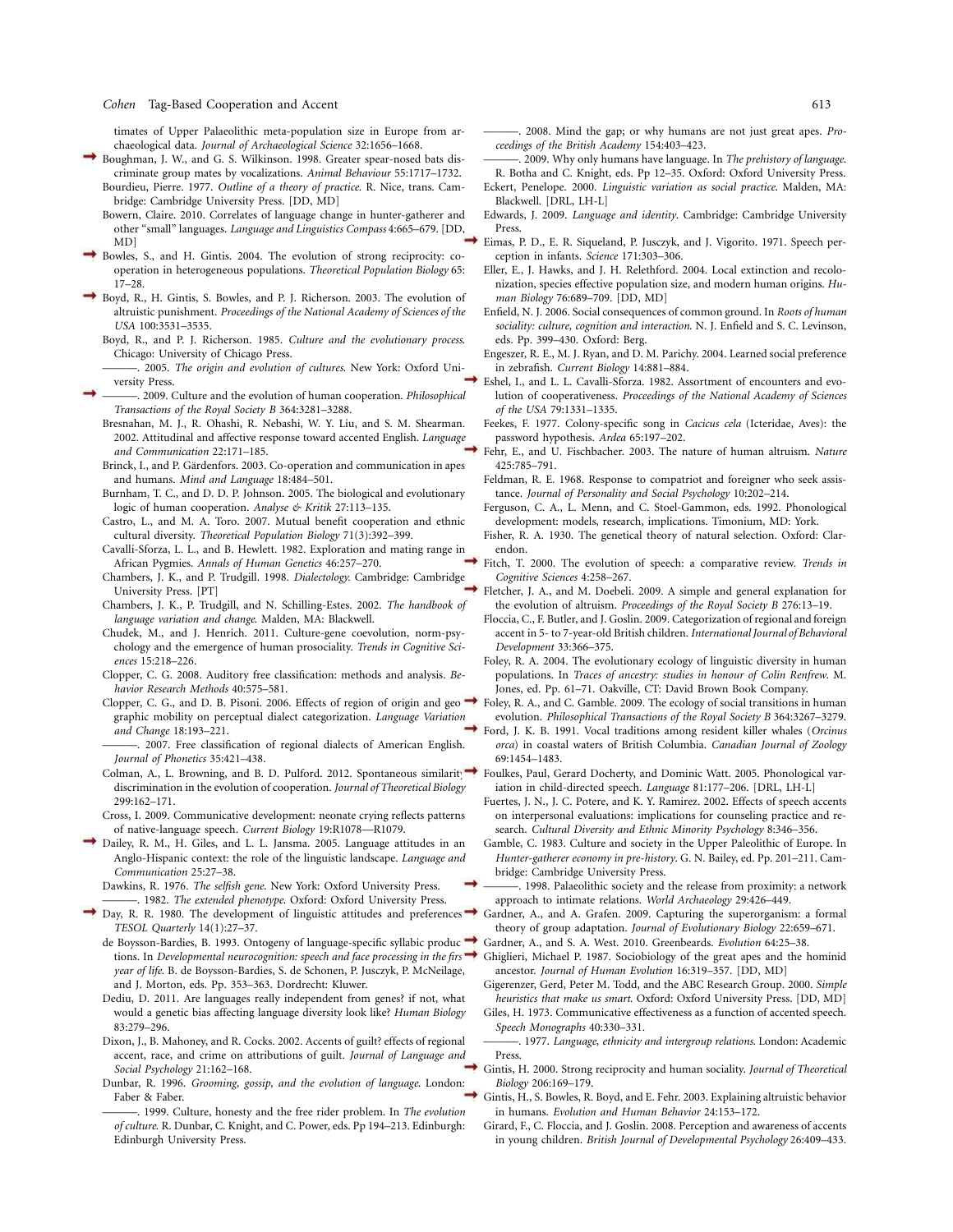- Gluszek, A., and J. F. Dovidio. 2010. The way they speak: a social psychological perspective on the stigma of nonnative accents in communication. *Personality and Social Psychology Review* 14:214–237.
- Gokhale, C. S., and A. Traulsen. 2010. Evolutionary games in the multiverse. *Proceedings of the National Academy of Sciences of the USA* 107:5500–5504.  $[AT, JG]$
- Goodfellow, D. J., and P. J. B. Slater. 1986. A model of bird song dialects. *Animal Behaviour* 34:1579–1580.
- Grafen, A. 2006. Optimisation of inclusive fitness. *Journal of Theoretical Biology* 238:541–563.
- Grove, M. 2010*a*. The archaeology of group size. *Proceedings of the British Academy* 158:391–411.

———. 2010*b*. Logistical mobility reduces subsistence risk in hunting economies. *Journal of Archaeological Science* 37:1913–1921.

- Grove, M., E. Pearce, and R. I. M. Dunbar. 2012. Fission-fusion and the evolution of hominin social systems. *Journal of Human Evolution* 62:191– 200. [DD, MD]
- Hadzibeganovic, T., D. Stauffer, and C. Schulze. 2008. Boundary effects in a three-state modified voter model for languages. *Physica A* 387:3242–3252.
- Haig, D. 1996. Gestational drive and the green-bearded placenta. *Proceedings of the National Academy of Sciences of the USA* 93:6547–6551. [AT, JG] Hales, D. 2005. Change your tags fast! a necessary condition for cooperation  $\rightarrow$ *MultiAgent and MultiAgentBased Simulation LNAI* 3415:89–98.
- Hamilton, W. D. 1964. The genetical evolution of social behaviour. *Journal of Theoretical Biology* 7:1–52.
	- -. 1975. Innate social aptitudes of man: an approach from evolutionar → genetics. In *Biosocial anthropology*. R. Fox, ed. Pp.133–155. New York: Wiley. Hammond, R. A., and R. Axelrod. 2006*a*. Evolution of contingent altruism
- when cooperation is expensive. *Theoretical Population Biology* 69:333–338. ———. 2006*b*. The evolution of ethnocentrism. *Journal of Conflict Resolution* 50:926–936.
- Harwood, J., and H. Giles, eds. 2005. *Intergroup communication: multiple perspectives*. New York: Peter Lang.
- Hausberger, M., E. Bigot, and P. Clergeau. 2008. Dialect use in large assemblies: a study in European starling *Sturnus vulgaris* roosts. *Journal of Avian Biology* 39:672–682.
	- Hawks, J. 2008. From genes to numbers: effective population sizes in human evolution. In *Recent advances in paleodemography*. J.-P. Bocquet-Appel, ed. Pp. 9–30. Dordrecht: Springer. [DD, MD]
	- Heald, S. 1989. *Controlling anger: the sociology of Gisu violence*. Manchester: Manchester University Press.
	- Heeringa, W., and J. Nerbonne. 2001. Dialect areas and dialect continua. *Language Variation and Change* 13:375–400.
- Henrich, J. 2004. Cultural group selection, coevolutionary processes and largescale cooperation. *Journal of Economic Behavior and Organization* 53:3–35; and Reply to commentaries, pp. 127–143.
	- Henrich, J., and N. Henrich. 2007. *Why humans cooperate: a cultural and evolutionary explanation*. New York: Oxford University Press.
- → Herbinger, I., S. Pepworth, C. Boesch, and K. Zuberbüler. 2009. Vocal, gestural and locomotor responses of wild chimpanzees to familiar and unfamiliar intruders: a playback study. *Animal Behaviour* 78:1389–1396.
- Hewlett, B., J. M. H. Vandekoppel, and L. L. Cavalli-Sforza. 1982. Exploration ranges of Aka Pygmies of the Central African Republic. *Man* 17:418–430. Heyes, C. Forthcoming. What can imitation do for cooperation? In *Signalling, commitment and emotion*. Cambridge, MA: MIT Press.
- Hill, Jane H. 1978. Language contact systems and human adaptations. *Journal of Anthropological Research* 34:1–26. [DD, MD]
- Hill, K. 2002. Cooperative food acquisition by Ache foragers. *Human Nature*  $\rightarrow$ 13:105–128.
	- Hockett, C. F. 1958. *A course in modern linguistics*. New York: Macmillan. Hollien, H. 2002. *Forensic voice identification*. San Diego, CA: Academic Press.
	- Hopp, S. L., P. Jablonski, and J. L. Brown. 2001. Recognition of group membership by voice in Mexican jays, *Aphelocoma ultramarina*. *Animal Behaviour* 62:297–303.
	- Howley, E., and J. Duggan. 2010. The effects of evolved sociability in a commons dilemma. *Adaptive and Learning Agents, LNAI* 5924:38–48.
	- Ihara, Y. 2011. Evolution of culture-dependent discriminate sociality: a geneculture coevolutionary model. *Philosophical Transactions of the Royal Society B: Biological Sciences* 266:889–900.
	- Ikeno, A., and J. H. L. Hansen. 2007. The effect of listener accent background on accent perception and comprehension. *EURASIP Journal on Audio, Speech, and Music Processing* 2007:1–9.
	- Irwin, C. J. 1987. A study in the evolution of ethnocentrism. In *The sociobiology* Lusseau, D., and M. E. J. Newman. 2004. Identifying the role that animals

*of ethnocentrism*. V. Reynolds, V. S. E. Falger, and I. Vine, eds. Pp. 131– 156. London: Croom Helm.

- Janik, V. M., L. S. Sayigh, and R. S. Wells. 2006. Signature whistle shape conveys identity information to bottlenose dolphins. *Proceedings of the National Academy of Sciences of the USA* 103:8293–8297.
- Jansen, V. A. A., and M. van Baalen. 2006. Altruism through beard chromodynamics. *Nature* 440:663–666.
- Jessen, M. 2007. Speaker classification in forensic phonetics and acoustics. *Speaker Classification I, LNAI* 4343:180–204.
- Johnson, A. W., and T. K. Earle. 2000. *The evolution of human societies: from foraging group to agrarian state*. Stanford, CA: Stanford University Press.
- Joyce, Rosemary A. 2005. Archaeology of the body. *Annual Review of Anthropology* 34(1):139–158, doi:10.1146/annurev.anthro.33.070203.143729. [DD, MD]
- Kaplan, H., K. Hill, R. V. Cadeliña, B. Hayden, D. C. Hyndman, R. J. Preston, E. A. Smith, D. E. Stuart, and D. R. Yesner. 1985. Food sharing among Ache foragers: tests of explanatory hypotheses. *Current Anthropology* 26: 223–246.
- Kaplan, H., K. Hill, and A. M. Hurtado. 1990. Risk, foraging, and food sharing among the Ache. In *Risk and uncertainty in tribal and peasant economies*. E. Cashdan, ed. Pp. 107–143. Boulder, CO: Westview.
- Keller, L., and K. G. Ross. 1998. Selfish genes: a green beard in the red fire ant. *Nature* 394:573–575. [AT, JG]
- Kinzler, K. D., K. H. Corriveau, and P. L. Harris. 2011. Children's selective trust in native-accented speakers. *Developmental Science* 14:106–111.
- Kinzler, K. D., E. Dupoux, and E. S. Spelke. 2007. The native language of social cognition. *Proceedings of the National Academy of Sciences of the USA* 104:12577–12580.
- Kinzler, K. D., K. Shutts, J. DeJesus, and E. S. Spelke. 2009. Accent trumps race in guiding children's social preferences. *Social Cognition* 27:623–634.
- Kinzler, K. D., K. Shutts, and E. S. Spelke. 2012. Language-based social preferences among children in South Africa. *Language Learning and Development* 8(3):215–232.
- Kristiansen, G. 2001. Social and linguistic stereotyping: a cognitive approach to accents. *Estudios Ingleses de la Universidad Complutense* 9:129–146.
- Krupp, D. B., L. M. Debruine, and P. Barclay. 2008. A cue of kinship promotes cooperation for the public good. *Evolution and Human Behavior* 29:49–55.
- Kuhl, P. K., E. Stevens, A. Hayashi, T. Deguchi, S. Kiritani, and P. Iverson. 2006. Infants show a facilitation effect for native language phonetic perception between 6 and 12 months. *Developmental Science* 9:F13–F21.
- Kuhn, S. L., and M. Stiner. 2007*a*. Body ornamentation as information technology: towards an understanding of the significance of early beads. In *Rethinking the human revolution*. P. Mellars, K. Boyle, O. Bar-Yosef, and C. Stringer, eds. Pp. 45–54. Cambridge: MacDonald Institute of Archaeology.
- 2007*b*. Paleolithic ornaments: implications for cognition, demography and identity. *Diogenes* 54:40–48.
- Kurzban, R., J. Tooby, and L. Cosmides. 2001. Can race be erased? coalitional computation and social categorization. *Proceedings of the National Academy of Sciences of the USA* 98:15387–15392.
- Ladd, D., D. Dediu, and A. Kinsella. 2008. Languages and genes: reflections on biolinguistics and the nature-nurture question. *Biolinguistics* 2:114–126.
- akin, J. L., V. E. Jefferis, C. M. Cheng, and T. L. Chartrand. 2003. The chameleon effect as social glue: evidence for the evolutionary significance of nonconscious mimicry. *Journal of Nonverbal Behavior* 27:145–162.
- Layton, R., and S. O'Hara. 2010. Human social evolution: a comparison of hunter-gatherer and chimpanzee social organization. *Proceedings of the British Academy* 158:83–113.
- Le Gac, M., and M. Doebeli. 2010. Environmental viscosity does not affect the evolution of cooperation during experimental evolution of colicigenic bacteria. *Evolution* 64:522–533.
- Lehmann, L., and L. Keller. 2006. The evolution of cooperation and altruism a general framework and a classification of models. *Journal of Evolutionary Biology* 19:135–176.
- Lehmann, L., and N. Perrin. 2002. Altruism, dispersal, and phenotype-matching kin recognition. *American Naturalist* 159:451–468.
	- Lehmann, L., F. Rousset, D. Roze, and L. Keller. 2007. Strong reciprocity or strong ferocity? a population genetic view of the evolution of altruistic punishment. *American Naturalist* 170:21–36.
- Lima, F. W. S., T. Hadzibeganovic, and D. Stauffer. 2009. Evolution of ethnocentrism on undirected and directed Baraba´si-Albert networks. *Physica A* 388:4999–5004.
-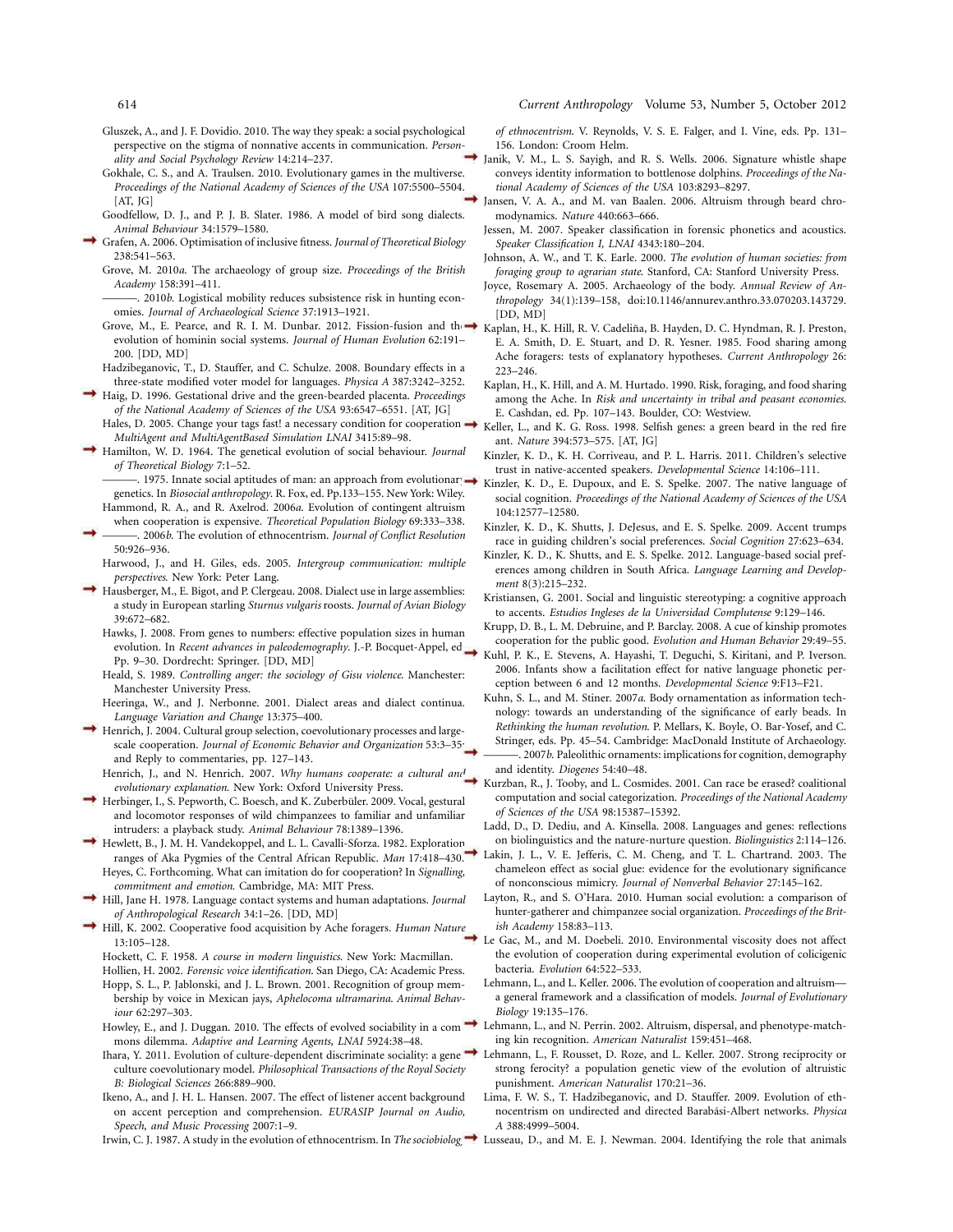#### *Cohen* Tag-Based Cooperation and Accent 615

play in their social networks. *Proceedings of the Royal Society B: Biological Sciences* 271:S477–S481.

- Mampe, B., A. G. Friederici, A. Christophe, and K. Wermke. 2009. Newborns cry melody is shaped by their native language. *Current Biology* 19:1994– 1997.
- Markham, D. 1999. Listeners and disguised voices: the imitation and perception of dialectal accent. *International Journal of Speech Language and th*<sup>++</sup> *Law* 6:289–299.
- Marwick, B. 2003. Pleistocene exchange networks as evidence for the evolution of language. *Cambridge Archaeological Journal* 13:67–81.

2005. The interpersonal origins of language: social and linguistic implications of an archaeology approach to language evolution. *Language and the Human Sciences* 1:197–224.

- Masuda, N., and H. Ohtsuki. 2007. Tag-based indirect reciprocity by incomplete social information. *Proceedings of the Royal Society B: Biological Sciences* 274:689–695.
- Mauss, Marcel. 1979. The notion of body techniques. In *Sociology and psychology: essays*. Ben Brewster, trans. Pp. 97–123. London: Routledge & Kegan Paul. [DD/MD]
- McBrearty, S., and A. S. Brooks. 2000. The revolution that wasn't: a new interpretation of the origin of modern human behavior. *Journal of Human Evolution* 39:453–563.
- McElreath, R., R. Boyd, and P. J. Richerson. 2003. Shared norms and the evolution of ethnic markers. *Current Anthropology* 44:122–129. McNamara, T. 2005. 21st century shibboleth: language tests, identity and
- intergroup conflict. *Language Policy* 4:351–370. McPherson, M., L. Smith-Lovin, and J. M. Cook. 2001. Birds of a feather: homophily in social networks. *Annual Review of Sociology* 27:415–444.
- Mehler, J., P. Jusczyk, and G. Lambertz. 1988. A precursor of language acquisition in young infants. *Cognition* 29:143–178.
- Mellars, P. 2005. The impossible coincidence: a single-species model for the origins of modern human behavior in Europe. *Evolutionary Anthropology* 14:12–27.
- Meltzoff, A., P. Kuhl, J. Movellan, and T. J. Sejnowski. 2009. Foundations for a new science of learning. *Science* 325:284–288.
	- Milroy, L., and P. McClenaghan. 1977. Stereotyped reactions to four educated accents in Ulster. *Belfast Working Papers in Language and Linguistics* 2:1– 11.
	- Milton, K. 1999. A hypothesis to explain the role of meat-eating in human evolution. *Evolutionary Anthropology* 8(1):11–21.
	- Moen, I. 2000. Foreign accent syndrome: a review of contemporary explanations. *Aphasiology* 14:5–15.
	- Nazzi, T., C. Floccia, and J. Bertoncini. 1998. Discrimination of pitch contours by neonates. *Infant Behavior and Development* 21:779–784.
	- Nazzi, T., P. W. Jusczyk, and E. K. Johnson. 2000. Language discrimination by English-learning 5-month-olds: effects of rhythm and familiarity. *Journal of Memory and Language* 43:1–19.
	- Nerbonne, J. 2010. Measuring the diffusion of linguistic change. *Philosophical Transactions of the Royal Society B: Biological Sciences* 365(1559):3821–3828. [ODA]
- Nettle, D. 1996. Language diversity in West Africa: an ecological approach. *Journal of Anthropological Archaeology* 15:403–438.

———. 1999*a*. Language variation and the evolution of societies. In *The evolution of culture*. R. Dunbar, C. Knight, and C. Power, eds. Pp. 214–227. Edinburgh: Edinburgh University Press.

- ———. 1999*b*. Using social impact theory to simulate language change. *Lingua* 108:95–117.
- Nettle, D., and R. Dunbar. 1997. Social markers and the evolution of reciprocal exchange. *Current Anthropology* 38:93–99.
	- Neuhauser, S., and A. P. Simpson. 2007. Imitated or authentic? judgements of foreign accents. *International Congress of Phonetic Sciences* 16:1805–1808.
	- Nikolov, M., and J. M. Djigunovic. 2006. Recent research on age, second language acquisition, and early foreign language learning. *Annual Review of Applied Linguistics* 26:234–260.
- Nowak, M. A., C. E. Tarnita, and T. Antal. 2010. Evolutionary dynamics in Tajfel, H. 1982. Social psychology of intergroup relations. *Annual Review of* structured populations. *Philosophical Transactions of the Royal Society B* 365: 19–30.
- Pagel, M. 2012. *Wired for culture: origins of the human social mind*. New York: Norton. [QDA]
- Palmer, C. T., B. E. Fredrickson, and C. T. Tilley. 1997. Categories and gatherings: group selection and the mythology of cultural anthropology. *Evolution and Human Behavior* 18:291–308.
- Pepper, J. W., and B. B. Smuts. 2002. A mechanism for the evolution of

altruism among nonkin: positive assortment through environmental feedback. *American Naturalist* 160:205–213.

- Powell, A., S. Shennan, and M. G. Thomas. 2009. Late Pleistocene demography and the appearance of modern human behavior. *Science* 324:1298–1301.
- Richerson, P. J., and R. Boyd. 2005. *Not by genes alone*. Chicago: University of Chicago Press.
- Riolo, R. L., M. D. Cohen, and R. Axelrod. 2001. Evolution of cooperation without reciprocity. *Nature* 414:441–443.
- Roberts, G. 2008. Language and the free-rider problem: an experimental paradigm. *Biological Theory* 3:174–183.
- Ryan, E. B. 2008. Social psychological mechanisms underlying native speaker evaluations of non-native speech. *Studies in Second Language Acquisition* 5: 148–159.
- Sangrigoli, S., and S. de Schonen. 2004. Recognition of own-race and otherrace faces by three-month-old infants. *Journal of Child Psychology and Psychiatry* 45:1219–1227.
- Sankoff, G. 1980. *The social life of language*. Philadelphia: University of Pennsylvania Press.
- Santos, F. C., J. M. Pacheco, and B. Skyrms. 2011. Co-evolution of pre-play signaling and cooperation. *Journal of Theoretical Biology* 274:30–35.
- Scovel, T. 2000. A critical review of the critical period research. *Annual Review of Applied Linguistics* 20:213–223.
- Shennan, S. 2001. Demography and cultural innovation: a model and its implications for the emergence of modern human culture. *Cambridge Archaeological Journal* 11:5–16.
- Shultz, T. R., M. Hartshorn, and R. A. Hammond. 2008. Stages in the evolution of ethnocentrism. In *Proceedings of the 30th annual conference of the Cognitive Science Society*. B. C. Love, K. McRae, and V. M. Sloutsky, eds. Pp. 1244–1249. Austin, TX: Cognitive Science Society.
- Shultz, T. R., M. Hartshorn, and A. Kaznatcheev. 2009. Why is ethnocentrism more common than humanitarianism? In *Proceedings of the 31st annual conference of the Cognitive Science Society*. N. A. Taatgen and H. van Rijn, eds. Pp. 2100–2105. Austin, TX: Cognitive Science Society.
- Sigmund, K. 2009. Sympathy and similarity: the evolutionary dynamics of cooperation. *Proceedings of the National Academy of Sciences* 106:8405–8406.
- Sigmund, K., and M. A. Nowak. 2001. Tides of tolerance. *Nature* 414:403– 404.
- Silk, J., and R. Boyd. 2010. From grooming to giving blood: the origins of human altruism. In *Mind the gap: tracing the origins of human universals*. P. M. Kappeler and J. B. Silk, eds. Pp. 223–224. Heidelberg: Springer.
- Singleton, D. 2002. Age and second language acquisition. *Annual Review of Applied Linguistics* 2:77–89.
- Sjöström, M., E. J. Eriksson, E. Zetterholm, and K. P. H. Sullivan. 2006. A switch of dialect as disguise. In *Proceedings of Fonetik 2006*. Gilbert Ambrazaitis and Susanne Schötz, eds. Pp. 113-116. Lund: Lund University.
- Smith, E. 2003. Human cooperation: perspectives from behavioral ecology. In *Genetic and cultural evolution of cooperation*. P. Hammerstein, ed. Pp. 401–427. Cambridge, MA: MIT Press.
- Smith, Ian, and Steve Johnson. 1986. Sociolinguistic patterns in an unstratified society: the patrilects of Kugu Nganhcara. *Journal of the Atlantic Provinces Linguistic Association* 8:29–43. [DRL, LH-L]
- Sober, E., and D. S. Wilson. 1998. *Unto others: the evolution and psychology of unselfish behavior*. Cambridge, MA: Harvard University Press.
- Sosis, R., H. C. Kress, and J. S. Boster. 2007. Scars for war: evaluating alternative signaling explanations for cross-cultural variance in ritual scars. *Evolution and Human Behavior* 28:234–247.
- Spector, L., and J. Klein. 2006. Genetic stability and territorial structure facilitate the evolution of tag-mediated altruism. *Artificial Life* 12:553–560.
- Sperber, D., and L. A. Hirschfeld. 2004. The cognitive foundations of cultural stability and diversity. *Trends in Cognitive Sciences* 8:40–46.
- Tagliamonte, A. S., and S. Molfenter. 2007. How'd you get that accent? acquiring a second dialect of the same language. *Language in Society* 36:649– 675.
- *Psychology* 33:1–39.
- Tarnita, C. E., T. Antal, H. Ohtsuki, and M. A. Nowak. 2009. Evolutionary dynamics in set structured populations. *Proceedings of the National Academy of Sciences of the USA* 106:8601–8604. [AT, JG]
- Tomasello, M. 1999. *The cultural origins of human cognition*. Cambridge, MA: Harvard University Press.
- ———. 2008. *The origins of human communication*. Cambridge, MA: MIT Press.